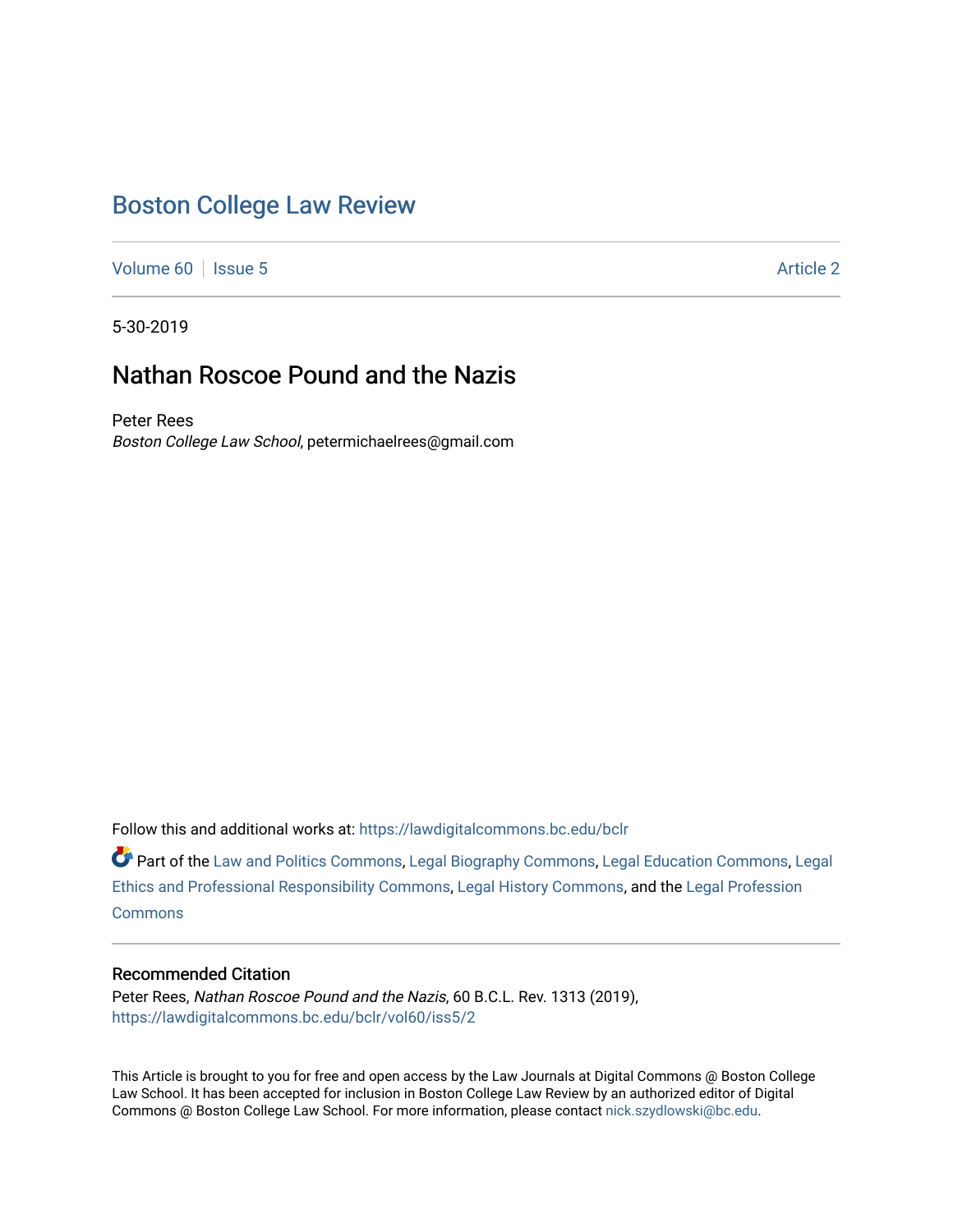# **NATHAN ROSCOE POUND AND THE NAZIS**

## PETER REES<sup>†</sup>

<span id="page-1-0"></span><sup>&</sup>lt;sup>†</sup> The subject and the research for this article originated in a seminar paper, and I am most grateful to Daniel Coquillette, the paper's supervisor, and Bruce Kimball, for their intellectual guidance and financial support over the past five years.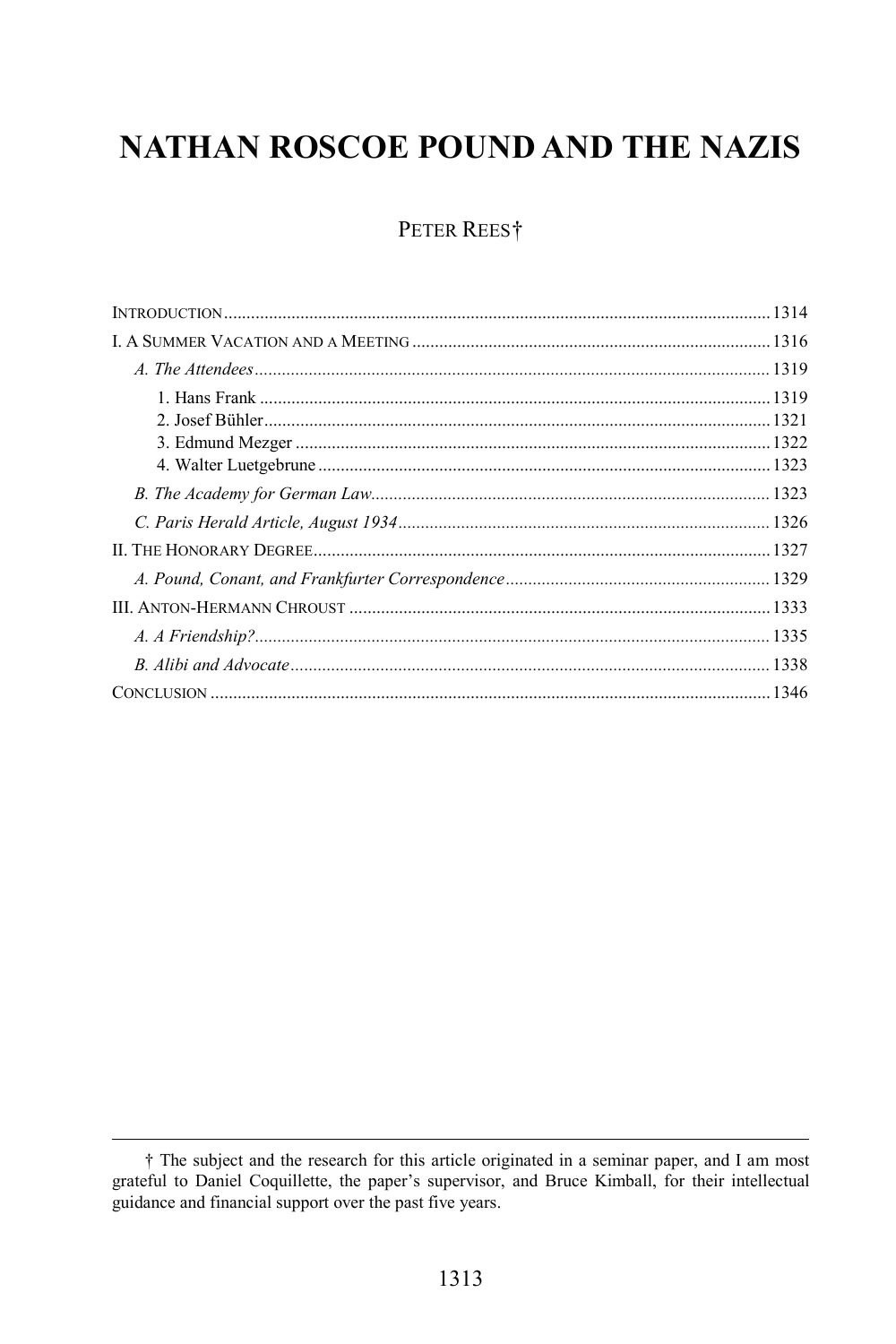## **NATHAN ROSCOE POUND AND THE NAZIS**

#### PETER REES[\\*](#page-2-0)

**Abstract:** When Roscoe Pound, Dean of Harvard Law School, accepted an honorary degree from a leading German university in 1934, it was interpreted as a gesture of support for the Nazi Party. Was this a naïve misstep, or something more sinister? This Article addresses that question. It highlights previously unknown encounters between Pound and senior Nazi figures at the time, and an unusual relationship between Pound and a suspected Nazi agent that lasted throughout the Second World War, and beyond. These revelations necessarily bring into question Pound's personal ethics and his professional responsibilities as a lawyer.

#### <span id="page-2-4"></span>**INTRODUCTION**

Nathan Roscoe Pound, Dean of Harvard Law School from 1916 to 1936 and one of America's brightest legal minds in the Twentieth Century, had closer links to National Socialism than previously believed. An analysis of Pound's papers, including diary entries made during a trip through Europe in 1934, reveals that Pound was entertained on more than one occasion during that trip by established figures within the Nazi Party.<sup>[1](#page-2-1)</sup> The individuals Pound met included Hans Frank, a legal advisor to Adolf Hitler and future Governor General of Occupied Poland, and Josef Bühler, a future participant in the Wannsee Conference of January 1942 in which Nazi Party leaders agreed to the "final solution" to the Jewish question.<sup>[2](#page-2-2)</sup> Later in 1934, Pound made public displays of support for the National Socialist government. He actively defended the rise of Hitler in an interview with an inter-national newspaper<sup>[3](#page-2-3)</sup> and in private conversations with his colleagues at

 <sup>© 2019,</sup> Peter Rees. All rights reserved.

<span id="page-2-0"></span><sup>\*</sup> JD, Boston College Law School. I would like to thank Daniel Coquillette, Mona El-Bira, David Hamann, Bruce Kimball, Catherine Lizotte, and Alexander Ruoff for their input and support. Thanks are also due to Kayleigh McGlynn, Samuel Thomas, and the editorial team at *Boston College Law Review* for their invaluable contributions.

**Note:** A number of the sources referred to in this Article are archived at [https://lawdigital](https://lawdigitalcommons.bc.edu/cgi/viewcontent.cgi?filename=0&article=3778&context=bclr&type=additional) [commons.bc.edu/cgi/viewcontent.cgi?filename=0&article=3778&context=bclr&type=additional.](https://lawdigitalcommons.bc.edu/cgi/viewcontent.cgi?filename=0&article=3778&context=bclr&type=additional)

<span id="page-2-2"></span><span id="page-2-1"></span><sup>&</sup>lt;sup>1</sup> See, e.g., Roscoe Pound, Diary Entry (July 12, 1934) [hereinafter Pound, Diary Entry on July 12, 1934], *microformed on* Roscoe Pound Papers, Part II Writings, Lectures, Addresses, Teaching Notes, and Miscellaneous Manuscripts, Reel 41 (Univ. Publ'ns of Am.) (recording a meeting with Hans Frank, Josef Bühler, Edmund Mezger, and Walter Luetgebrune).

<sup>2</sup> *See infra* note[s 31](#page-6-0)[–62](#page-11-0) and accompanying text.

<span id="page-2-3"></span><sup>3</sup> *See infra* note[s 80](#page-14-0)[–84](#page-15-0) and accompanying text.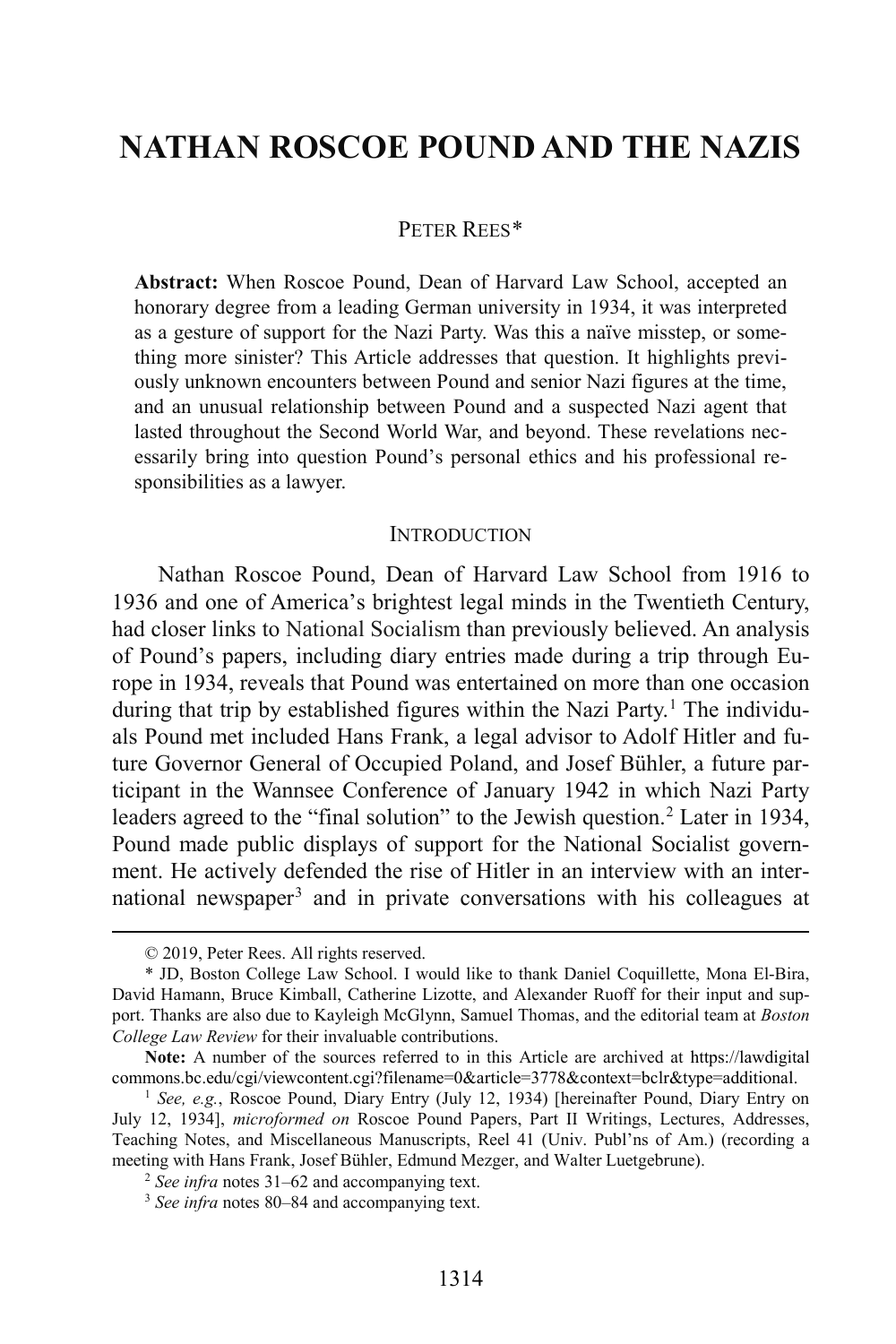Harvard Law School, [4](#page-3-0) and he accepted an honorary degree from the Uni-versity of Berlin presented by the German Ambassador, Hans Luther.<sup>[5](#page-3-1)</sup>

<span id="page-3-10"></span><span id="page-3-9"></span>Correspondence found in Pound's papers, together with records from the Federal Bureau of Investigation (FBI) and the U.S. Department of Justice (DOJ), also bring to light a controversial relationship between Pound and a German legal scholar named Anton-Hermann Chroust.<sup>[6](#page-3-2)</sup> From the late 1940s until his death in 1982, Chroust was a highly-regarded legal theorist and law professor at Notre Dame University.<sup>[7](#page-3-3)</sup> In the 1930s, however, Chroust allegedly worked as an agent for the National Socialists while present in the United States.<sup>8</sup> These charges led to Chroust's detention as an enemy alien shortly before the end of the Second World War.<sup>[9](#page-3-5)</sup> During this period, Pound maintained a close friendship with Chroust, who had been an exchange student at Harvard from 1932 to 1934.<sup>[10](#page-3-6)</sup> Pound attempted to use his influence to help the young German in two different ways. First, when Chroust was looking for employment in the United States in the late 1930s and early 1940s, Pound wrote numerous letters of recommendation on his behalf.<sup>[11](#page-3-7)</sup> Second, following Chroust's detention as a suspected enemy alien in 1941, Pound campaigned aggressively to clear his mentee's name. In these latter efforts, Pound appears to have deliberately misled the U.S. Attorney General, and he may have committed perjury.[12](#page-3-8)

Part I of this Article discusses Pound's travels in Germany in the summer of 1934, including meetings with National Socialist German Workers' Party ("NSDAP") figures and Chroust, and an interview with the *Paris* 

 <sup>4</sup> *See infra* note[s 101](#page-18-0)[–111](#page-20-0) and accompanying text.

<sup>5</sup> *See infra* note[s 85](#page-15-1)[–97](#page-17-0) and accompanying text.

<span id="page-3-2"></span><span id="page-3-1"></span><span id="page-3-0"></span><sup>6</sup> *See infra* notes [114–](#page-21-0)[201](#page-33-0) and accompanying text. Chroust's name appears in some places as "Anton-Hermann Chroust" and in others as "Anton Hermann Chroust," without the hyphen. This Article uses the hyphen because Chroust included it when signing his name in his letters to Pound. *See, e.g.*, Letter from Anton-Hermann Chroust to Roscoe Pound (Sept. 26, 1946), *microformed on* Roscoe Pound Papers, Part I Correspondence 1907–1964, Reel 69, Frame 612 (Univ. Publ'ns of Am.).7 *See Professor Anton-Hermann Chroust*, 57 NOTRE DAME LAW, No. 3, Feb. 1982, *reprinted* 

<span id="page-3-3"></span>*in* 27 AM. J. JURIS. [vii] (1982) (eulogizing Chroust and celebrating his scholarly achievements); *see also infra* notes [114–](#page-21-0)[118](#page-22-0) and accompanying text.

<span id="page-3-4"></span><sup>&</sup>lt;sup>8</sup> *See infra* notes [121–](#page-22-1)[135](#page-23-0) and accompanying text (summarizing the allegations against Chroust, including that he held various positions in the National Socialist German Workers' Party and traveled in the United States and abroad on missions for the Nazi Party).

<span id="page-3-6"></span><span id="page-3-5"></span><sup>9</sup> *See* FED. BUREAU OF INVESTIGATION, NW: 15440, DOCID: 70001963, at 148 [hereinafter FBI CASE FILE NO. 70001963] (reporting Chroust's arrest on December 9, 1941); *id.* at 153 (classifying the charge against Chroust as "INTERNAL SECURITY – G, ENEMY ALIEN CON-TROL"); *see also infra* note[s 119](#page-22-2)[–120](#page-22-3) and accompanying text.

<sup>10</sup> *See infra* note[s 136](#page-23-1)[–154](#page-26-0) and accompanying text.

<span id="page-3-7"></span><sup>&</sup>lt;sup>11</sup> *See infra* note[s 141](#page-24-0)[–154](#page-26-0) and accompanying text.

<span id="page-3-8"></span><sup>&</sup>lt;sup>12</sup> *See infra* notes [155](#page-26-1)[–201](#page-33-0) and accompanying text.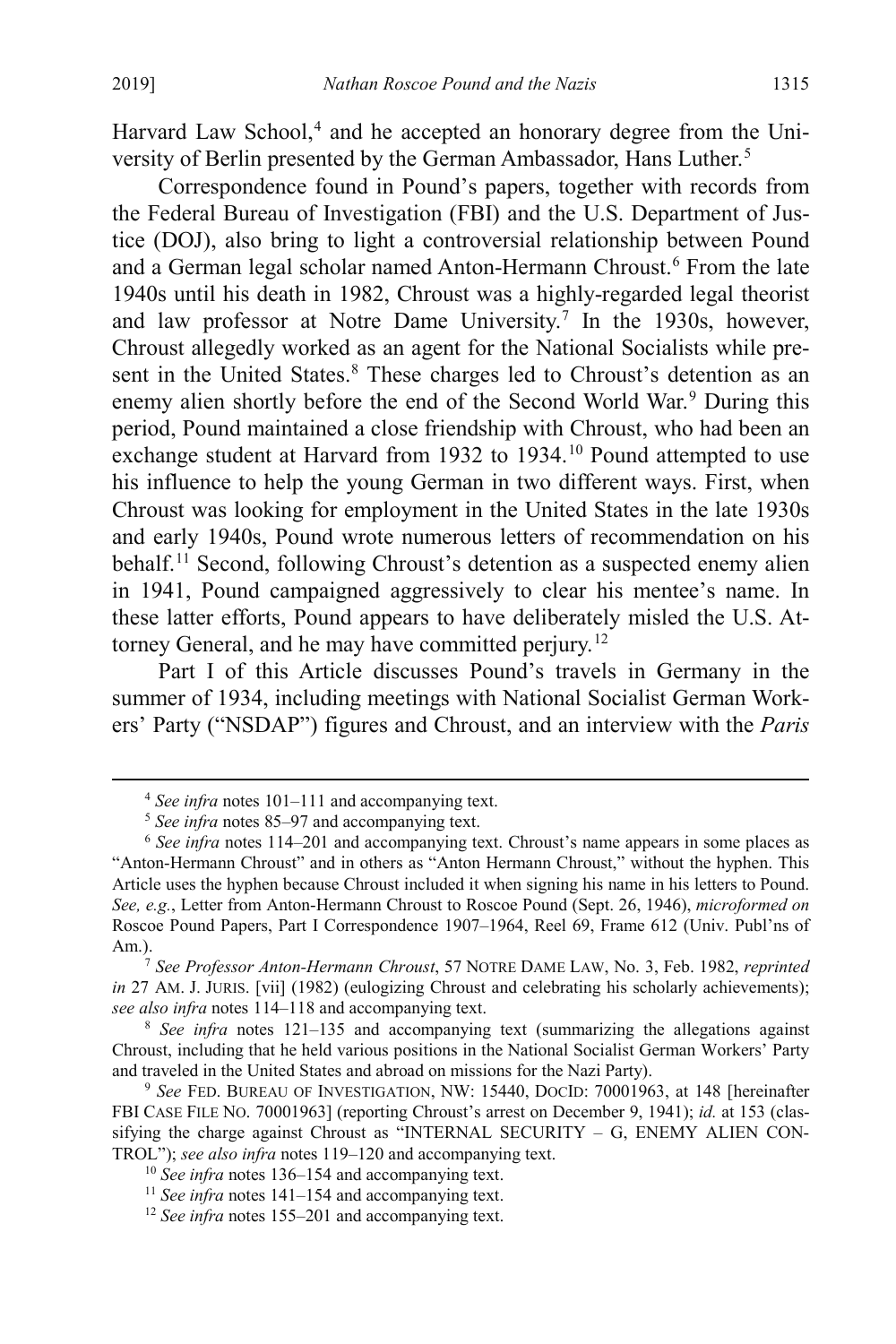*Herald* that provides evidence of Pound's sympathies for National Socialism. [13](#page-4-2) Part II explores additional examples of Pound's support for the NSDAP—his acceptance of an honorary degree from the University of Ber- $\lim_{h \to 0}$  in 1934,<sup>14</sup> and his correspondence with colleagues leading up to that event.<sup>[15](#page-4-4)</sup> Part III summarizes the allegations leading to Chroust's arrest,<sup>[16](#page-4-5)</sup> explores Pound's relationship with him,<sup>[17](#page-4-6)</sup> and raises the concern that Pound committed perjury by knowingly providing Chroust with a false alibi for his alleged involvement in the Blood Purge of 1934.[18](#page-4-7)

#### <span id="page-4-1"></span><span id="page-4-0"></span>I. A SUMMER VACATION AND A MEETING

Under Adolf Hitler's leadership, the NSDAP—the Nazi Party—surged to power in Germany in early 1933 and began deconstructing the democratic institutions that had been established in the preceding fourteen years of the so-called Weimar Republic.<sup>[19](#page-4-8)</sup>

The following summer, from June 30 until July 2, 1934, Germany's political landscape plunged deeper into the abyss. During this period, the NSDAP's paramilitary wing, the *Schutzstaffel* ("SS"), carried out a series of executions in more than twenty cities across the country.[20](#page-4-9) Victims included allegedly disloyal members of the original paramilitary division, the *Sturmabteilung* ("SA"), which Hitler no longer trusted, as well as political oppo-nents of the Chancellor in the German Parliament.<sup>[21](#page-4-10)</sup> Known as the "Blood"

<span id="page-4-9"></span>that the Night of the Long Knives took place between June 30 and July 2, 1934); SHIRER, *supra* note [19,](#page-4-0) at 221–23 (describing the series of executions that the SS carried out on June 30, 1934). The SS was founded in 1925 and was Hitler's "personal bodyguard," replacing the SA in that role after the SA's leaders were executed in the Blood Purge, and becoming the most powerful Nazi organization. ROBERT WISTRICH, WHO'S WHO IN NAZI GERMANY 19, 350, 351 (1982).

<span id="page-4-10"></span><sup>21</sup> *See* SHIRER, *supra* not[e 19,](#page-4-0) at 222–23 (explaining that SS troops executed SA members as well as political and military leaders and others who either opposed Hitler or "knew too much"). The SA was also called the "storm troopers" or the "Brownshirts." WISTRICH, *supra* note [20,](#page-4-1) at 350. The SA was founded in 1921 as "Hitler's first bodyguard." *Id.*

<span id="page-4-2"></span> <sup>13</sup> *See infra* note[s 19–](#page-4-0)[84](#page-15-0) and accompanying text.

<span id="page-4-3"></span><sup>&</sup>lt;sup>14</sup> *See infra* note[s 85–](#page-15-2)[97](#page-17-1) and accompanying text.

<sup>15</sup> *See infra* note[s 98–](#page-18-1)[113](#page-20-1) and accompanying text.

<sup>16</sup> *See infra* notes [114](#page-21-0)[–135](#page-23-0) and accompanying text.

<sup>&</sup>lt;sup>17</sup> See infra notes [136](#page-23-1)[–154](#page-26-0) and accompanying text.

<sup>&</sup>lt;sup>18</sup> *See infra* note[s 155](#page-26-1)[–201](#page-33-0) and accompanying text.

<span id="page-4-8"></span><span id="page-4-7"></span><span id="page-4-6"></span><span id="page-4-5"></span><span id="page-4-4"></span><sup>19</sup> *See* KLAUS P. FISCHER, NAZI GERMANY: A NEW HISTORY 28, 180 (1995) (describing the Weimar Republic as a constitutional democracy and noting its eventual downfall); WILLIAM L. SHIRER, THE RISE AND FALL OF THE THIRD REICH: A HISTORY OF NAZI GERMANY 5, 56 (1960) (describing the ratification of the Weimar Constitution in 1919 and the establishment of the Third Reich in 1933); Russell A. Miller, *A Pantomime of Privacy: Terrorism and Investigative Powers in German Constitutional Law*, 58 B.C.L. REV. 1545, 1568 (2017) (referring to the Nazis' destruction of the Weimar Constitution). 20 *See* MAX GALLO, THE NIGHT OF THE LONG KNIVES 2 (Lily Emmet trans., 1972) (stating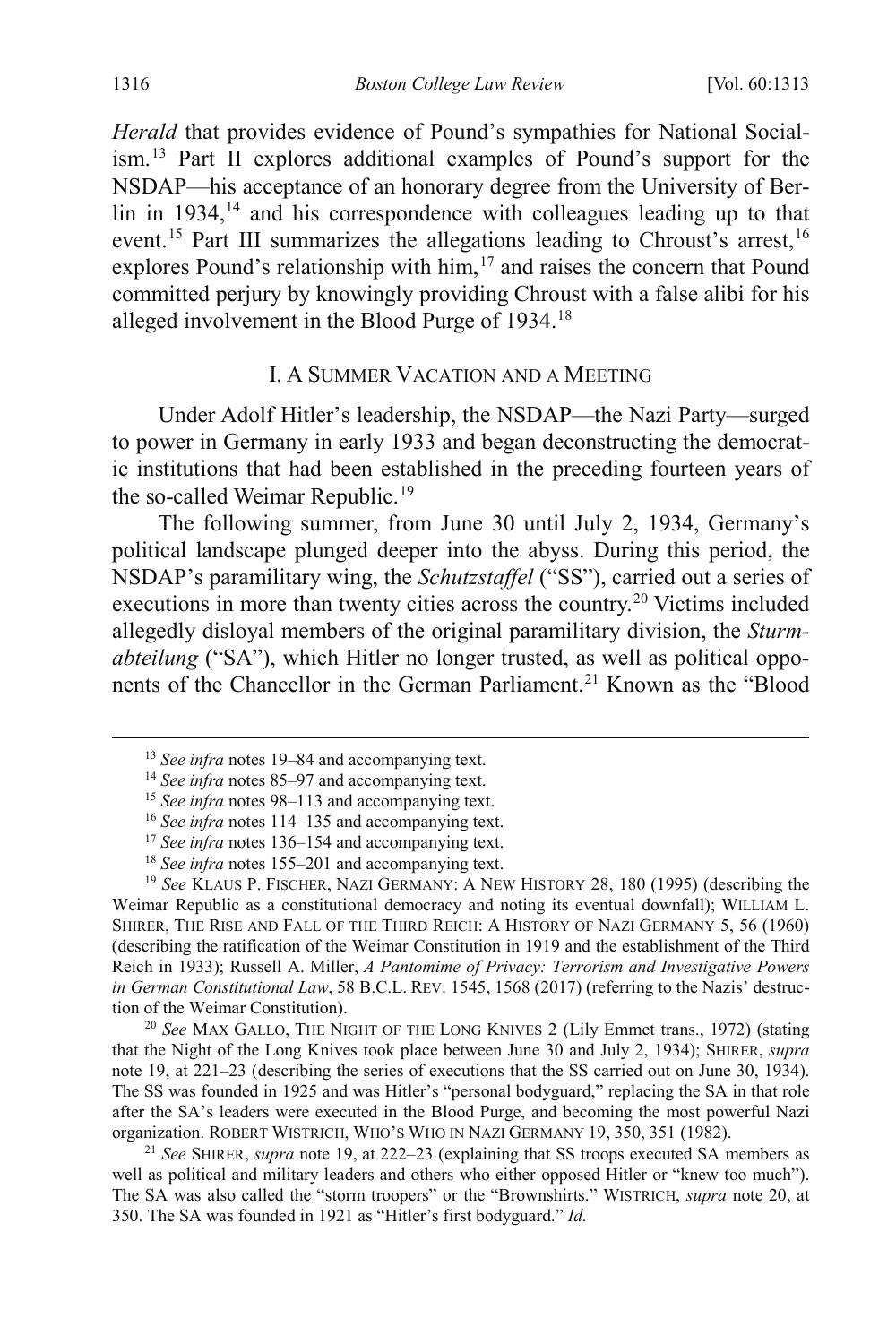Purge," these killings received widespread attention in Germany and around the world[.22](#page-5-0) The period between July 2nd, when the assassinations finished, and August 2nd, when German President Paul von Hindenburg died and Hitler added the office of the President to his power, was a formative period in the ascension of the NSDAP.<sup>[23](#page-5-1)</sup>

<span id="page-5-9"></span><span id="page-5-8"></span>Two days after the Blood Purge had finished, on July 4, 1934, Nathan Roscoe Pound, Dean of Harvard Law School, arrived in France with his wife, Lucy Miller, to begin a summer vacation in Europe.<sup>[24](#page-5-2)</sup> The German Consulate in Boston knew the details of Pound's trip in advance; days before embarking, Pound received a letter from the Consul General, Baron Kurt von Tippelskirch.<sup>[25](#page-5-3)</sup> The letter provided Pound with "a special recommendation to be used when passing the German frontier in both directions" and wished him "a pleasant voyage and a successful stay in Europe."[26](#page-5-4) Pound replied shortly afterwards, thanking von Tippelskirch for the "thoughtful courtesy."<sup>[27](#page-5-5)</sup>

<span id="page-5-7"></span>Less than a week into their trip, on July 10th, Pound and his wife arrived in the picturesque town of Oberammergau in southern Bavaria, Germany.[28](#page-5-6) The following day, they attended the centenary performance of the celebrated Oberammergau *Passionsspiel* [Passion Play], a dramatic depiction of the life

<span id="page-5-0"></span> <sup>22</sup> *See* SHIRER, *supra* note [19,](#page-4-0) at 221–23 (describing the series of executions that the SS carried out on June 30, 1934); WISTRICH, *supra* note [20,](#page-4-1) at 252 (stating that the Night of the Long Knives is also known as the Blood Purge); *see also* FISCHER, *supra* not[e 19,](#page-4-0) at 284–93 (describing the Röhm Purge, which is also called Operation Hummingbird or the Night of the Long Knives). *See generally* GALLO, *supra* note [20](#page-4-1) (providing a historical narrative about the Night of the Long Knives).

<span id="page-5-1"></span><sup>23</sup> *See* GALLO, *supra* not[e 20,](#page-4-1) at 2 (stating that the Night of the Long Knives ended on July 2, 1934); SHIRER, *supra* note [19,](#page-4-0) at 226 (stating that von Hindenburg died on August 2, 1934, and that, on that same day, "the offices of Chancellor and President [were] combined" and Hitler became "Fuehrer and Reich Chancellor").

<span id="page-5-2"></span><sup>24</sup> *See* Roscoe Pound, Diary Entry (July 4, 1934) [hereinafter Pound, Diary Entry on July 4, 1934], *microformed on* Roscoe Pound Papers 1888–1964, Part II Writings, Lectures, Addresses, Teaching Notes, and Miscellaneous Manuscripts, Reel 41 (Univ. Publ'ns of Am.).

<span id="page-5-3"></span><sup>&</sup>lt;sup>25</sup> Letter from Baron Kurt von Tippelskirch, German Consul Gen. in Bos., to Roscoe Pound, Dean of Harvard Law School (June 25, 1934), *microformed on* Roscoe Pound Papers 1888–1964, Part I Correspondence 1907–1964, Reel 98 (Univ. Publ'ns of Am.).

<sup>26</sup> *Id.*

<span id="page-5-5"></span><span id="page-5-4"></span><sup>&</sup>lt;sup>27</sup> Letter from Roscoe Pound, Dean of Harvard Law School, to Baron Kurt von Tippelskirch, German Consul Gen. in Bos. (June 28, 1934), *microformed on* Roscoe Pound Papers 1888–1964, Part I Correspondence 1907–1964, Reel 98 (Univ. Publ'ns of Am.).

<span id="page-5-6"></span><sup>&</sup>lt;sup>28</sup> Roscoe Pound, Diary Entry (July 10, 1934) [hereinafter Pound, Diary Entry on July 10, 1934], *microformed on* Roscoe Pound Papers 1888–1964, Part II Writings, Lectures, Addresses, Teaching Notes, and Miscellaneous Manuscripts, Reel 41 (Univ. Publ'ns of Am.).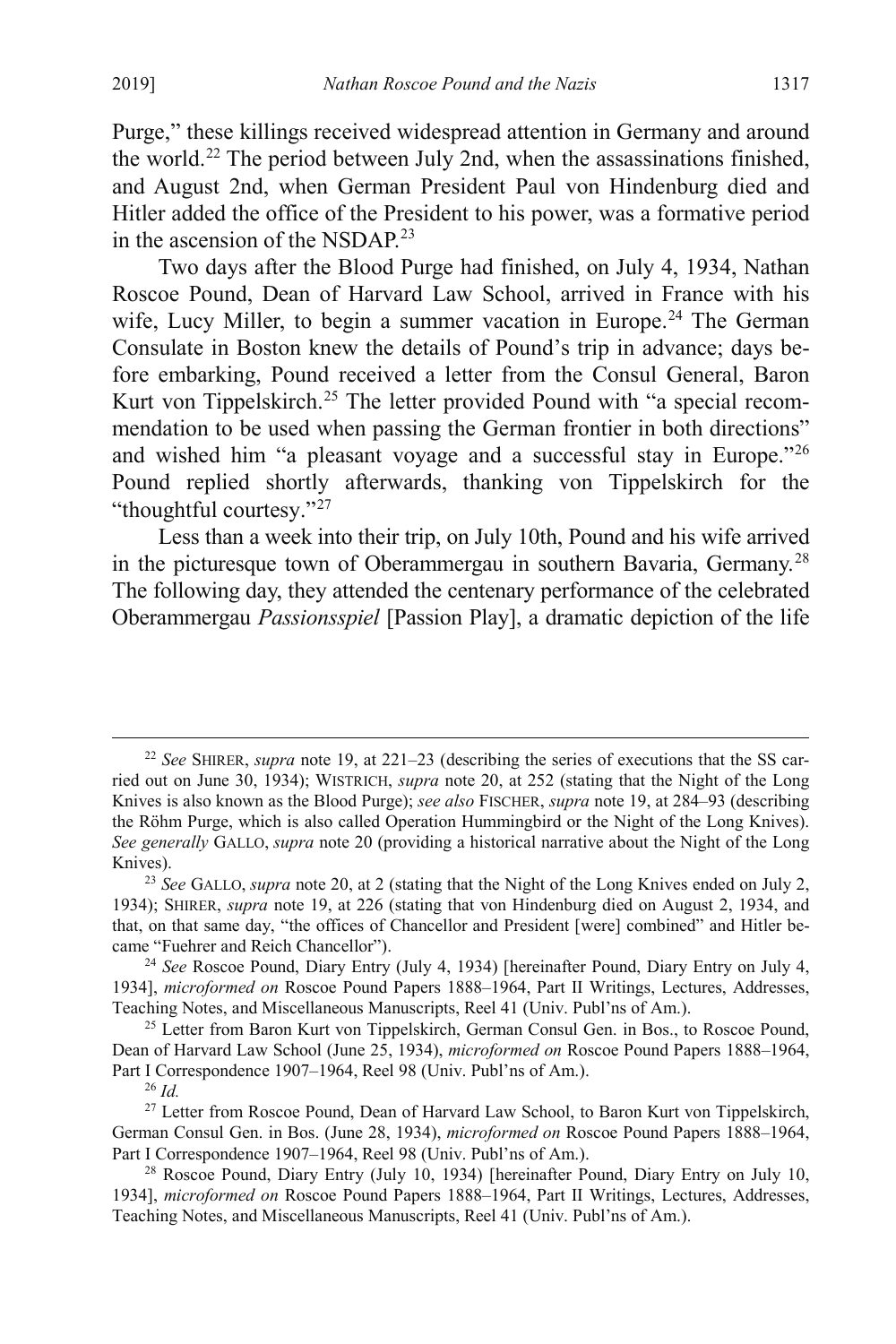<span id="page-6-9"></span>and death of Jesus Christ.<sup>[29](#page-6-1)</sup> That same day, Pound's diary records a meeting for lunch with an acquaintance identified as "Dr. Chroust."[30](#page-6-2)

One day later, on July 12th, Pound and his wife took the train from Oberammergau to Munich, the capital city of Bavaria, arriving before mid-day.<sup>[31](#page-6-3)</sup> Pound recorded the events of that afternoon in his diary:

<span id="page-6-0"></span>At one thirty L and I entertained at lunch by the Minister of Justice (Frank), the Dean of the Law Faculty (Mezger), and the Vice President of the Academy of Law (Luetgebrune). At 5 we are the guests of the Minister of Justice in his box at the Staatstheater at Parsifal. Dr. Chroust and the Staatsanwalt (Bühler) take us over and Chroust and a lieutenant take us back. Great Day.[32](#page-6-4)

<span id="page-6-8"></span>The day after meeting with Frank, Mezger, Luetgebrune, and Bühler, Pound visited the University of Munich, where he was welcomed by the ProRector, and delivered a speech on "Recent American Juristic Movements."[33](#page-6-5) On July 14th, Pound's diary records that he and his wife were hosted for tea at Mezger's, along with, amongst others, Chroust, Mrs. Luetgebrune, and an individual identified only as "Lieutenant."[34](#page-6-6)

<span id="page-6-1"></span><sup>&</sup>lt;sup>29</sup> Roscoe Pound, Diary Entry (July 11, 1934) [hereinafter Pound, Diary Entry on July 11, 1934], *microformed on* Roscoe Pound Papers 1888–1964, Part II Writings, Lectures, Addresses, Teaching Notes, and Miscellaneous Manuscripts, Reel 41 (Univ. Publ'ns of Am.).<br><sup>30</sup> *Id.* <sup>31</sup> Pound, Diary Entry on July 12, 1934, *supra* note 1.

<span id="page-6-7"></span>

<sup>&</sup>lt;sup>32</sup> Id. Parsifal is an opera by German composer Richard Wagner.

<span id="page-6-5"></span><span id="page-6-4"></span><span id="page-6-3"></span><span id="page-6-2"></span><sup>33</sup> Roscoe Pound, Diary Entry (July 13, 1934) [hereinafter Pound, Diary Entry on July 13, 1934], *microformed on* Roscoe Pound Papers 1888–1964, Part II Writings, Lectures, Addresses, Teaching Notes, and Miscellaneous Manuscripts, Reel 41 (Univ. Publ'ns of Am.). On July 13, 1934, the same day that Pound spoke at the University of Munich, Adolf Hitler gave a speech to the Reichstag [Parliament] in Berlin in response to public unease with the so-called Blood Purge, remarking, "Wenn mir jemand den Vorwurf entgegenhält, weshalb wir nicht die ordentlichen Gerichte zur Aburteilung herangezogen hätten, dann kann ich ihm nur sagen: In dieser Stunde war ich verantwortlich für das Schicksal der deutschen Nation und damit des deutschen Volkes oberster Gerichtsherr." *1934-07-13 - Adolf Hitler - Reichstagsrede - Über die Entstehung und den Verlauf der SA-Revolte*, INTERNET ARCHIVE, https://archive.org/details/19340713AdolfHitler ReichstagsredeUeberDieEntstehungUndDenVerlaufDerSARevolte68m22s [https://perma.cc/UG8L-7WDF]. This translates to the following: "If anyone reproaches me and asks why we did not call upon the regular courts for sentencing, my only answer is this: in that hour, I was responsible for the fate of the German nation and was thus the Supreme Justiciar of the German Volk!" 1 MAX DOMARUS, HITLER: SPEECHES AND PROCLAMATIONS 1932–1945, at 498 (Mary Fran Gilbert trans., 1990).

<span id="page-6-6"></span><sup>34</sup> Roscoe Pound, Diary Entry (July 14, 1934) [hereinafter Pound, Diary Entry on July 14, 1934], *microformed on* Roscoe Pound Papers 1888–1964, Part II Writings, Lectures, Addresses, Teaching Notes, and Miscellaneous Manuscripts, Reel 41 (Univ. Publ'ns of Am.).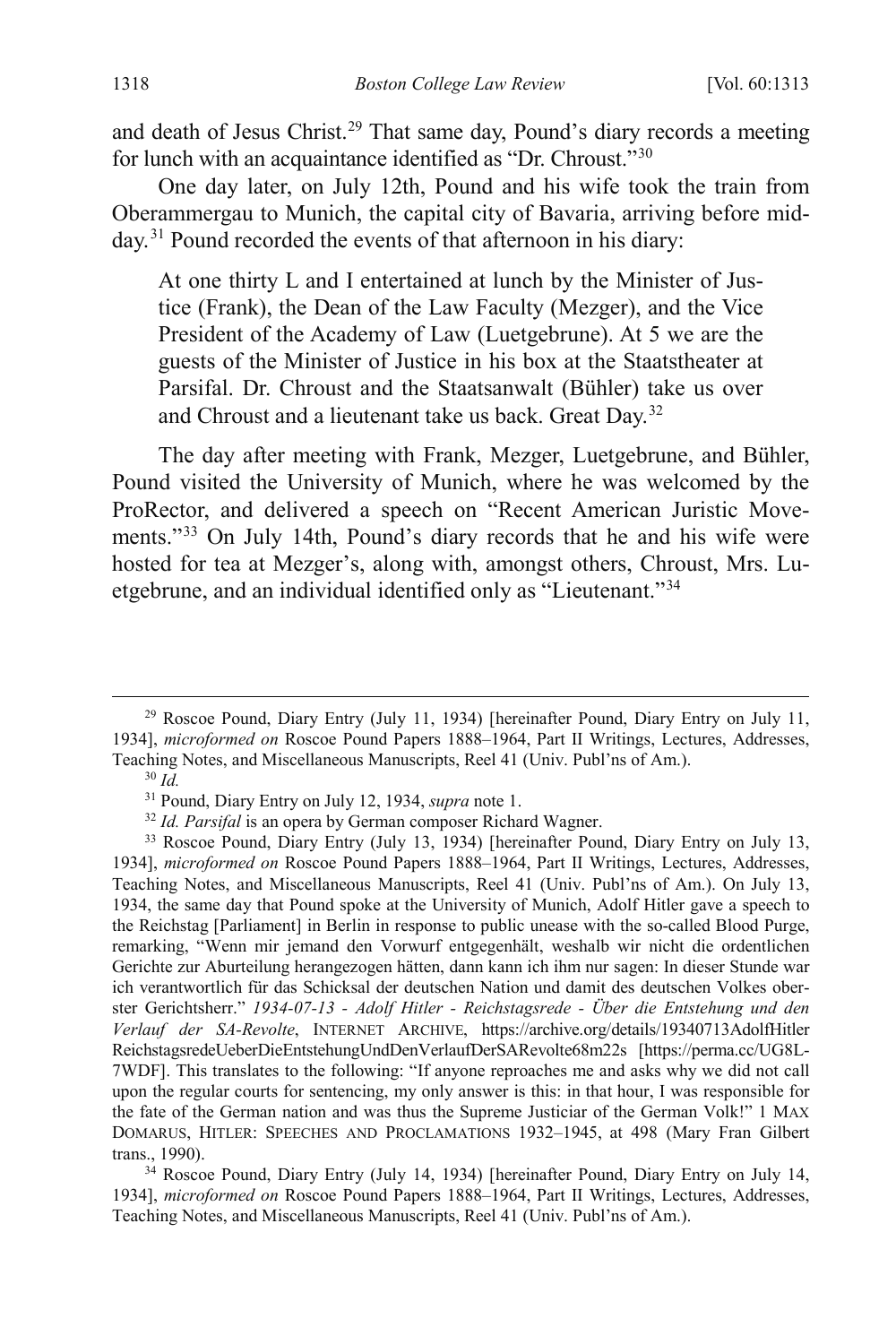## <span id="page-7-0"></span>*A. The Attendees*

The entries in Pound's diary appear, at first glance, unremarkable. On closer inspection, however, they are anything but that. The individuals Pound met on July 12th were not simply lawyers and academics of high standing in Germany. They were senior legal advisors within the NSDAP.<sup>[35](#page-7-1)</sup> These individuals played prominent roles in the Third Reich, in particular in Germany's occupation of Poland and the atrocities committed against the Jews of Europe.<sup>[36](#page-7-2)</sup>

#### 1. Hans Frank

The "Frank" who entertained Pound for lunch and hosted him at the theatre on the evening of July 12th was Hans Frank, Bavarian Minister of Justice and personal legal advisor to Adolf Hitler.<sup>[37](#page-7-3)</sup> Frank joined the German Workers' Party (the NSDAP's precursor) in 1919, and he joined the SA in 1923 and reportedly walked behind Hitler in the failed Beer Hall Putsch that same year.<sup>[38](#page-7-4)</sup> Over the subsequent decade, Frank's profile in the NSDAP

<span id="page-7-3"></span>37 ERNST KLEE, DAS PERSONENLEXIKON ZUM DRITTEN REICH: WER WAR WAS VOR UND NACH 1945? [A DICTIONARY OF THE PEOPLE OF THE THIRD REICH: WHO WAS WHAT, BEFORE AND AFTER 1945?], at 160 (2003); *see* WISTRICH, *supra* not[e 20,](#page-4-1) at 78–79 (summarizing Frank's participation in Nazi Germany).

<span id="page-7-4"></span>38 ANTHONY READ, THE DEVIL'S DISCIPLES: HITLER'S INNER CIRCLE 3 (2004); *see* KLEE, *supra* note [37,](#page-7-0) at 160 (stating that Frank was born on May 23, 1900). The Beer Hall Putsch was a failed attempt by Hitler to seize power in Bavaria. *See* SHIRER, *supra* note [19,](#page-4-0) at 68–75 (describing the Beer Hall Putsch). Hitler wanted to overthrow the Weimar Republic, and he thought that he would succeed if he first gained the support of the Bavarian government. *Id.* at 63. On the evening of November 8, 1923, Bavarian State Commissioner Gustav von Kahr was scheduled to speak about the Bavarian government's program at a meeting at the Buergerbräukeller beer hall in Munich. *Id.* at 65, 67. Hitler had been developing a different plan to begin his revolution, but when he learned of the meeting from a press announcement, he took advantage of the opportunity to act then. *Id.* at 67. Hitler planned to seize power in Bavaria by forcing its triumvirate—von Kahr, along with "General Otto von Lossow, commander of the Reichswehr [the Weimar Republic's limited standing army] in Bavaria, and Colonel Hans von Seisser, the head of the state police"—to join his Nazi revolution at gunpoint. *Id.* at 65, 68; WISTRICH, *supra* note [20,](#page-4-1) at 350. About thirty minutes into von Kahr's speech, Hitler arrived at the hall with six hundred armed SA troops, forced his way inside, shot his revolver at the ceiling, and shouted that "[t]he National Revolution ha[d] begun!" SHIRER, *supra* not[e 19,](#page-4-0) at 68. Hitler's plan failed, however. The Bavarian leaders refused to join him, despite his threats to shoot them. *Id.* at 69. Hitler did not gain the support that he expected. *See id.* at 69–71. On the morning of November 9th, Hitler lead his troops

<span id="page-7-5"></span><span id="page-7-1"></span> <sup>35</sup> *See infra* note[s 39](#page-8-0)[–40](#page-8-1) (describing Frank's legal positions within the NSDAP); *infra* note [49](#page-10-0) (stating that Bühler was a legal advisor to Hitler); *infra* notes [55–](#page-10-1)[60](#page-11-1) (explaining Mezger's role in the NSDAP); *infra* note[s 61](#page-11-2)[–62](#page-11-0) (stating Luetgebrune's legal roles in the NSDAP).

<span id="page-7-2"></span><sup>36</sup> *See infra* notes [40–](#page-8-1)[48](#page-9-0) (explaining Frank's leadership in the NSDAP, including his participation in the execution of Jews); *infra* notes [50–](#page-10-2)[54](#page-10-3) (describing Bühler's appointment as Deputy Governor of Occupied Poland and participation in the Wannsee Conference); *infra* notes [57–](#page-10-4)[58](#page-11-3) (describing Mezger's view on Jewish criminality); *infra* notes [61–](#page-11-2)[62](#page-11-0) (stating Luetgebrune's legal roles in the NSDAP).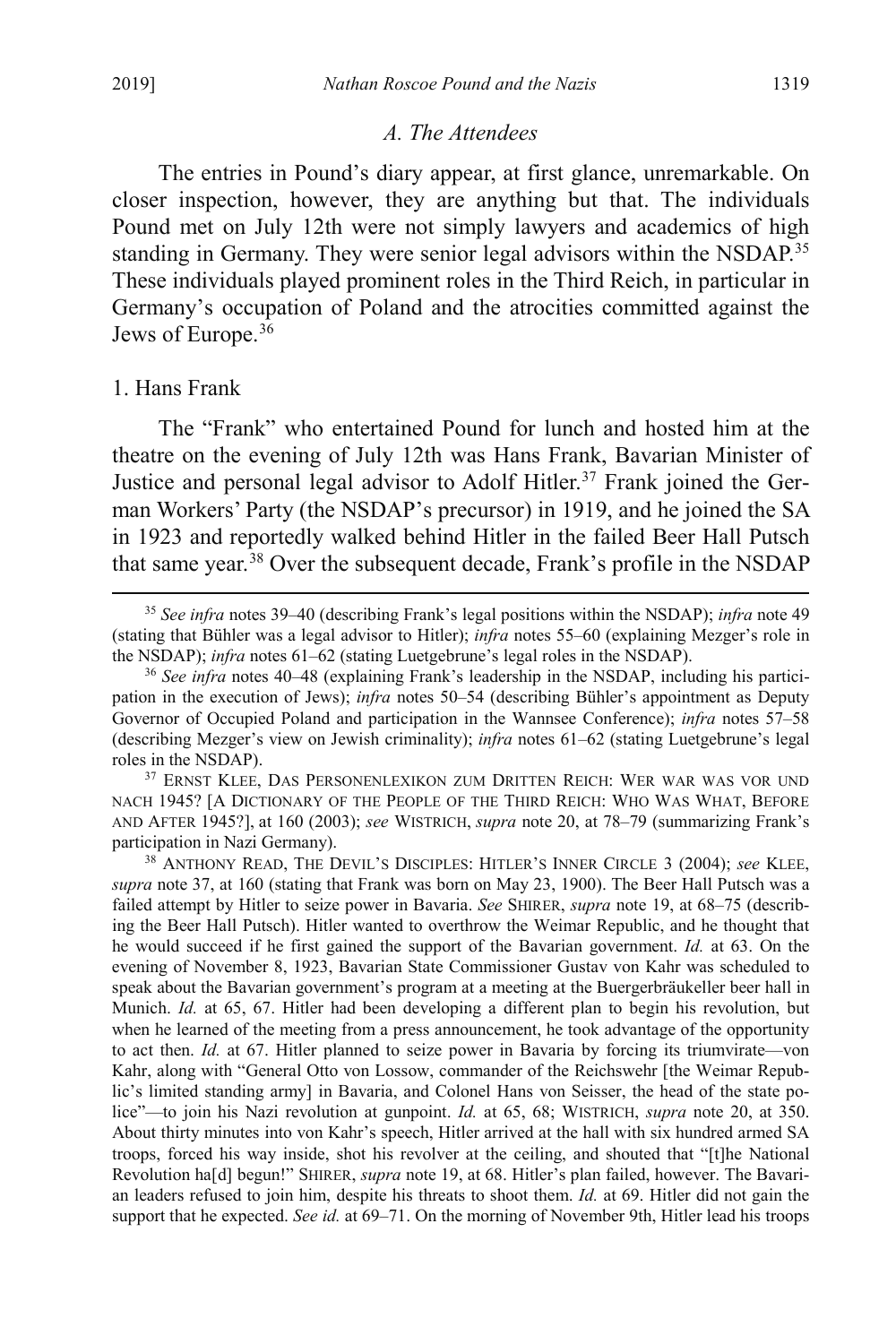<span id="page-8-7"></span><span id="page-8-1"></span><span id="page-8-0"></span>grew as he defended party members against criminal and civil charges.<sup>[39](#page-8-2)</sup> In 1933, he was given primary responsibility for the legal affairs of the NSDAP.[40](#page-8-3) Later that year, when the role of Bavarian Minister of Justice was incorporated into the national government, Frank became Minister Without Portfolio.<sup>[41](#page-8-4)</sup> Though his prominent position in the NSDAP was not unchallenged—disputes with Heinrich Himmler weakened his influence—Frank remained in Hitler's favor throughout.<sup>[42](#page-8-5)</sup> On October 12, 1939, in recognition of his talent and loyalty, Hitler appointed Frank Governor-General of the Occupied Polish Territory,  $43$  a responsibility he appears to have relished according to World War II historian Anthony Read:

Ruling like some oriental despot from the splendour of Cracow Castle, Frank more than fulfilled his brief, turning his fiefdom into the bloodiest of all the occupied territories, with the possible exception of the western Soviet Union under Alfred Rosenberg's tender care. Basically insecure, and with his authority threatened by a constant power struggle with the SS, Frank compensated for his weakness with exaggerated brutality. He supervised the slaughter of the Polish intelligentsia, shipped hundreds of thousands of slave labourers to the Reich, and provided the sites for several of the

<span id="page-8-5"></span><sup>42</sup> *See* FISCHER, *supra* note [19,](#page-4-0) at 497 (describing a dispute between Frank and Himmler about the SS); READ, *supra* note [38,](#page-7-5) at 3 (explaining Frank's role in the NSDAP, describing Hitler's orders to Frank when he appointed him Governor-General of Poland, and stating that Frank effectuated those orders); *see also* 22 TRIAL OF THE MAJOR WAR CRIMINALS BEFORE THE IN-TERNATIONAL MILITARY TRIBUNAL 541–43 (1948) [hereinafter NUREMBERG TRIBUNAL] (describing disputes between Frank and Himmler about Germany's legal system and the control of the police, and stating that Hitler sided with Himmler in many of the disputes about the police, but also stating that Hitler appointed Frank Governor General of the Occupied Polish Territory). Himmler was "*Reichsführer-SS* [Reich Leader of the SS], head of the Gestapo [State Secret Police] and the Waffen-SS [armed SS elite], Minister of the Interior from 1943 to 1945 and the second most powerful man in Nazi Germany." WISTRICH, *supra* note [20,](#page-4-1) at 138, 349–51. Himmler participated in the Beer Hall Putsch of 1923, and from 1925 to 1930, he was the acting propaganda leader of the NSDAP. *Id.* at 138. Himmler also was the mastermind of the Blood Purge of 1934 and the "supreme overseer of the 'Final Solution.'" *Id.* at 138, 141. Himmler committed suicide before he could be tried for his crimes. *Id.* at 142.

<span id="page-8-6"></span><sup>43</sup> *See* NUREMBERG TRIBUNAL, *supra* note 42, at 542 (stating that Frank became Governor General of the Occupied Polish Territory on October 12, 1939).

to the War Ministry in Munich, where the police defeated them. *Id.* at 73–74. Following the failed coup, in February 1924, Hitler was brought to trial for treason before a special court, found guilty, and sentenced to prison. *Id.* at 75, 78–79.

<sup>39</sup> READ, *supra* note [38,](#page-7-5) at 3.

<sup>40</sup> KLEE, *supra* note [37,](#page-7-0) at 160.

<span id="page-8-4"></span><span id="page-8-3"></span><span id="page-8-2"></span><sup>41</sup> DENNIS LEROY ANDERSON, THE ACADEMY FOR GERMAN LAW, 1933–1944, at 42 (1987). In Nazi Germany, Ministers Without Portfolio were positions in the Reich Cabinet with no specific responsibilities. *See Kerrl Appointed to Reich Cabinet*, N.Y. TIMES, June 17, 1934, at 20 (describing a Minister Without Portfolio role as "without defined duties").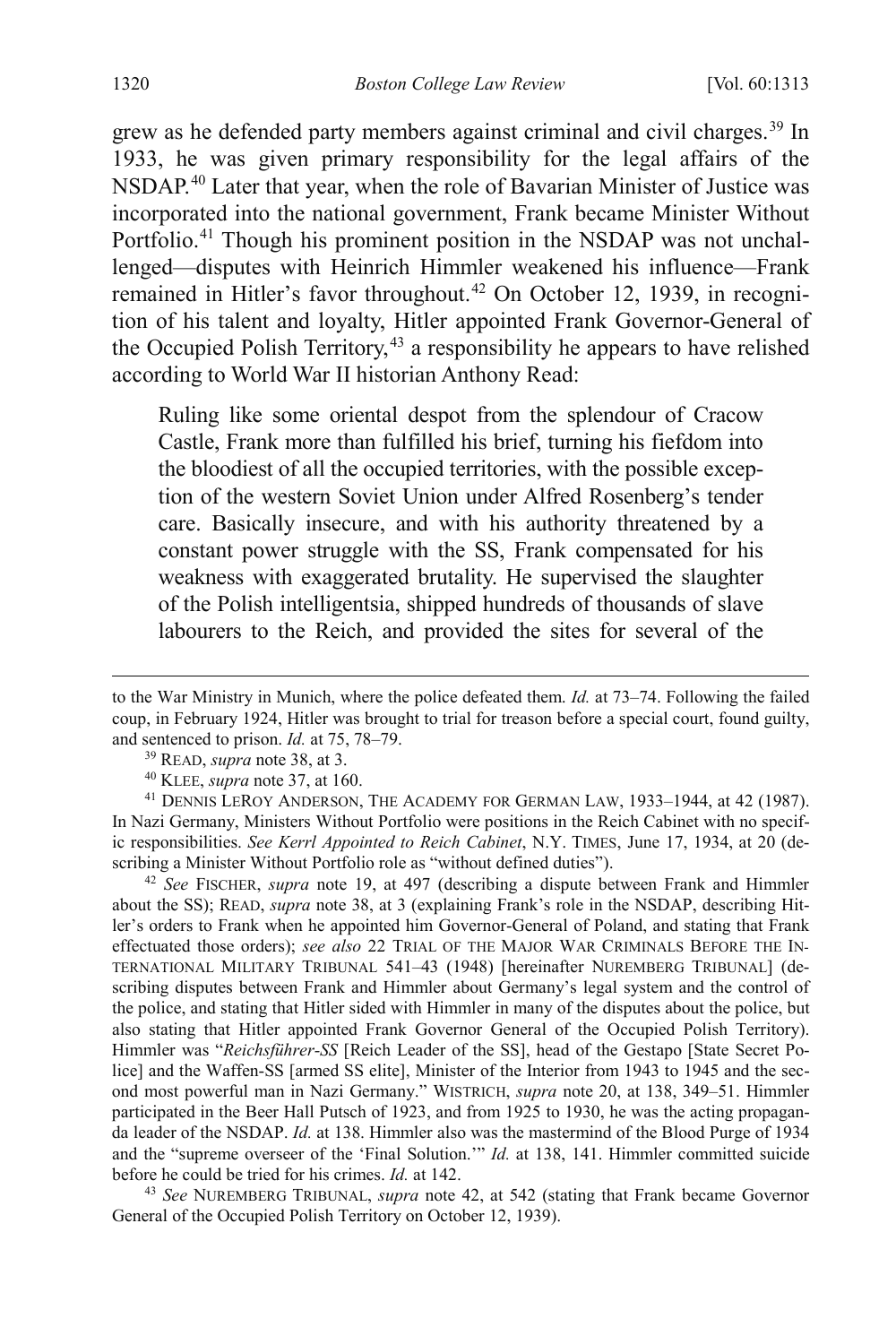most notorious death camps, including Auschwitz, Treblinka and Sobibor, proclaiming that his mission was "to rid Poland of lice and Jews."[44](#page-9-1)

Following the conclusion of the war, Frank was one of twenty-four sen-ior NSDAP figures tried at the Nuremberg Tribunal.<sup>[45](#page-9-2)</sup> On October 1, 1946, he was found guilty of war crimes and crimes against humanity, and sentenced to death.<sup>[46](#page-9-3)</sup> Frank was executed on October 16, 1946.<sup>[47](#page-9-4)</sup> The final opinion of the tribunal described some of the evidence against Frank as follows:

As early as 6 February 1940, Frank gave an indication of the extent of this reign of terror by his cynical comment to a newspaper reporter on [Konstantin] Von Neurath's poster announcing the execution of the Czech students: "If I wished to order that one should hang up posters about every seven Poles shot, there would not be enough forests in Poland with which to make the paper for these posters.". . . On 16 December 1941, Frank told the Cabinet of the Governor General: "We must annihilate the Jews, wherever we find them and wherever it is possible in order to maintain there the structure of the Reich as a whole." By 25 January 1944, Frank estimated that there were only 100,000 Jews left.<sup>[48](#page-9-5)</sup>

## <span id="page-9-0"></span>2. Josef Bühler

The "Bühler" who escorted Pound to the theatre on the evening of July 12th was Josef Bühler, a friend and colleague of Frank, who, in 1933, served as Administrator to the Court in Munich, and was also a legal advi-

<span id="page-9-1"></span> <sup>44</sup> READ, *supra* note [38,](#page-7-5) at 3. Rosenberg mentored Hitler and was "the semi-official 'philosopher' of National Socialism and head of the Nazi Party's Foreign Affairs Department." WISTRICH, *supra* not[e 20,](#page-4-1) at 255. Rosenberg frequently attacked Jews, and in 1939, he declared that "Germany will regard the Jewish Question as solved only after the last Jew has left the Greater German living space." *Id.* at 257–58. Rosenberg claimed that Slavs were inferior too, and in July 1941, Hitler appointed him as Minister for the Occupied Eastern Territories, where there were "bloody slave-states." *Id.* 258–59. At the Nuremberg Tribunal, Rosenberg was found guilty of war crimes and sentenced to death. *Id.* at 259.

<span id="page-9-2"></span><sup>45</sup> *See* 1 NUREMBERG TRIBUNAL, *supra* note 42, at v (1947) (listing the names of the twentyfour defendants at the International Military Tribunal held at Nuremberg, Germany).

<sup>46</sup> 22 *id.* at 542, 544 (1948).

<sup>47</sup> KLEE, *supra* note [37,](#page-7-0) at 160.

<span id="page-9-5"></span><span id="page-9-4"></span><span id="page-9-3"></span><sup>48</sup> NUREMBERG TRIBUNAL, *supra* note 42, at 542–43. From 1932 to 1938, von Neurath was German Foreign Minister. In 1939 he became Reich Protector of Bohemia and Moravia, and in this position, he "was responsible for dissolving the Czech Parliament and political parties, abolishing freedom of the press, closing down Czech universities, crushing student resistance, persecuting the churches and adopting the Nuremberg racial laws in the Protectorate." WISTRICH, *supra* note [20,](#page-4-1) at 218–19.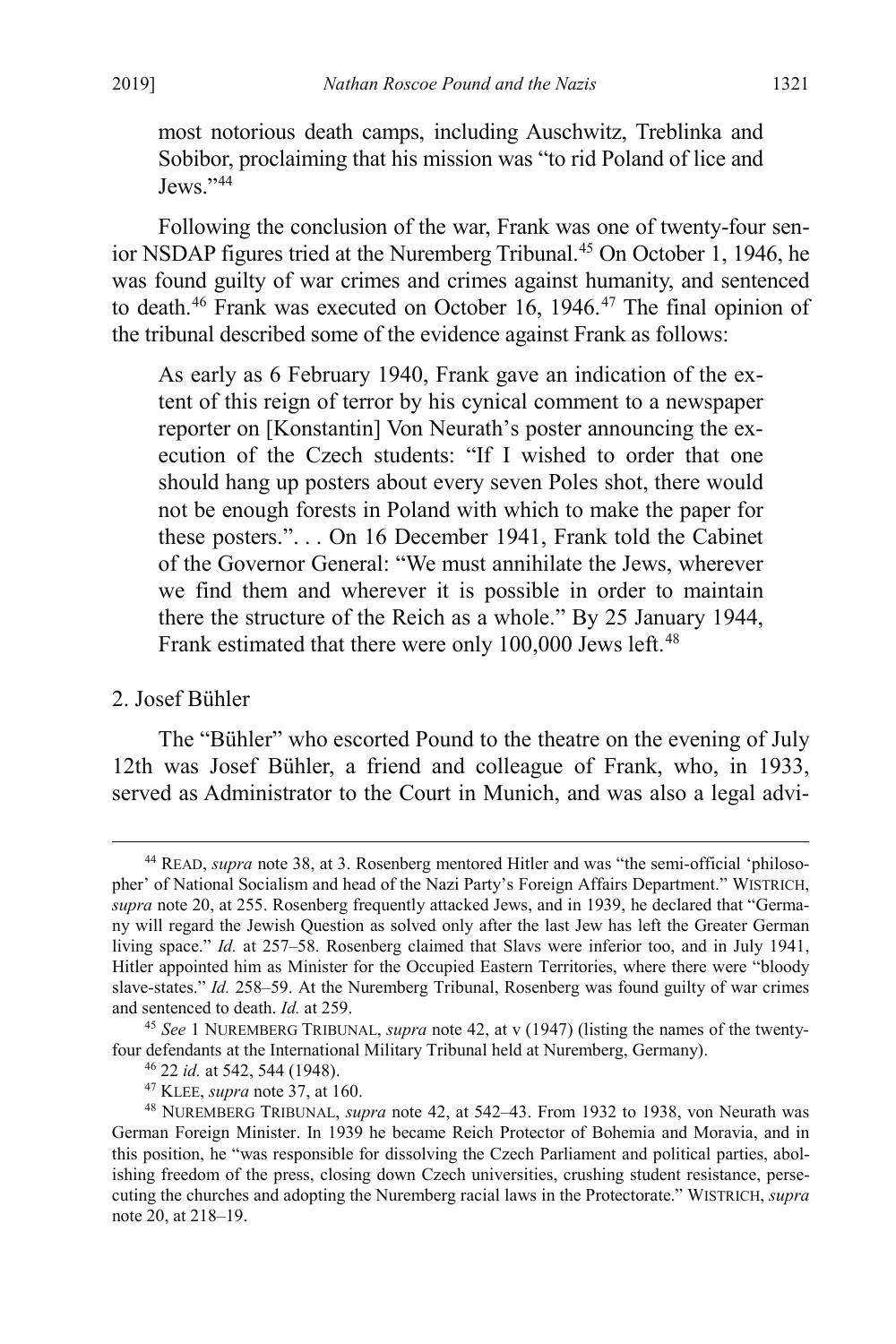<span id="page-10-2"></span><span id="page-10-0"></span>sor to Hitler.<sup>49</sup> Bühler's career was ultimately tied to that of Frank, through whom he became a notable figure in the NSDAP regime. In 1941, Bühler was appointed Deputy Governor of Occupied Poland, second in command to Frank.<sup>[50](#page-10-6)</sup> On January 20, 1942, Bühler was one of fifteen participants at the infamous Wannsee Conference outside Berlin.<sup>[51](#page-10-7)</sup> During this meeting, senior NSDAP figures agreed on the "final solution" for the Jews of Ger-man-occupied Europe.<sup>[52](#page-10-8)</sup> The protocol of the meeting includes the following note, "State Secretary Dr. Bühler asserted that the General Government would be grateful if the final solution to this problem could be initiated in the General Government."<sup>[53](#page-10-9)</sup>

Bühler testified at the Nuremberg Tribunal on behalf of Frank before being extradited to Poland and tried before the Supreme National Tribunal of Poland for crimes against humanity. He was found guilty of these crimes, sentenced to death, and executed on August 21, 1948.<sup>[54](#page-10-10)</sup>

<span id="page-10-3"></span>3. Edmund Mezger

<span id="page-10-1"></span>The "Mezger" who joined Pound for lunch on July 12th was Edmund Mezger, an expert in criminal law and criminology who was a professor in the law faculty at the University of Munich.<sup>[55](#page-10-11)</sup> During the Second World War, Mezger served on the *Strafrechtkommission* [Criminal Law Commit-tee] under German Justice Minister Franz Gürtner.<sup>[56](#page-10-12)</sup> Though Mezger did not hold such influential positions as Frank and Bühler, he sought, through his membership on this committee, to bring the German penal code in line with National Socialist views on race.<sup>[57](#page-10-13)</sup> In 1944, Mezger authored an article in which he observed that "[i]n particular with regards to the marked criminality of the Jews, older studies insufficiently distinguish between race and

<sup>54</sup> *Id.*

<sup>55</sup> *Id.* at 409.

<span id="page-10-12"></span><span id="page-10-11"></span><span id="page-10-10"></span><sup>56</sup> *Id.* at 410. Gürtner was Minister of Justice from 1932 to 1941 and was responsible for "'coordinating' jurisprudence in the Third Reich." WISTRICH, *supra* not[e 20,](#page-4-1) at 115–16.

<span id="page-10-4"></span> <sup>49</sup> KLEE, *supra* note [37,](#page-7-0) at 81.

<sup>50</sup> *Id.*

<sup>51</sup> *Id.*

<sup>52</sup> SHIRER, *supra* not[e 19,](#page-4-0) at 965.

<span id="page-10-9"></span><span id="page-10-8"></span><span id="page-10-7"></span><span id="page-10-6"></span><span id="page-10-5"></span><sup>53</sup> KLEE, *supra* note [37,](#page-7-0) at 81. "Staatssekretär Dr. Bühler stellte fest, daß das Generalgouvernement es begrüßen würde, wenn mit der Endlösung dieser Frage im Generalgouvernement begonnen würde." *Id.* (translated by this Article's author).

<span id="page-10-13"></span><sup>57</sup> *See, e.g.*, EDMUND MEZGER, KRIMINALPOLITIK UND IHRE KRIMINOLOGISCHEN GRUNDLA-GEN 146 (3d ed. 1944) (writing about the alleged criminality of the Jews). *See generally* FRANCISCO MUÑOZ CONDE, EDMUND MEZGER—BEITRÄGE ZU EINEM JURISTENLEBEN (Moritz Vormbaum trans., 2007).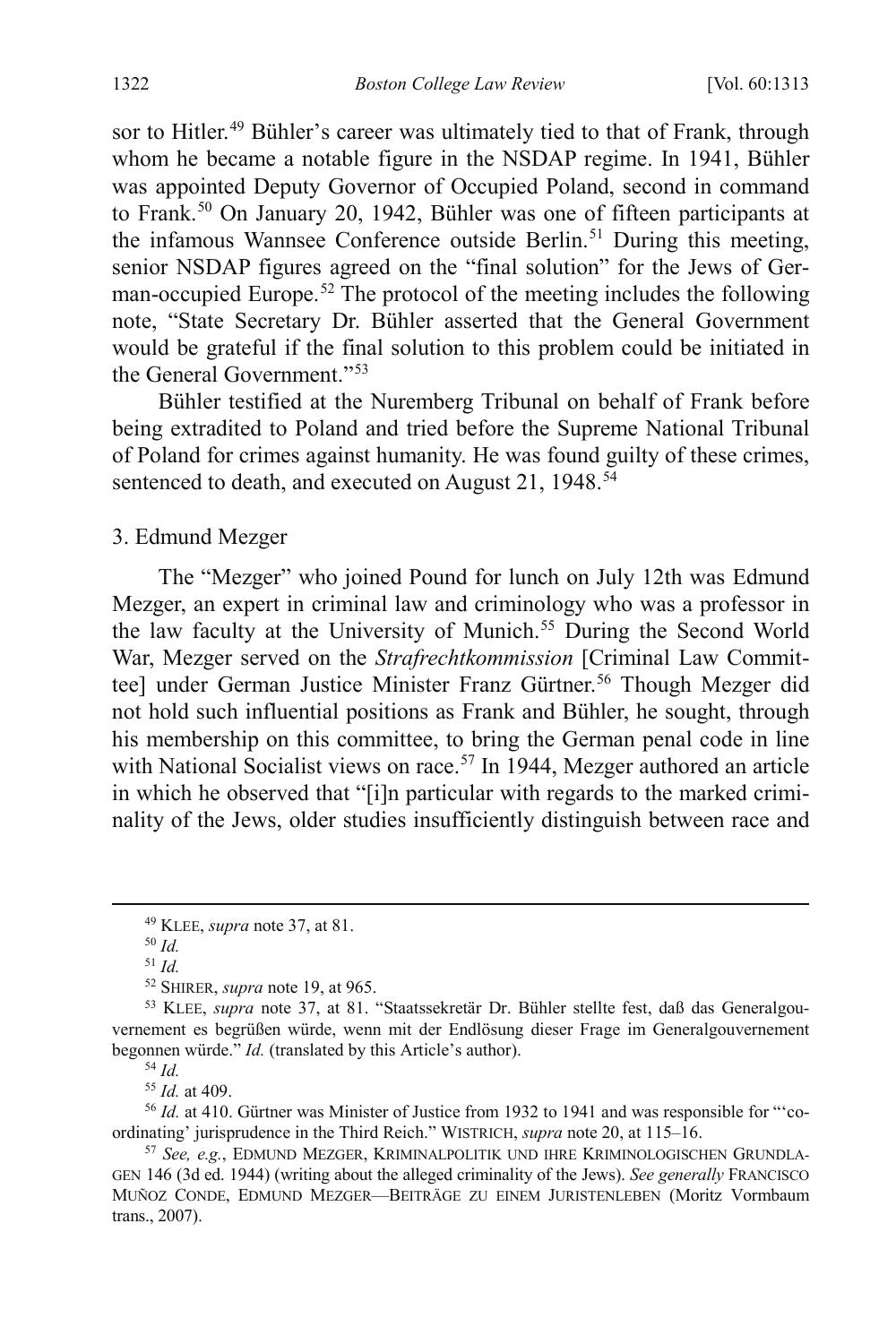<span id="page-11-3"></span>religion . . . . In the racial legislation of the new nation, race will now have its due consideration."[58](#page-11-5)

At the Nuremberg Tribunal, Mezger worked on the defense team of Konstantin von Neurath, Foreign Minister of Germany from 1932 to 1938.[59](#page-11-6) For his own role in the Third Reich, Mezger was sentenced to a term of im-prisonment.<sup>[60](#page-11-7)</sup>

## <span id="page-11-1"></span>4. Walter Luetgebrune

The "Luetgebrune" present at the lunch was Walter Luetgebrune, who until late 1933 served as chief legal advisor to both the SA and the SS.<sup>[61](#page-11-8)</sup> Luetgebrune made his name successfully defending the German general Erich Ludendorff for his involvement, at Hitler's request, in the failed Beer Hall Putsch of 1923.<sup>[62](#page-11-9)</sup>

## <span id="page-11-4"></span><span id="page-11-2"></span><span id="page-11-0"></span>*B. The Academy for German Law*

Pound does not mention in his diary why he met Frank, Bühler, Mezger, and Luetgebrune for lunch, what they discussed, or why he joined Frank at the theatre in the evening. The four NSDAP figures with whom Pound met did share one other thing in common, however, which offers an explanation for the events of that day. Frank, Bühler, Mezger, and Luetgebrune were all members of the *Akademie für Deutsches Recht* [Academy for German Law] ("ADR").<sup>[63](#page-11-10)</sup>

<span id="page-11-5"></span>58 MEZGER, *supra* note 57, at 146.

*Id*. (translated by this Article's author).

<span id="page-11-6"></span>59 HUBERT SELIGER, POLITISCHE ANWÄLTE? DIE VERTEIDIGER DER NÜRNBERGER PROZESSE 107–08, 165 (2016); *see* WISTRICH, *supra* note [20,](#page-4-1) at 218 (stating that von Neurath was "German Foreign Minister from 1932 to 1938"). At the Nuremberg Tribunal, the judges found von Neurath "guilty of war crimes, crimes against peace and crimes against humanity." WISTRICH, *supra* note [20,](#page-4-1) at 219.

60 SELIGER, *supra* not[e 59,](#page-11-4) at 108, 245–46, 246 n. 744.

<span id="page-11-8"></span><span id="page-11-7"></span>61 ANDERSON, *supra* note [41,](#page-8-7) at 556; Rudolf Heydeloff, *Staranwalt der Rechtsextremisten: Walter Luetgebrune in der Weimarer Republik*, 32 VIERTELJAHRSHEFTE FÜR ZEITGESCHICHTE, 373, 373 (1984), https://www.ifz-muenchen.de/heftarchiv/1984\_3\_2\_heydeloff.pdf [https://perma. cc/TZC2-TSY3].

<span id="page-11-10"></span><span id="page-11-9"></span><sup>62</sup> Heydeloff, *supra* not[e 61,](#page-11-2) at 391. Ludendorff joined the German army in 1881 and held several military positions during and after the First World War, until he was dismissed from the military in 1918. In 1923, Ludendorff was a leader in the Beer Hall Putsch, including leading 3,000 storm troopers toward Munich. WISTRICH, *supra* not[e 20,](#page-4-1) at 198–99.

63 ANDERSON, *supra* not[e 41,](#page-8-7) at 41, 46, 545, 556, 558.

Gerade bei der besonderen Kriminalität der Juden leiden die älteren Untersuchungen vielfach an einer ungenügenden Unterscheidung zwischen Rasse und Konfession . . . . In der Rassengesetzgebung des neuen Staates findet die Rasse selbst nunmehr ihre gebührende Berücksichtigung.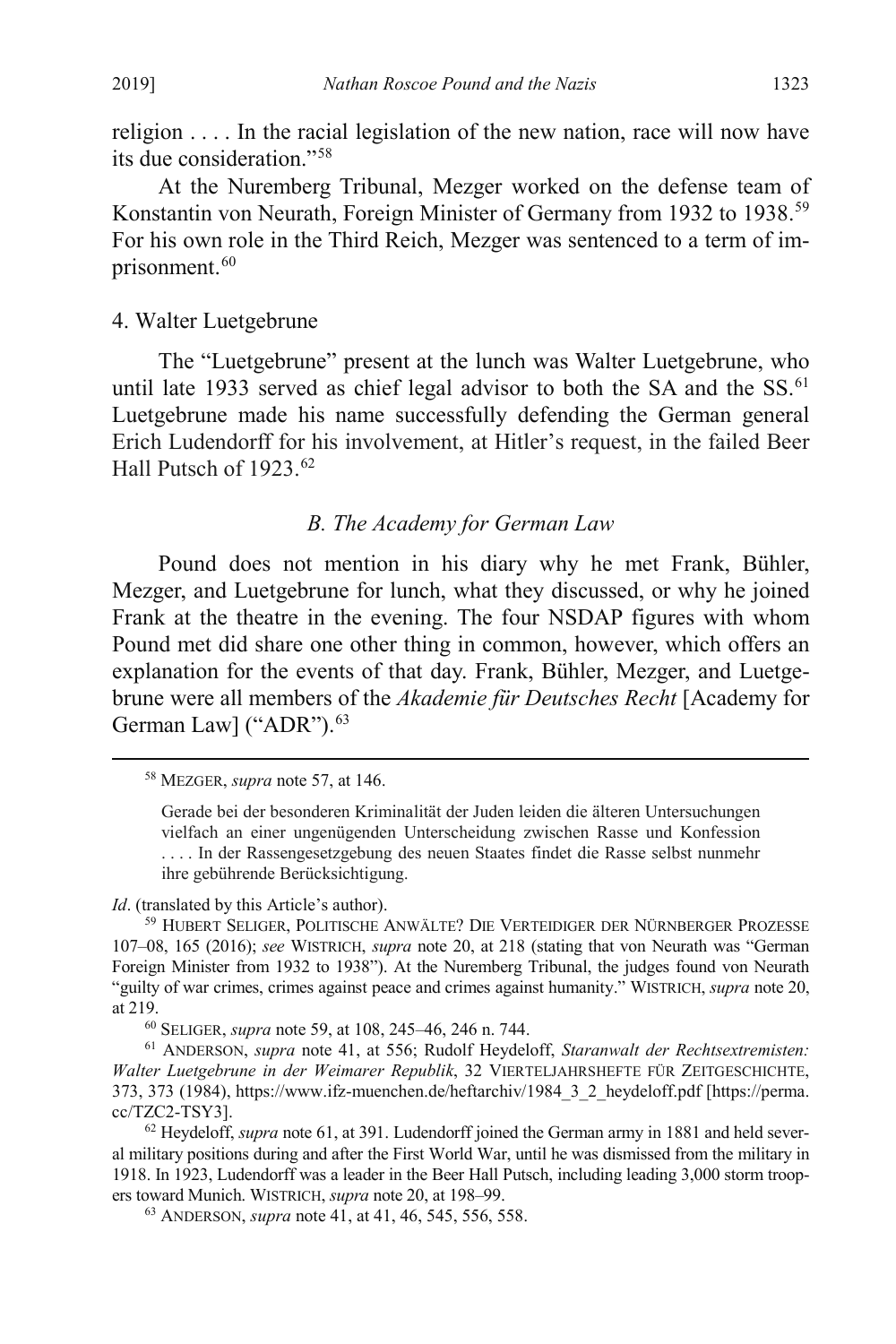Frank established the ADR in 1933, and he served as its president until 1943.[64](#page-12-0) The Academy's primary goal was to provide legal reasoning and research in support of the policies and practices of the NSDAP. Through publications, speeches, and conferences, it sought to show the world, and persuade sceptics within Germany, that fundamental legal principles sup-ported the NSDAP's changes—that there was a method to the madness.<sup>[65](#page-12-1)</sup> As Frank stated at an event to mark the founding of the institution: "There is a desperate need in our national politics for an organization that is charged with renewing German law, in accordance with the national socialist world outlook, based on strict scientific methods. I have therefore decided to establish an Academy for German Law."[66](#page-12-2)

<span id="page-12-6"></span>The year after Frank established the Academy, Hitler wrote him a personal note thanking him for creating a lasting institution "that is in the position to reform the law in support of the implementation of the national socialist world view on all levels, without inhibiting justice in the narrow sense."<sup>[67](#page-12-3)</sup>

One of the ways the Academy sought to achieve its goals was by establishing relationships with foreign legal scholars. These relationships, the Academy believed, would allow a mutual exchange of ideas.<sup>[68](#page-12-4)</sup> The Academy could absorb valuable legal scholarship from other countries while also winning support for the activities of the NSDAP by demonstrating that these actions were guided by coherent legal theories. The Academy viewed it as particularly important to build these bridges to countries whose governments were suspicious of Hitler and his party, such as the United King-dom and the United States.<sup>[69](#page-12-5)</sup>

Roscoe Pound would have been an ideal point of contact for the ADR. In the early 1930s, he was not only dean of one of the leading law schools

 <sup>64</sup> KLEE, *supra* note [37,](#page-7-0) at 160.

<sup>65</sup> ANDERSON, *supra* not[e 41,](#page-8-7) at 45–46.

<span id="page-12-2"></span><span id="page-12-1"></span><span id="page-12-0"></span><sup>66</sup> Susanne Adlberger, *Nützliche Kooperation—Die Juristische Fakultät der Ludwig-Maximilians-Universität und die Akademie für Deutsches Recht*, *in* DIE UNIVERSITÄT MÜNCHEN IM DRITTEN REICH: AUFSÄTZE. TEIL I, at 405, 408 (Elisabeth Kraus ed., 2006). "Es besteht ein dringendes staatspolitisches Bedürfnis für eine Organisation, welche die Erneuerung des Deutschen Rechts im Sinne der nationalsozialistischen Weltanschauung nach den Grundsätzen strenger wissenschaftlicher Methode vorzubereiten berufen ist. Ich habe mich daher entschlossen eine Akademie für Deutsches Recht ins Leben zu rufen." *Id.* (translated by this Article's author).

<span id="page-12-3"></span><sup>67</sup> LOTHAR GRUCHMANN, JUSTIZ IM DRITTEN REICH 1933–1940: ANPASSUNG UND UNTER-WERFUNG IN DER ÄRA GÜRTNER 115 (3. Verbesserte Aufl. 2001) ("die Sie in den Stand setzt, ohne Beschränkung auf die Justiz im engeren Sinne bei der Durchsetzung der nationalsozialistischen Weltanschauung auf allen Gebieten der Neugestaltung des Rechts mitzuwirken") (translated by this Article's author).

<span id="page-12-4"></span><sup>68</sup> ANDERSON, *supra* not[e 41,](#page-8-7) at 398, 435.

<span id="page-12-5"></span><sup>69</sup> *Id.* at 398–99, 435.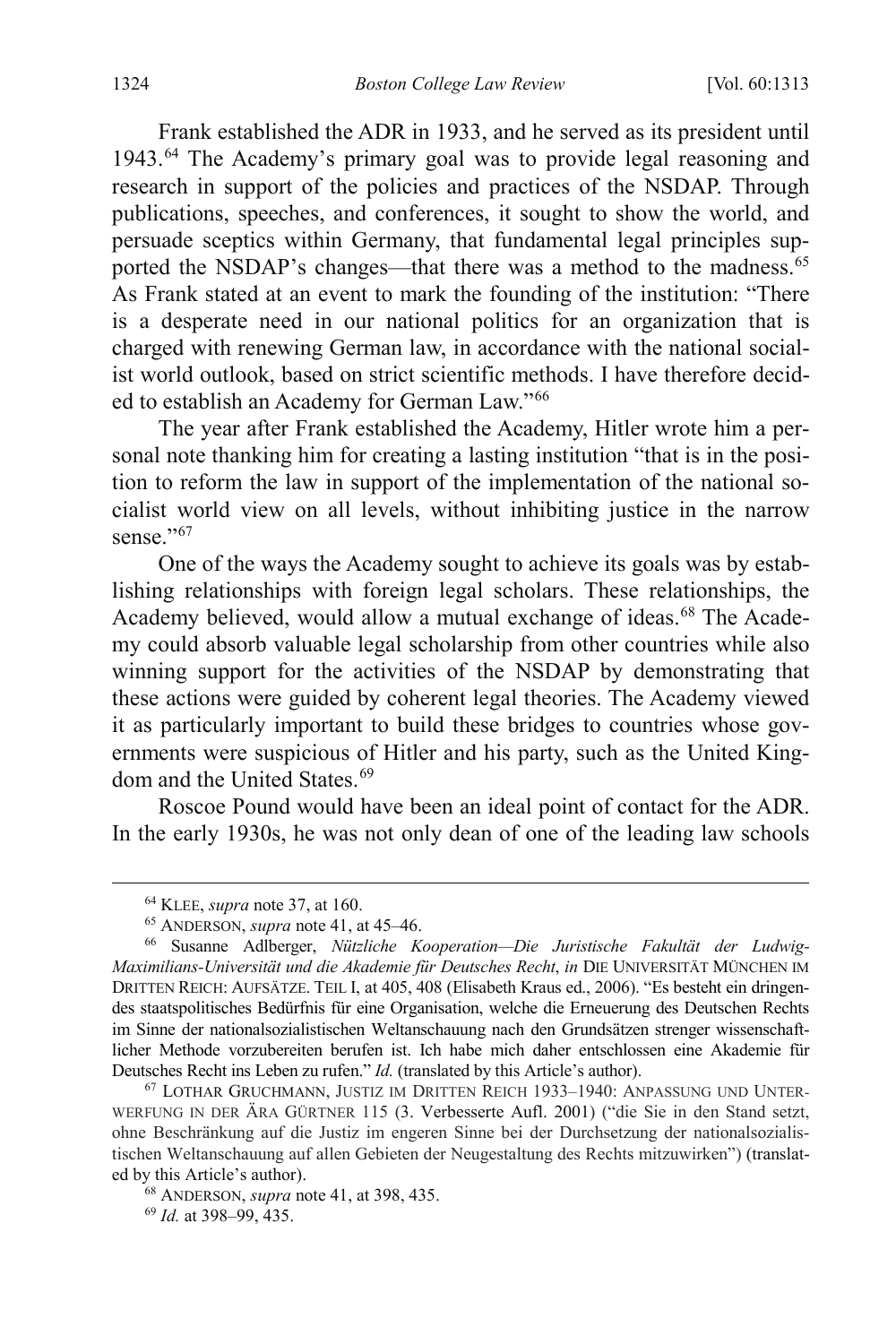in the United States, but he was also viewed as one of the country's preeminent legal scholars. The Academy may also have been aware that Pound

was something of a Germanophile. Since his early studies of botany, a field in which German experts excelled, Pound had been enamored of German intellectualism and the country's cultural heritage.<sup>[70](#page-13-0)</sup>

Pound's activities in Munich—his lunch with Frank, Mezger, and Luetgebrune; his visit to the theatre, at Frank's invitation and accompanied by Bühler; his speech at the University of Munich; and his afternoon tea with the Mezgers and Mrs. Luetgebrune—were the kind of activities the Academy would have arranged for a visiting legal scholar with whom it sought to curry favor. [71](#page-13-1)

The files of the German Foreign Office support the position that the German government deliberately targeted Pound, though the files do not mention the ADR.<sup>[72](#page-13-2)</sup> A report dating from June 1934 describes Pound as someone who had long been, and continued to be, favorable toward Germany. As an example of Pound's favorable attitude toward Germany, the report describes him as having publicly supported the German boycott of Jewish goods.[73](#page-13-3) The report recommended that, to strengthen Pound's favor toward Germany, he should be awarded an honorary degree from the University of Berlin. The report suggested that this honor was important because Harvard Law School alumni in leading positions in the U.S. government felt a connection to Pound, as the dean of their alma mater.<sup>74</sup> The report also recommended that Pound be approached formally during his trip to Germany in

<span id="page-13-1"></span><sup>71</sup> *See* Adlberger, *supra* note [66,](#page-12-6) at 416–17 (describing events that the ADR hosted to impress visiting legal scholars); *see also* ANDERSON, *supra* note [41,](#page-8-7) at 435 (explaining that the ADR sought to build relations with legal figures in the United States).

<span id="page-13-0"></span> <sup>70</sup> *See* PAUL SAYRE, THE LIFE OF ROSCOE POUND 46 (1948) (explaining that Pound began studying German during his childhood); *id.* at 53 (noting that Pound attended the German Methodist Sunday School, and his mother was fluent in German); *id.* at 63 (describing Pound's childhood studies in botany and entomology). Botany was Pound's first love. *Id.* He received his bachelor's degree in this subject in 1888, a master's degree the following year, and a Ph.D. in 1897. *Id.* at 1, 58, 63, 65. In 1897, he served as the Director of the Botany Survey of Nebraska, a club of botany students at the University of Nebraska. *Id.* at 1, 68. Internationally, the leading survey of plant life at the time was the *Ecology of Germany*, and German scientists were the most highly regarded in the field. *Id.* at 69. Pound recognized that Nebraska's semi-arid prairies required their own survey, and his *Phytogeography of Nebraska* presented "many more plants and much fuller analysis of geographical developments for Nebraska and substantially for other states than had ever occurred before." *Id.* This work drew widespread recognition internationally, in particular from German experts. *Id.* As a result, Pound had a fungus named after him, the "Roscoepoundia," an honor bestowed by the celebrated, if controversial, German botanist Dr. Otto Kuntze. *Id.*

<span id="page-13-4"></span><span id="page-13-3"></span><span id="page-13-2"></span><sup>72</sup> *See generally* 8 AUSWÄRTIGES AMT [FOREIGN OFFICE], VIW AKTEN, WISSENSCHAFT, HOCHSCHULWESEN (June 21, 1934) (available at Politisches Archiv Des Auswärtigen Amts [Political Archive of Foreign Office], R64256).

<sup>73</sup> *Id.* at 2.

<sup>74</sup> *Id.* at 1, 2–3.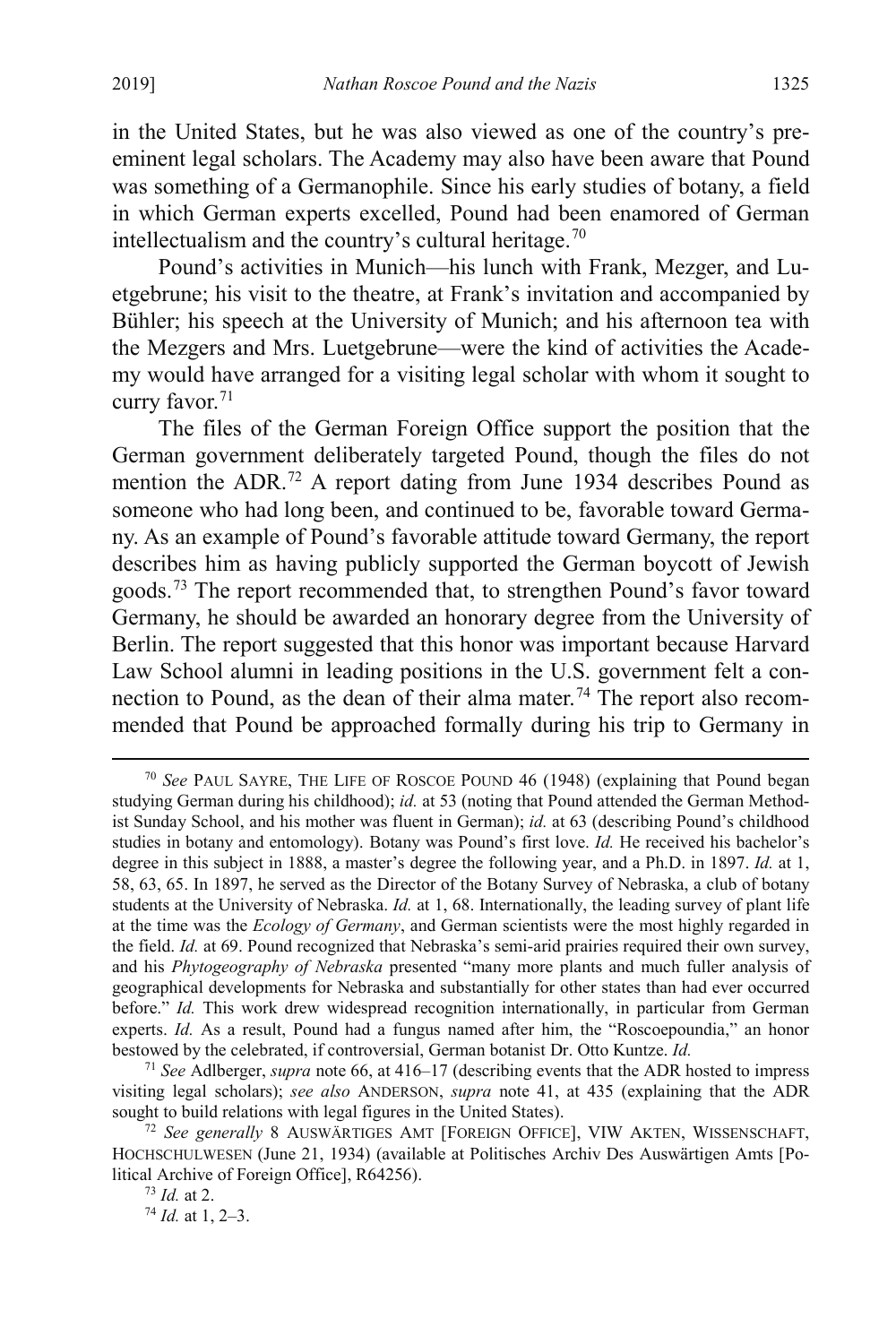the summer of 1934, including having someone welcome him at the Oberammergau Passion Play and inviting him to present a guest lecture at the University of Berlin or in Munich or Heidelberg. The report suggested that Anton-Hermann Chroust could be helpful in arranging Pound's activities because of his personal relationship with Pound.<sup>75</sup> Pound's diary entries confirm that many of the report's suggestions were carried out—during his trip to Germany in the summer of 1934, Pound attended the Oberammergau Passion Play, met with Chroust on more than one occasion, and delivered a speech at the University of Munich.<sup>[76](#page-14-2)</sup> Later, in September 1934, Pound re-ceived an honorary degree from the University of Berlin.<sup>[77](#page-14-3)</sup>

## <span id="page-14-8"></span><span id="page-14-7"></span>*C. Paris Herald Article, August 1934*

If Pound's program of activities in Munich was wholly or in part organized by the ADR, the Academy can claim it was successful. The *Münchner Neueste Nachrichten*, one of the largest daily newspapers in Germany at the time, highlighted the visit of the "prominent American jurist" and covered Pound's speech at the university in detail.<sup>[78](#page-14-4)</sup> More importantly, a number of incidents that took place in the months immediately following Pound's July 1934 visit to Munich evidenced Pound's clear sympathy toward the NSDAP and an intent to engender support for the party outside of Germany.<sup>[79](#page-14-5)</sup>

The first public evidence of Pound's support for the NSDAP emerged at the end of his summer vacation, during an interview he gave to the *Paris Herald* published on August 4, 1934.<sup>[80](#page-14-6)</sup> In an article entitled *Austro-Reich* 

<span id="page-14-0"></span> <sup>75</sup> *Id.* at 3–4.

<span id="page-14-2"></span><span id="page-14-1"></span><sup>76</sup> Pound, Diary Entry on July 14, 1934, *supra* note [34;](#page-6-7) Pound, Diary Entry on July 13, 1934, *supra* not[e 33;](#page-6-8) Pound, Diary Entry on July 12, 1934, *supra* not[e 1;](#page-2-4) Pound, Diary Entry on July 11, 1934, *supra* note 29; Pound, Diary Entry on July 10, 1934, *supra* not[e 28.](#page-5-7) 77 Roscoe Pound, Diary Entry (Sept. 17, 1934) [hereinafter Pound, Diary Entry on Sept. 17,

<span id="page-14-3"></span><sup>1934],</sup> *microformed on* Roscoe Pound Papers 1888–1964, Part II Writings, Lectures, Addresses, Teaching Notes, and Miscellaneous Manuscripts, Reel 41 (Univ. Publ'ns of Am.). 78 *Besuch eines hervorragenden amerikanischen Juristen*, MÜNCHNER NEUESTER NA-

<span id="page-14-4"></span>CHRICHTEN, July 18, 1934, at 192. 79 *See infra* notes [80](#page-14-0)[–84](#page-15-0) and accompanying text (analyzing the interview that Pound gave to

<span id="page-14-5"></span>the *Paris Herald*); *infra* note[s 85](#page-15-2)[–97](#page-17-1) and accompanying text (explaining Pound's acceptance of an honorary degree from the University of Berlin); *infra* notes [98](#page-18-1)-113 and accompanying text (describing Pound's conversations with his colleagues regarding the honorary degree).

<span id="page-14-6"></span><sup>80</sup> *Austro-Reich Border Quiet, Dean Pound Says After Tour*, N.Y. HERALD TRIBUNE (Paris), Aug. 4, 1934, at 1. The *Paris Herald* was founded in the late nineteenth century as the European edition of the *New York Herald*. It later changed its name to the *New York Herald Tribune*, then the *International Herald Tribune*, and then the *International New York Times*. Emily Steel, *IHT to Be Rebranded in Overseas Drive*, FIN. TIMES (Feb. 25, 2013), https://www.ft.com/content/ fa2badc8-7f78-11e2-8d96-00144feabdc0#axzz2M1HVprDw [https://perma.cc/VW98-VSXR]; *Retrospective: The International Herald Tribune*, N.Y. TIMES, (Dec. 18, 2017), https://www.nytimes.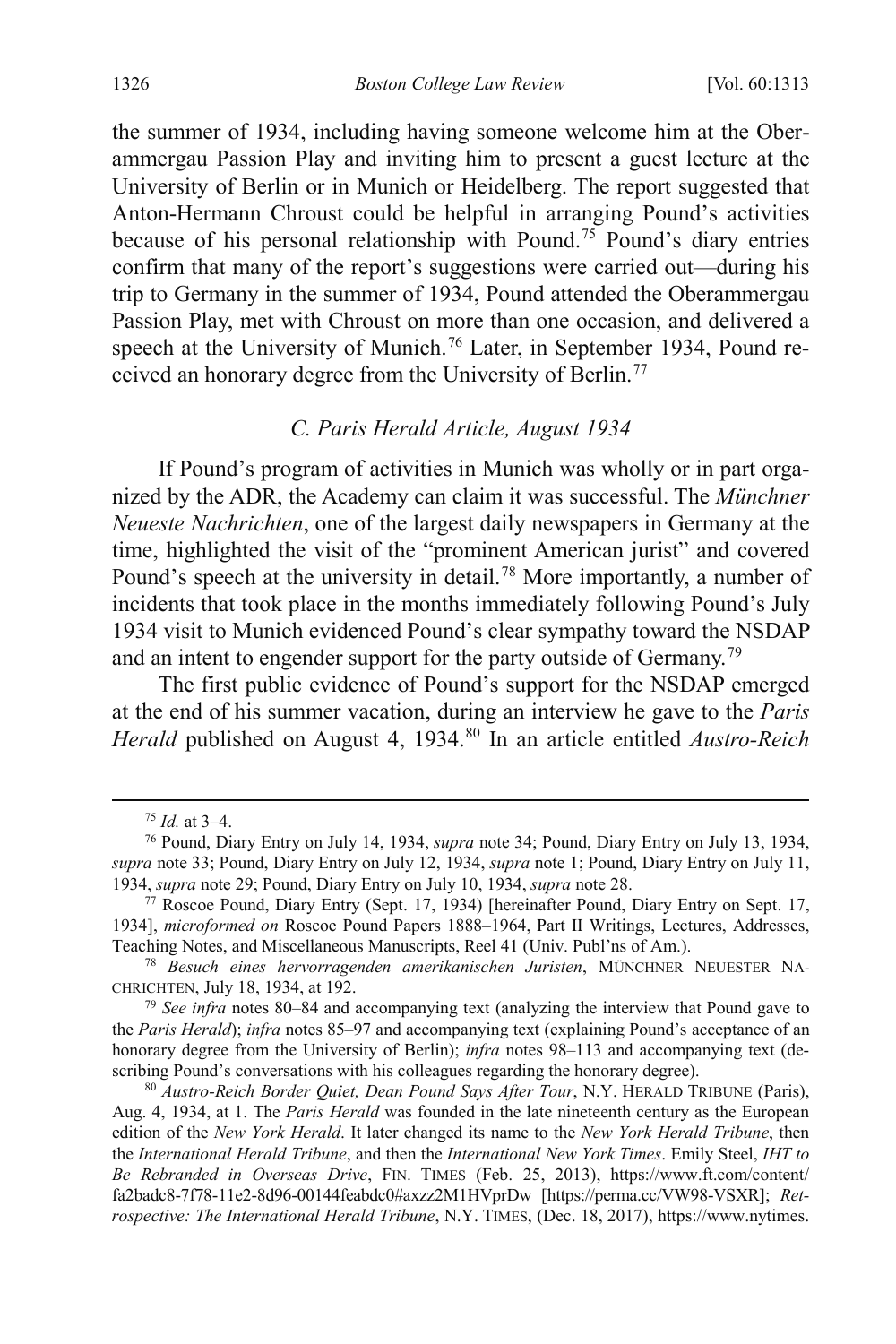*Border Quiet, Dean Pound Says After Tour*, Pound is reported to have spoken about his time in Munich, where he "discussed the current situation as well as the new movement in German law with German teachers of the University of Munich."[81](#page-15-3) Based on these discussions, and Pound's presence at "strategic points" during this period, he told the paper that he was "everywhere impressed by the absence of tension and by the peaceful manner in which the people accepted Hitler as their leader."<sup>82</sup> Pound attributed the rise of Hitler to Germans being "tired of internal bickering" and anxious to support someone who could bring them "freedom from agitating 'move-ments."<sup>[83](#page-15-5)</sup> With regard to the long-term prospects for the National Socialist Party, Pound stated that he saw "no reason why it should fail if it continues to attract the confidence of the people."[84](#page-15-6)

#### <span id="page-15-0"></span>II. THE HONORARY DEGREE

The second incident in which Pound offered public support to the NSDAP took place six weeks later, after he returned to Boston. His diary entry for September 17, 1934, reads as follows: "Hard rain all day and night, sticky hot—80%. At 12 noon, Dr. Hans Luther, German Ambassador comes to the school and presents me the diploma of an honorary Doctor of Laws (J.U.D.) of Berlin, and 1:30 the ambassador gives a luncheon at the Ritz . . . ."[85](#page-15-7)

<span id="page-15-2"></span><span id="page-15-1"></span>The minimalist style of this entry masks the significance of the event. Publicly accepting an honorary degree from a German university, presented by the German Ambassador to the United States, was widely seen as a

com/2017/12/18/world/retrospective-the-international-herald-tribune.html [https://perma.cc/RQ7H-7FE8].

<span id="page-15-4"></span><span id="page-15-3"></span><sup>&</sup>lt;sup>81</sup> *Austro-Reich Border Quiet, Dean Pound Says After Tour, supra* not[e 80.](#page-14-0)<br><sup>82</sup> *Id.* The article states that Pound had "crossed and re-crossed the border eight times" without seeing an Austrian soldier at any point. *Id.* Indeed, the article quotes Pound as saying, "we had much less trouble passing the border than a person meets getting from Canada into the United States." *Id.* It should be noted here, as highlighted above, that Pound had received a special recommendation from the Charges D'Affaires in Boston prior to his trip, with the purpose of making it easier for him to cross the German-Austrian border. *See* Letter from Baron Kurt von Tippelskirch, *supra* note [25](#page-5-8) (stating that von Tippelskirch enclosed with his letter "a special recommendation [for Pound and his wife] to . . . use[] when passing the German frontier in both directions"). Further, Pound was crossing the German-Austrian border at a time of great political tension. On July 25, 1934, just days after Pound left Austria for Switzerland, the NSDAP assassinated the Austrian Chancellor, Engelburt Dollfuss, and attempted to overthrow the Austrian Government. *See* SHIRER, *supra* note [19,](#page-4-0) at 279 (describing Dollfuss's assassination on July 25, 1934). That Pound did not see any soldiers until his arrival in Switzerland is surprising.

<span id="page-15-6"></span><span id="page-15-5"></span><sup>83</sup> *Austro-Reich Border Quiet, Dean Pound Says After Tour*, *supra* not[e 80.](#page-14-0) 84 *Id.*

<span id="page-15-7"></span><sup>85</sup> Pound, Diary Entry on Sept. 17, 1934, *supra* not[e 77.](#page-14-7)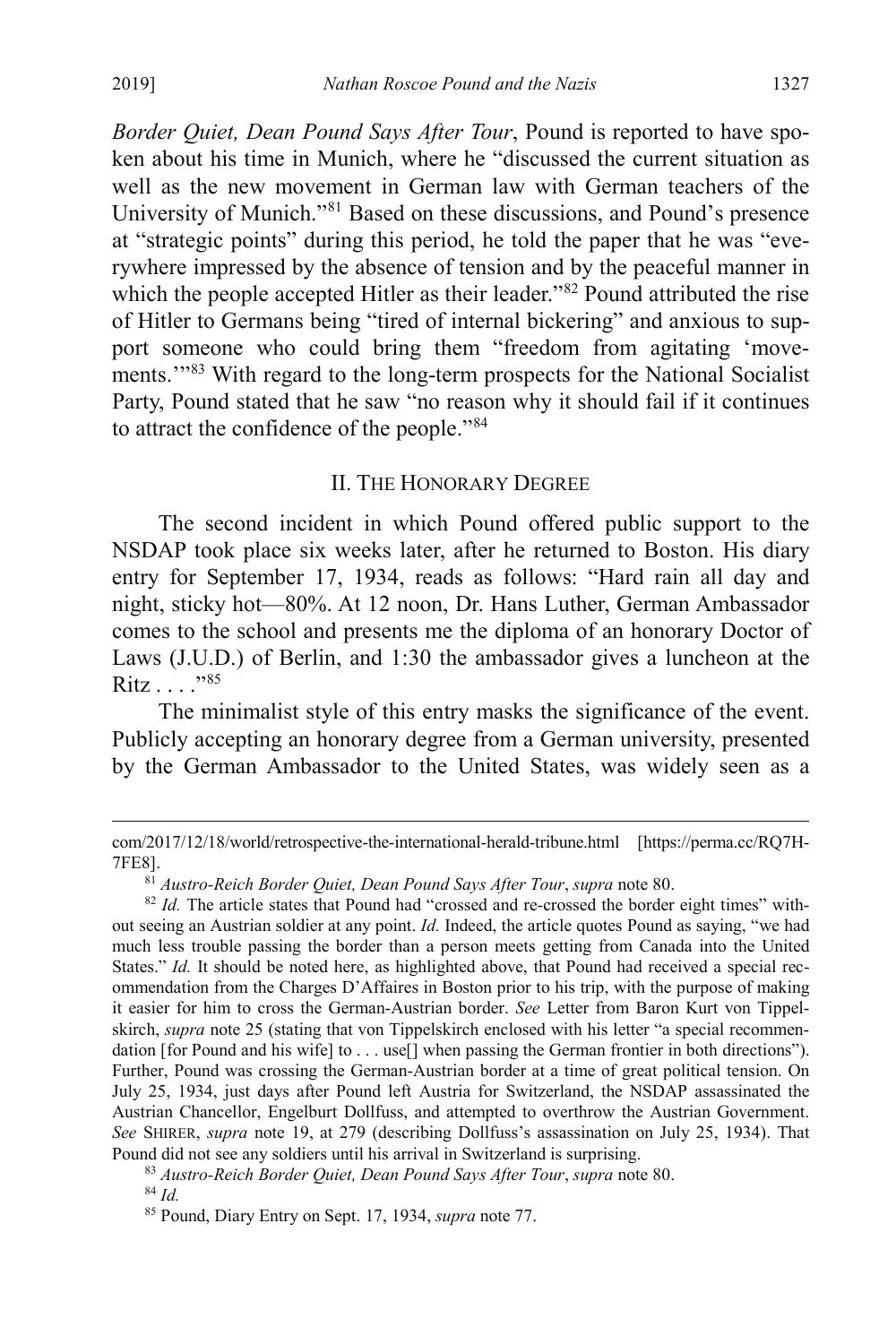statement of support for the German government. The *Boston Evening Transcript*, presumably given prior notice of the event, left readers with little doubt as to whose interests were ultimately being served, running the front-page headline, *Hitler Envoy Presents Law Degree to Dean Pound at Harvard Ceremony*. [86](#page-16-1)

<span id="page-16-8"></span><span id="page-16-0"></span>Correspondence in Pound's papers reveals that planning for this event likely had begun after his return to the United States. On September 12, 1934, Pound received a lengthy letter from von Tippelskirch, the German Consul in Boston, that began, "My Dear Dean, I was so disappointed that I had to inform you last Saturday that the Ambassador could not adapt his plan to  $\text{our}^{87}$  $\text{our}^{87}$  $\text{our}^{87}$ tentative arrangement for Friday, September 14."[88](#page-16-3) In a comment that must surely have alerted Pound to the real purpose of the ceremony if he was not already aware of it, von Tippelskirch's letter also stated, "It would, of course, be important that the presence of President Conant who was ready to accept an invitation for Friday, could be secured also for Monday."[89](#page-16-4)

<span id="page-16-9"></span>The press criticized Pound's acceptance of the honorary degree.<sup>[90](#page-16-5)</sup> In an article entitled *Germany Up to Her Old Tricks*, published in *The New Republic*, Charles A. Beard admonished Pound and wrote that "the institutions and citizens of the United States shall not be used by foreign governments and agents for the purposes of their propaganda."[91](#page-16-6) There was a mixed reaction among Pound's colleagues at the law school. Although a number of them attended the ceremony,  $92$  at least some did so reluctantly. The Presi-

<span id="page-16-1"></span> <sup>86</sup> *Hitler Envoy Presents Law Degree to Dean Pound at Harvard Ceremony*, BOSTON EVEN-ING TRANSCRIPT, Sept. 17, 1934, at 1.

<span id="page-16-2"></span><sup>&</sup>lt;sup>87</sup> The use of "our" suggests that Pound may have suggested or encouraged inviting the Ambassador to present the award, perhaps to make the ceremony more prestigious.

<span id="page-16-3"></span><sup>88</sup> Letter from Baron Kurt von Tippelskirch, German Consul Gen. in Bos., to Roscoe Pound, Dean of Harvard Law School (Sept. 12, 1934) [hereinafter Letter from Baron Kurt von Tippelskirch on Sept. 12, 1934], *microformed on* Roscoe Pound Papers 1888–1964, Part I Correspondence 1907–1964, Reel 98 (Univ. Publ'ns of Am.). The letter indicates that the original plan was for the German Consul to confer the award, only for this to be changed and an invitation extended to the German Ambassador. *Id.* The change of presenter is accidentally confirmed in a memorandum written by Felix Frankfurter, who was initially told of a luncheon to be hosted by the German Consul, and then by the German Ambassador—a discrepancy Frankfurter rather unfairly noted as a mistake by Pound's secretary, commenting that "[p]lainly, Miss McCarthy [Pound's secretary] had been inaccurate in her message to Miss Cummings [Frankfurter's secretary], and the German Ambassador and not the German Consul was involved." Memorandum from Felix Frankfurter of Conversation with Pound and President Conant Regarding an Invitation from Pound 2 (Sept. 14, 1934) [hereinafter Frankfurter Memorandum], *microformed on* The Papers of Felix Frankfurter

<span id="page-16-7"></span><span id="page-16-6"></span><span id="page-16-5"></span><span id="page-16-4"></span><sup>&</sup>lt;sup>89</sup> Letter from Baron Kurt von Tippelskirch on Sept. 12, 1934, *supra* not[e 88.](#page-16-0)<br><sup>90</sup> STEPHEN H. NORWOOD, THE THIRD REICH IN THE IVORY TOWER: COMPLICITY AND CON-FLICT ON AMERICAN CAMPUSES 56 (2009).

<sup>91</sup> Charles A. Beard, *Germany Up to Her Old Tricks*, NEW REPUBLIC, Oct. 24, 1934, at 299.

<sup>92</sup> Pound, Diary Entry on Sept. 17, 1934, *supra* not[e 77.](#page-14-7)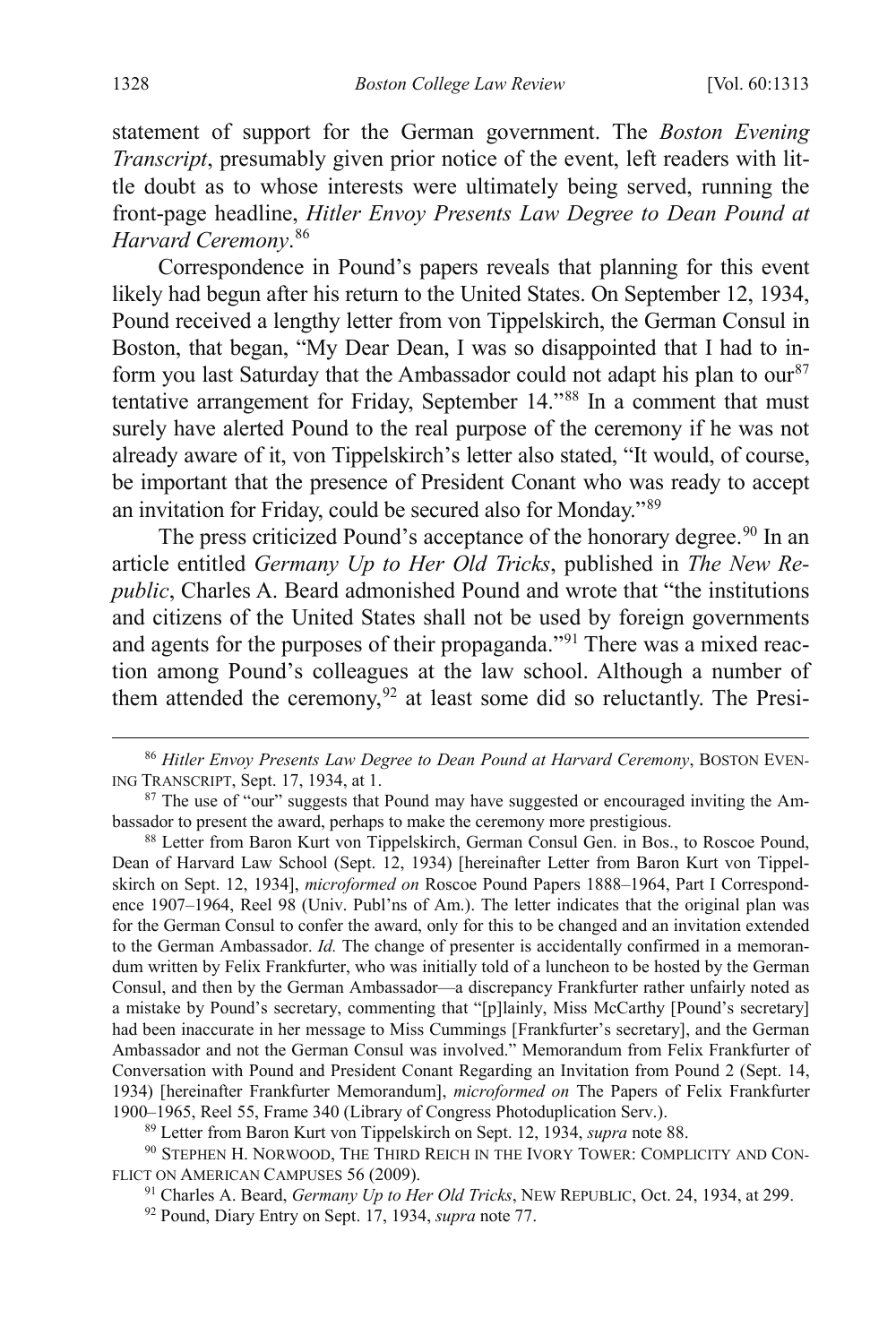dent of Harvard University, James Bryant Conant, was anxious not to be publicly associated with the event.<sup>[93](#page-17-2)</sup> "I'm not in it," he bristled, when asked to appear in a photograph, "[i]t's strictly a matter between these two gentlemen."[94](#page-17-3) Conant's efforts to distance himself from the event appear to have been in vain, however. The subtitle of the *Boston Evening Transcript* article read, "President Conant Among the Guests as Dr. Hans Luther Pays Visit to Law School."[95](#page-17-4)

Pound made a light-hearted effort to play down the symbolism of the event by suggesting the conveyance was "[s]imply made on general principles."[96](#page-17-5) Analysis of the records of the German Foreign Office, however, suggests that Pound was fully aware of the message being conveyed, and was unperturbed by the criticism he received. A report written for the German Foreign Office in Berlin by the German Ambassador reports that Pound was quite comfortable with the ensuing controversy: "I happen to know, however, that the gratitude of Dean Pound for the title bestowed upon him, which he had already indicated in private he was willing to accept, was not diminished in the slightest by the attacks directed against him, including from many of his friends.["97](#page-17-6)

That Pound viewed the award as more than simply a form of academic praise is further shown by his active role in organizing the event, and by the conversations he had around this time with Conant and Felix Frankfurter, a colleague on the law faculty and future Justice of the United States Supreme Court.

## <span id="page-17-1"></span><span id="page-17-0"></span>*A. Pound, Conant, and Frankfurter Correspondence*

Correspondence between Pound and Consul General von Tippelskirch, and a lengthy memorandum covering the affair written by Pound's colleague Frankfurter, suggests that Pound played a central role in organizing the ceremony in which he was to be honored. He compiled a list of Harvard fellows,

<span id="page-17-3"></span><span id="page-17-2"></span> <sup>93</sup> *See* Frankfurter Memorandum, *supra* note [88](#page-16-0) (recounting a conversation in which Conant expressed concerns about the event and indicated that he did not want to attend the event but felt that he was obligated to attend because he was the president of the university).

<sup>94</sup> *Hitler Envoy Presents Law Degree to Dean Pound at Harvard Ceremony*, *supra* not[e 86,](#page-16-8) at 1. <sup>95</sup> Id.<br><sup>96</sup> Pound Gets Reich Honor, N.Y. TIMES, Sept. 18, 1934, at 11.

<span id="page-17-6"></span><span id="page-17-5"></span><span id="page-17-4"></span><sup>&</sup>lt;sup>97</sup> 2 AUSWÄRTIGES AMT [FOREIGN OFFICE] (Nov. 6, 1934), *supra* note 72, at K516636 (available at Politisches Archiv des Auswärtigen Amts [Political Archive of Foreign Office], R64237) ("Im übrigen ist mir aber bekannt, daß die Freude des Dekans Pound an der ihm zuteil gewordenen Ehrung, zu deren Annahme er sich zunächst vertraulich bereit erklärt hatte, durch die sogar von manchen seiner Freunde deswegen gegen ihn gerichteten Angriffe nicht im allermindesten beeinträchtigt worden ist.") (translated by this Article's author).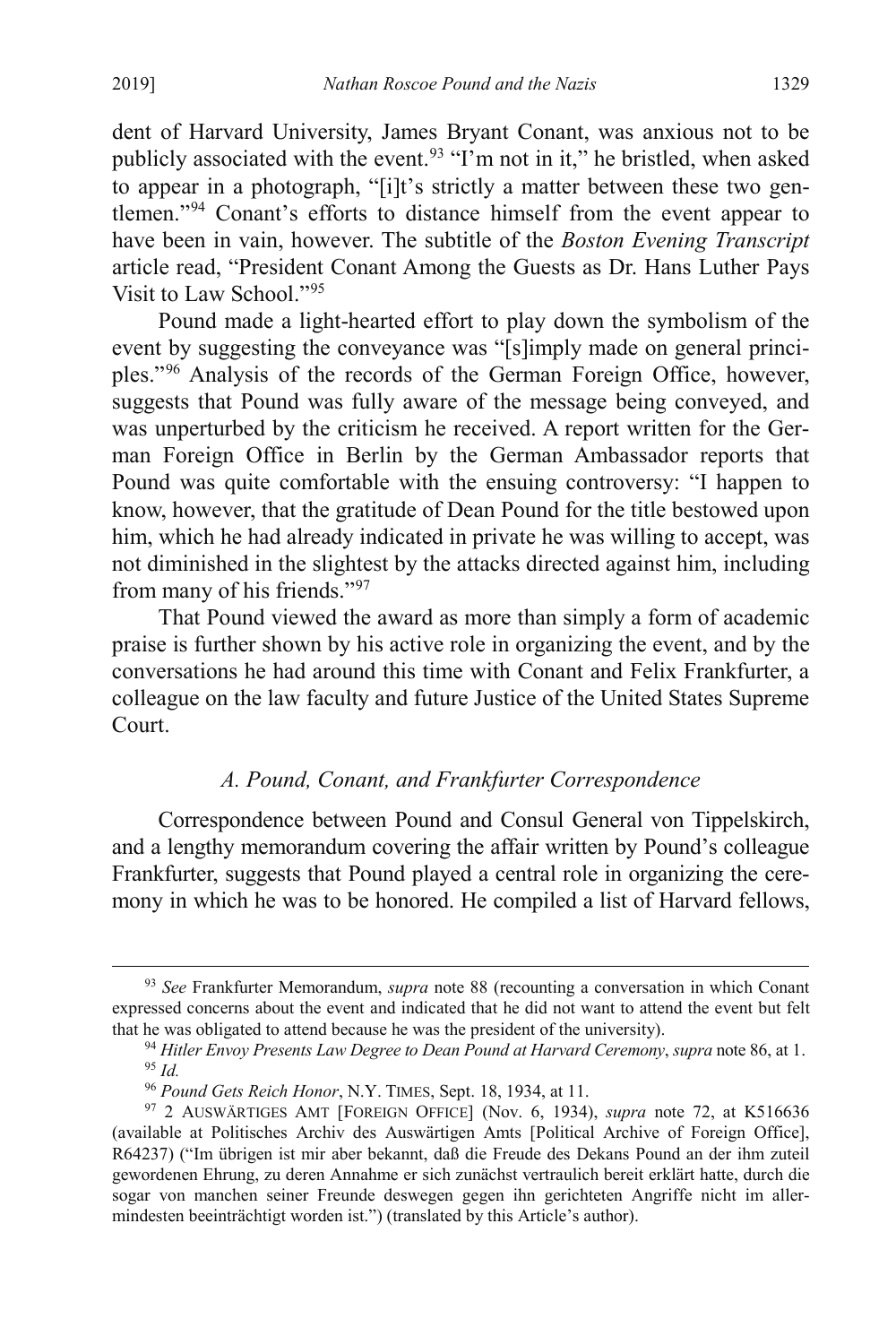<span id="page-18-1"></span>faculty members, and senior staff he wanted to attend,<sup>[98](#page-18-2)</sup> and asked those indi-viduals in advance to keep the date free.<sup>[99](#page-18-3)</sup> Pound then provided the German Consulate with a list of those to whom invitations should be sent.<sup>[100](#page-18-4)</sup>

<span id="page-18-0"></span>In the course of this preparation, Pound engaged in conversations with colleagues in which he was described as actively defending Hitler and the NSDAP.[101](#page-18-5) Upon hearing about a ceremony involving the German Consul, Frankfurter immediately suspected that an event "which impliedly would mean prestige for Hitlerism, was afoot."<sup>[102](#page-18-6)</sup> In a memorandum that Frankfurter wrote at the time, and preserved in his papers, Frankfurter recorded that:

[Pound] had also indicated to me his Nazi sympathies, and [Harvard Law School Professor Calvert] Magruder told me that he had told him what a wonderful speech he had heard Hitler make and that the American and English rendering of the speech was a scandal; that there was no persecution of Jewish scholars or of Jews generally who had lived in the country for any length of time, that only the very recent Polish Jewish immigrants had been expelled.<sup>103</sup>

Pound's reported comment to Frankfurter, made in September 1934, that there was no persecution of Jews generally, or Jewish scholars, was almost certainly known by Pound to be incorrect. In May 1934, for example, just six months earlier, Pound had received a letter from Joseph Schumpeter, a fellow professor at Harvard University who was born in Aus-tria and briefly served as Minister of Finance there.<sup>[104](#page-18-8)</sup> In this letter, Schum-

<span id="page-18-5"></span><span id="page-18-4"></span><sup>101</sup> See Frankfurter Memorandum, *supra* note [88,](#page-16-0) at 1 (recalling a conversation with Harvard Law Professor Calvert Magruder about Pound's statements in support of Hitler and the NSDAP). 102 *Id.*

<span id="page-18-9"></span><span id="page-18-2"></span><sup>98</sup> Letter from Roscoe Pound to Baron Kurt von Tippelskirch, German Consul Gen. in Bos. (Sept. 13, 1934) [hereinafter Letter from Pound on Sept. 13, 1934], *microformed on* Roscoe Pound Papers 1888–1964, Part I Correspondence 1907–1964, Reel 98 (Univ. Publ'ns of Am.). The list of individuals Pound wanted to have present at the ceremony, which he forwarded to von Tippelskirch on September 14th, included President Conant, two fellows of Harvard College, nine law professors, two assistant professors, and the secretary of Harvard Law School. *Id.* From Pound's diary, we know that most of these individuals attended, together with some other acquaintances of Pound. *See* Pound, Diary Entry on Sept. 17, 1934, *supra* not[e 77](#page-14-7) (listing some ceremony attendees).

<span id="page-18-3"></span><sup>99</sup> *See, e.g.*, Frankfurter Memorandum, *supra* note [88,](#page-16-0) at 1 (recalling Pound coming to his office and telling him, "[n]ext Friday I think there will be a ceremony in the School here, at which I want you especially to be present, so I hope you will keep open next Friday and I will let you know more about it later").<br><sup>100</sup> Letter from Pound on Sept. 13, 1934, *supra* note 98.

<span id="page-18-7"></span><span id="page-18-6"></span><sup>&</sup>lt;sup>103</sup> *Id.* Magruder later became a judge of the United States Court of Appeals for the First Circuit.

<span id="page-18-8"></span><sup>104</sup> Letter from Joseph Schumpeter to Roscoe Pound (May 8, 1934) [hereinafter Letter from Schumpeter], *microformed on* Roscoe Pound Papers 1888–1964, Part I Correspondence 1907– 1964, Reel 94 (Univ. Publ'ns of Am.); *see Papers of Joseph Alois Schumpeter: Collection Over-*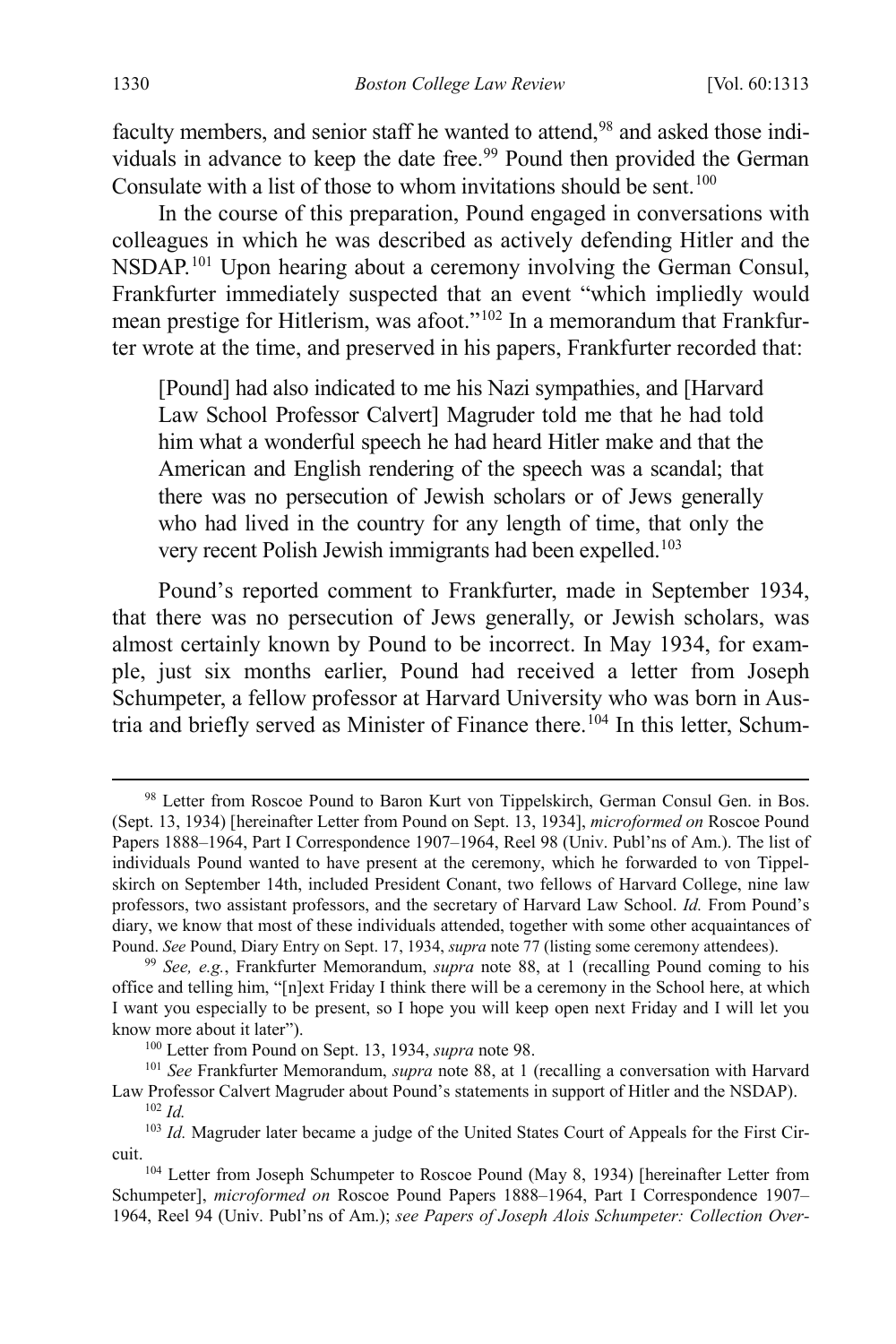peter asked for Pound's help in assisting Friedrich Schulz, a renowned expert in Roman Law in Germany, who "ha[d] been dismissed for no other reason than that his wife [was] a Jewess.["105](#page-19-0) Schumpeter added that Schulz was looking for an opening in America and that Schumpeter "should be grateful beyond measure if you [Pound] would grant me [Schumpeter] an interview to talk this sad case over."[106](#page-19-1) Pound wrote back to Schumpeter, admitting that "[a] number of such cases have been brought to my attention," but warning him that "it will not be easy to find anything for Profes-sor Schulz."<sup>[107](#page-19-2)</sup>

Frankfurter's memorandum continues with a description of a conversation between himself and President Conant in which they discussed Pound's acceptance of the degree. Frankfurter recalled President Conant telling him:

<sup>106</sup> *Id.*

 $\overline{a}$ 

<span id="page-19-2"></span><span id="page-19-1"></span><span id="page-19-0"></span><sup>107</sup> Letter from Roscoe Pound to Joseph Schumpeter (May 22, 1934), *microformed on* Roscoe Pound Papers 1888–1964, Part I Correspondence 1907–1964, Reel 94 (Univ. Publ'ns of Am.). It is beyond the scope of this Article to consider in detail how much Pound knew, or should have known, about the intentions of the NSDAP at the time. It can be noted, however, that by June 1934, the NSDAP had already drafted, passed, and was applying a number of racist laws. For example, the *Gesetz zur Wiederherstellung des Berufsbeamtentums* [Law for the Restoration of the Professional Civil Service] ("BBG"), passed on April 7, 1933, required that universities terminate non-Aryan professors. *Gesetz zur Wiederherstellung des Berufsbeamtentums*, published in the *Reichsgesetzblatt*, http://alex.onb.ac.at/cgi-content/alex?aid=dra&datum=1933&page=300&size=45 [https://perma.cc/G7DX-E97M]. The University of Berlin had already begun the process of implementing this law when it bestowed Pound's honorary degree. *See generally* Sven Kinas, *Massenentlassungen und Emigration*, *in* GESCHICHTE DER UNIVERSITÄT UNTER DEN LINDEN: DIE BERLINER UNIVERSITÄT ZWISCHEN DEN WELTKRIEGEN 1918–1945, at 325, 325–404 (Heinz-Elmar Tenorth & Michael Grüttner eds., 2012) (describing instances of the University of Berlin forcing non-Aryan university professors to leave through open-ended sabbaticals, retirement, and suspensions, or by revoking their licenses to teach). For example, well-known criminal lawyer James Goldschmit was forced to leave the University of Berlin in 1933, a dismissal he fought to have framed as a "sabbatical." Christoph Jahr, *Die Nationalsozialistische Machtübernahme und ihre Folgen*, *in* GESCHICHTE DER UNIVERSITÄT UNTER DEN LINDEN: DIE BERLINER UNIVERSITÄT ZWISCHEN DEN WELTKRIEGEN 1918–1945, *supra*, at 295, 305–07. Other victims of the BBG in the law faculty included: Honorary Professor Max Alsberg, a well-known criminal lawyer, who left the university in the summer of 1933; Julius Magnus, an expert in patent law and international law, who left the faculty in September 1933; Elemér Balogh, an expert in Roman law, who left the university in April 1933; and Walter Landé, an expert in education law, who also held a senior position in the Ministry of Culture. ANNA-MARIA GRÄFIN VON LÖSCH, DER NACKTE GEIST: DIE JURISTISCHE FAKULTÄT DER BERLINER UNIVERSITÄT IM UMBRUCH VON 1933, at 64 (1999). Just a few weeks after the passing of the BBG, on April 26, 1933, the German government passed another law, targeted this time at Jewish students. The *Gesetz gegen die Überfüllung deustcher Schulen und Hochschulen* [Law Against the Overcrowding of German Schools and Universities] required that universities limit the proportion of non-Aryan students in their student bodies to the proportion of non-Aryan students in the country as a whole. *Gesetz gegen die Überfüllung deustcher Schulen und Hochschulen*, published in the *Reichsgesetzblatt*, *supra*.

*view*, HARVARD LIBRARY, https://hollisarchives.lib.harvard.edu/repositories/4/resources/4124 [https://perma.cc/46LG-EPZF].

<sup>105</sup> Letter from Schumpeter, *supra* not[e 104.](#page-18-9)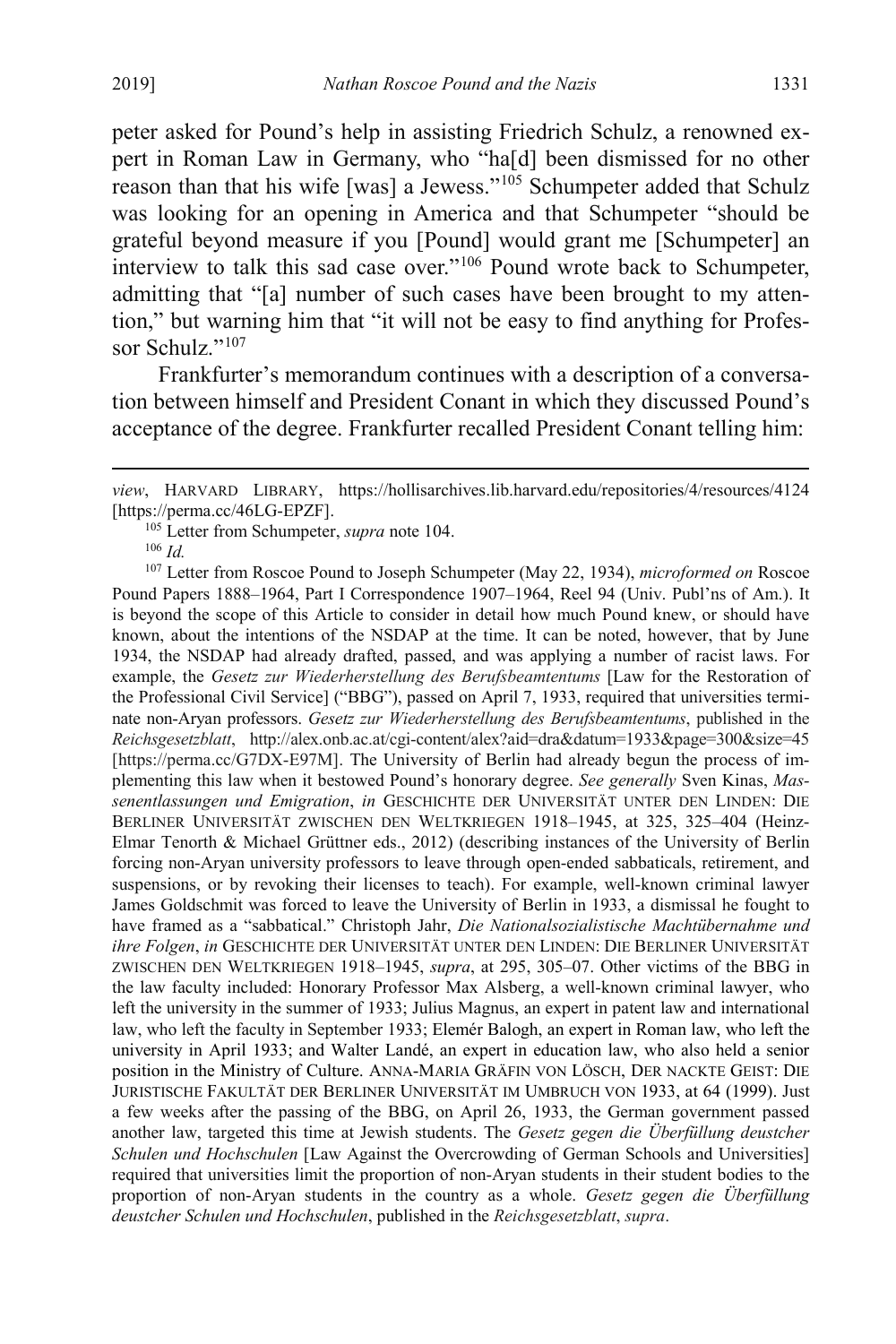I knew Pound was pro-Nazi when he came in here recently and talked with me about Germany. He is being given an honorary degree by the University of Berlin. He came to tell me that and to say that the Germany [sic] Ambassador was asked to confer it in person in the Law School.<sup>[108](#page-20-2)</sup>

Frankfurter declined Pound's invitation to attend the ceremony, writing to Pound that he could not "attend any function in honor of a representative of a government which Mr. Justice Holmes has accurately characterized as 'a challenge to civilization.'"[109](#page-20-3) Pound replied to Frankfurter that he was "surprised that [Frankfurter] could not take the trouble to find out the facts," and that Frankfurter should "presently come to me [Pound] and find out what is taking place."<sup>110</sup> There is no further mention of what was discussed, but Frankfurter is not among the listed attendees at the event.<sup>[111](#page-20-5)</sup>

<span id="page-20-0"></span>After the controversy surrounding the degree conveyance, Pound does not appear to have made further public statements or gestures in support of the NSDAP. We know from Pound's diary entries that he visited Germany two more times in the following years, however. In the summer of 1936, Pound spent nineteen days travelling through Germany, starting in Berlin and making his way gradually down to Munich.<sup>[112](#page-20-6)</sup> The following year, in the summer of 1937, Pound spent more time in the country, visiting Berlin, Dresden, Karlsbad, Nuremburg, and Frankfurt over a period of around nine days.[113](#page-20-7) Not all of Pound's diary entries for these trips are legible. Those

<span id="page-20-7"></span><sup>113</sup> *See* Roscoe Pound, Diary Entry (July 2, 1937), *microformed on* Roscoe Pound Papers 1888–1964, Part II Writings, Lectures, Addresses, Teaching Notes, and Miscellaneous Manuscripts, Reel 42 (Univ. Publ'ns of Am.) (noting that Pound was on a train to Frankfurt); Roscoe Pound, Diary Entry (June 30, 1937), *microformed on* Roscoe Pound Papers 1888–1964, Part II Writings, Lectures, Addresses, Teaching Notes, and Miscellaneous Manuscripts, Reel 42 (Univ. Publ'ns of Am.) (noting that Pound was on a train to Nuremberg); Roscoe Pound, Diary Entry (June 29, 1937), *microformed on* Roscoe Pound Papers 1888–1964, Part II Writings, Lectures, Ad-

<span id="page-20-1"></span><sup>&</sup>lt;sup>108</sup> Frankfurter Memorandum, *supra* not[e 88,](#page-16-0) at 3.<br><sup>109</sup> *Id.* at 1.<br><sup>110</sup> *Id.* at 4.

<span id="page-20-5"></span><span id="page-20-4"></span><span id="page-20-3"></span><span id="page-20-2"></span><sup>&</sup>lt;sup>111</sup> *Id.*; *see* Pound, Diary Entry on Sept. 17, 1934, *supra* note [77](#page-14-7) (listing some ceremony attendees, and not listing Frankfurter). 112 *See, e.g.*, Roscoe Pound, Diary Entry (July 23, 1936), *microformed on* Roscoe Pound Pa-

<span id="page-20-6"></span>pers 1888–1964, Part II Writings, Lectures, Addresses, Teaching Notes, and Miscellaneous Manuscripts, Reel 41 (Univ. Publ'ns of Am.) (noting that Pound was leaving Munich for Paris); Roscoe Pound, Diary Entry (July 22, 1936), *microformed on* Roscoe Pound Papers 1888–1964, Part II Writings, Lectures, Addresses, Teaching Notes, and Miscellaneous Manuscripts, Reel 41 (Univ. Publ'ns of Am.) (noting that Pound was in Munich); Roscoe Pound, Diary Entry (July 4, 1936), *microformed on* Roscoe Pound Papers 1888–1964, Part II Writings, Lectures, Addresses, Teaching Notes, and Miscellaneous Manuscripts, Reel 41 (Univ. Publ'ns of Am.) (noting Pound's arrival in Berlin). For more details on Pound's trip to Germany in 1936, see his daily diary entries from July 4, 1936 through July 23, 1936.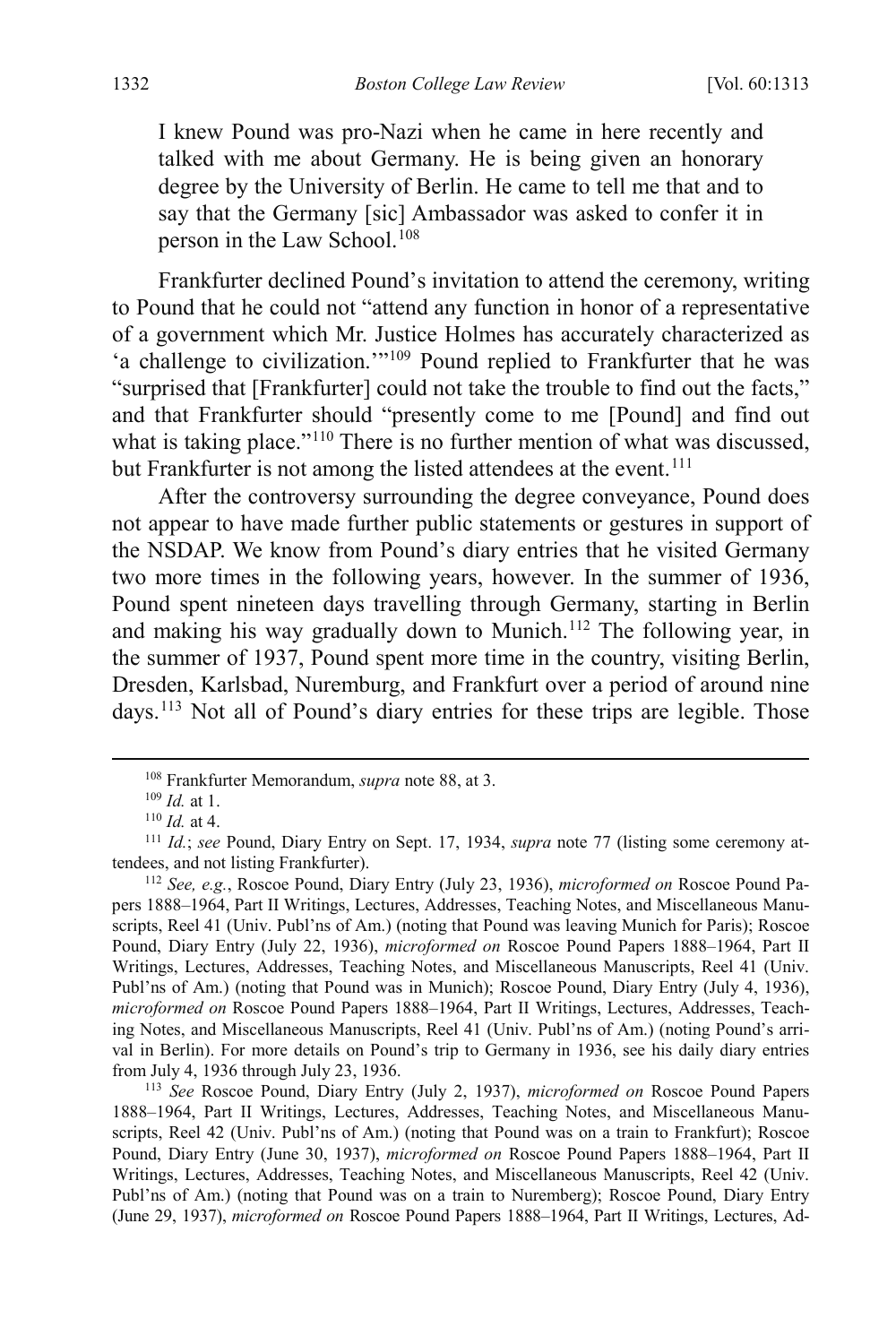that are legible do not reveal meetings with individuals occupying senior positions in the NSDAP.

## <span id="page-21-0"></span>III. ANTON-HERMANN CHROUST

<span id="page-21-5"></span>The other individual mentioned in Pound's diary entry on July 12, 1934, is Anton-Hermann Chroust.[114](#page-21-1) Chroust was a young German scholar who had recently finished a scholarship under Pound at Harvard Law School.<sup>[115](#page-21-2)</sup> At first look, Chroust's name is overshadowed by the more prominent figures present at lunch and escorting Pound to the theatre. Yet the relationship between Pound and Chroust also raises troubling questions about Pound's views on National Socialism, and the integrity of his conduct at the time.

The history books have recorded Chroust as a talented legal theorist who came to Harvard Law School on a scholarship in the early 1930s, returned to Germany briefly in 1934, and then decided to move to the United States permanently.<sup>[116](#page-21-3)</sup> After struggling to find employment during wartime, he was offered a position on the faculty of the law school at Notre Dame University in 1946.<sup>[117](#page-21-4)</sup> In the post-war period, Chroust published a number

<span id="page-21-2"></span><span id="page-21-1"></span><sup>114</sup> *See* Pound, Diary Entry on July 12, 1934, *supra* note [1.](#page-2-4)<br><sup>115</sup> *See* Letter from Roscoe Pound to the Honorable Christian Herter, Representative, U.S. House of Representatives (May 29, 1944) [hereinafter Letter to Herter], *microformed on* Roscoe Pound Papers 1888–1964, Part I Correspondence 1907–1964, Reel 69, Frame 542 (Univ. Publ'ns of Am.) (stating that Pound recommended Chroust for a Holtzer Scholarship, and Chroust studied at Harvard Law School under that scholarship in the 1933–1934 school year).

<span id="page-21-3"></span><sup>116</sup> *See Professor Anton-Hermann Chroust*, *supra* note [7](#page-3-9) (eulogizing Chroust and celebrating his scholarly achievements); *see also* FBI CASE FILE NO. 70001963, *supra* note [9,](#page-3-10) at 30 (noting that Chroust left the United States to go to Germany in May 1934 and returned to the United States in November 1934).

<span id="page-21-4"></span><sup>117</sup> Letter from Anton-Hermann Chroust to Roscoe Pound (Sept. 26, 1946), *microformed on* Roscoe Pound Papers 1888–1964, Part I Correspondence 1907–1964, Reel 69, Frame 611 (Univ. Publ'ns of Am.); *see, e.g.*, Letter from J. Seelye Bixler, President, Colby Coll., to Roscoe Pound (Sept. 7, 1944), *microformed on* Roscoe Pound Papers 1888–1964, Part I Correspondence 1907– 1964, Reel 69, Frame 551 (Univ. Publ'ns of Am.) (replying to Pound's letter inquiring about a teaching position for Chroust, and stating that there was no room on the faculty); Letter from Charles F. Phillips, President, Bates Coll., to Roscoe Pound (Sept. 23, 1944), *microformed on* Roscoe Pound Papers 1888–1964, Part I Correspondence 1907–1964, Reel 69, Frame 552 (Univ. Publ'ns of Am.) (replying to Pound's letter advocating for the college to hire Chroust, and stating that there was no "vacancy in Dr. Chroust's field"); Letter from Kenneth C.M. Sills, President, Bowdoin Coll., to Roscoe Pound (Sept. 9, 1944), *microformed on* Roscoe Pound Papers 1888– 1964, Part I Correspondence 1907–1964, Reel 69, Frame 553 (Univ. Publ'ns of Am.) (replying to

dresses, Teaching Notes, and Miscellaneous Manuscripts, Reel 42 (Univ. Publ'ns of Am.) (noting that Pound was on a train to Karlsbad); Roscoe Pound, Diary Entry (June 24, 1937), *microformed on* Roscoe Pound Papers 1888–1964, Part II Writings, Lectures, Addresses, Teaching Notes, and Miscellaneous Manuscripts, Reel 42 (Univ. Publ'ns of Am.) (noting that Pound was on a train to Berlin). For more details on Pound's trip to Germany in 1937, see his daily diary entries from June 24, 1937 through July 2, 1937.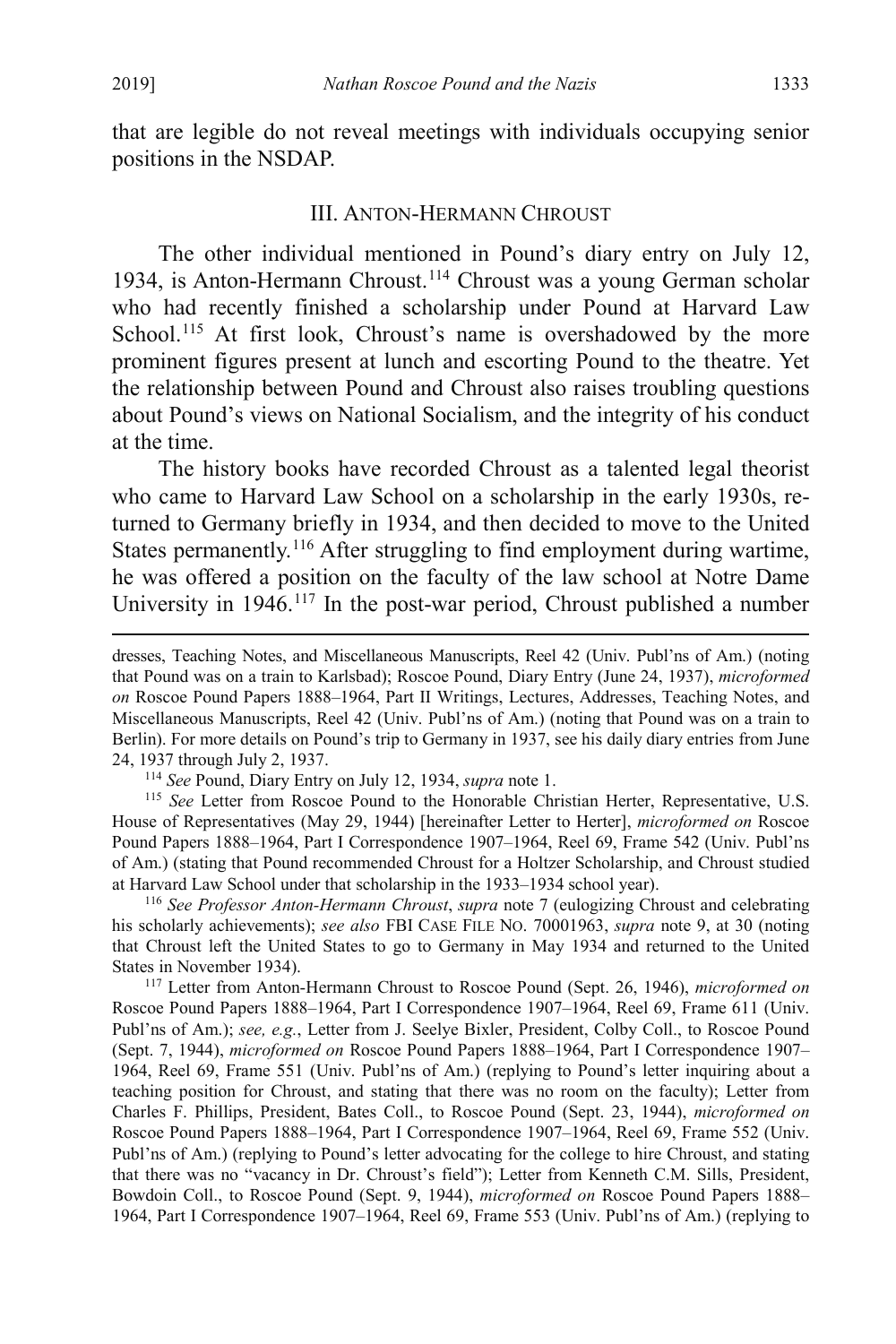<span id="page-22-0"></span>of significant works on legal theory and was a highly respected and influential legal scholar at the time of his death in  $1982$ .<sup>[118](#page-22-4)</sup>

<span id="page-22-2"></span>Digging deeper into Chroust's past, however, reveals a life of suspicion and duplicity. In the early morning hours of December 9, 1941, FBI agents arrested Chroust at his rooming house at 24 Irving Street, Cam-bridge, and charged him with being a dangerous enemy alien.<sup>[119](#page-22-5)</sup> The arrest came two days after the attack on Pearl Harbor, and the day after the United States declared war on Japan. The FBI put together the case against Chroust over a sustained period, however. FBI records list no fewer than fourteen different informants against Chroust, including members of the Harvard faculty.<sup>[120](#page-22-6)</sup>

<span id="page-22-3"></span><span id="page-22-1"></span>The accusations levelled against Chroust by his informants were wideranging and serious in nature. They alleged that Chroust had boasted of being a member of the NSDAP at various levels including Gauleiter (district governor),<sup>[121](#page-22-7)</sup> an officer in the storm troopers,<sup>122</sup> and an army reservist;<sup>[123](#page-22-9)</sup> that he claimed involvement in the Blood Purge of  $1934$ ;<sup>[124](#page-22-10)</sup> visited Cuba,<sup>[125](#page-22-11)</sup> Belgium,<sup>[126](#page-22-12)</sup> Mexico City,<sup>[127](#page-22-13)</sup> and Texas<sup>[128](#page-22-14)</sup> on missions for the Nazi Party; boasted of reporting on Germans living in New England who were critical of the NSDAP;[129](#page-22-15) bragged about his connections with the German Ministry for Propaganda in Berlin;<sup>[130](#page-22-16)</sup> given a speech in favor of the Nazi government

Pound's letter advocating for a teaching position for Chroust, and stating that the college could not hire any new faculty at that time).

<span id="page-22-5"></span><span id="page-22-4"></span><sup>118</sup> *See Professor Anton-Hermann Chroust*, *supra* note [7.](#page-3-9) 119 *See* FBI CASE FILE NO. 70001963, *supra* note [9,](#page-3-10) at 148 (reporting the arrest); *id.* at 149 (classifying the charge against Chroust as "ESPIONAGE G"); *id.* at 153 (classifying the charge against Chroust as "INTERNAL SECURITY – G, ENEMY ALIEN CONTROL").

<span id="page-22-6"></span><sup>120</sup> *See, e.g.*, *id.* at 2 (describing an FBI special agent's interview with Dr. Carl Friedrich of the Harvard School of Public Administration); *id.* at 9 (describing Harvard Law School Professor James Angell McLaughlin's statement to the FBI); *id.* at 10 (stating that FBI special agents spoke to Harvard Law School Dean James Landis as well as Professors Sheldon Glueck and George Knowles Gardner); *id.* at 45 (recording an FBI special agent's interview of a Harvard Law School fellowship student named Grove); *id.* at 285 (stating that Harvard Law School Professor Abraham

<span id="page-22-9"></span><span id="page-22-8"></span><span id="page-22-7"></span>I. Feller indicated that Chroust admitted to him to being a storm trooper). 121 *See id.* at 2, 8; *see also* WISTRICH, *supra* note [20,](#page-4-1) at 349 (defining "Gauleiter" as "District

<sup>&</sup>lt;sup>122</sup> *See* FBI CASE FILE No. 70001963, *supra* not[e 9,](#page-3-10) at 8, 10.<br><sup>123</sup> *See id.* at 6, 14–15.

<span id="page-22-10"></span><sup>123</sup> *See id.* at 6, 14–15. 124 *See, e.g.*, *id.* at 14–15.

<span id="page-22-11"></span><sup>125</sup> *See id.* at 122.

<span id="page-22-12"></span><sup>126</sup> *Id.* at 294.

<span id="page-22-13"></span><sup>127</sup> *See id.* at 122.

<span id="page-22-14"></span><sup>128</sup> *Id.* at 2, 7, 55.

<span id="page-22-15"></span> $129$  *Id.* at 8.

<span id="page-22-16"></span><sup>130</sup> *Id.*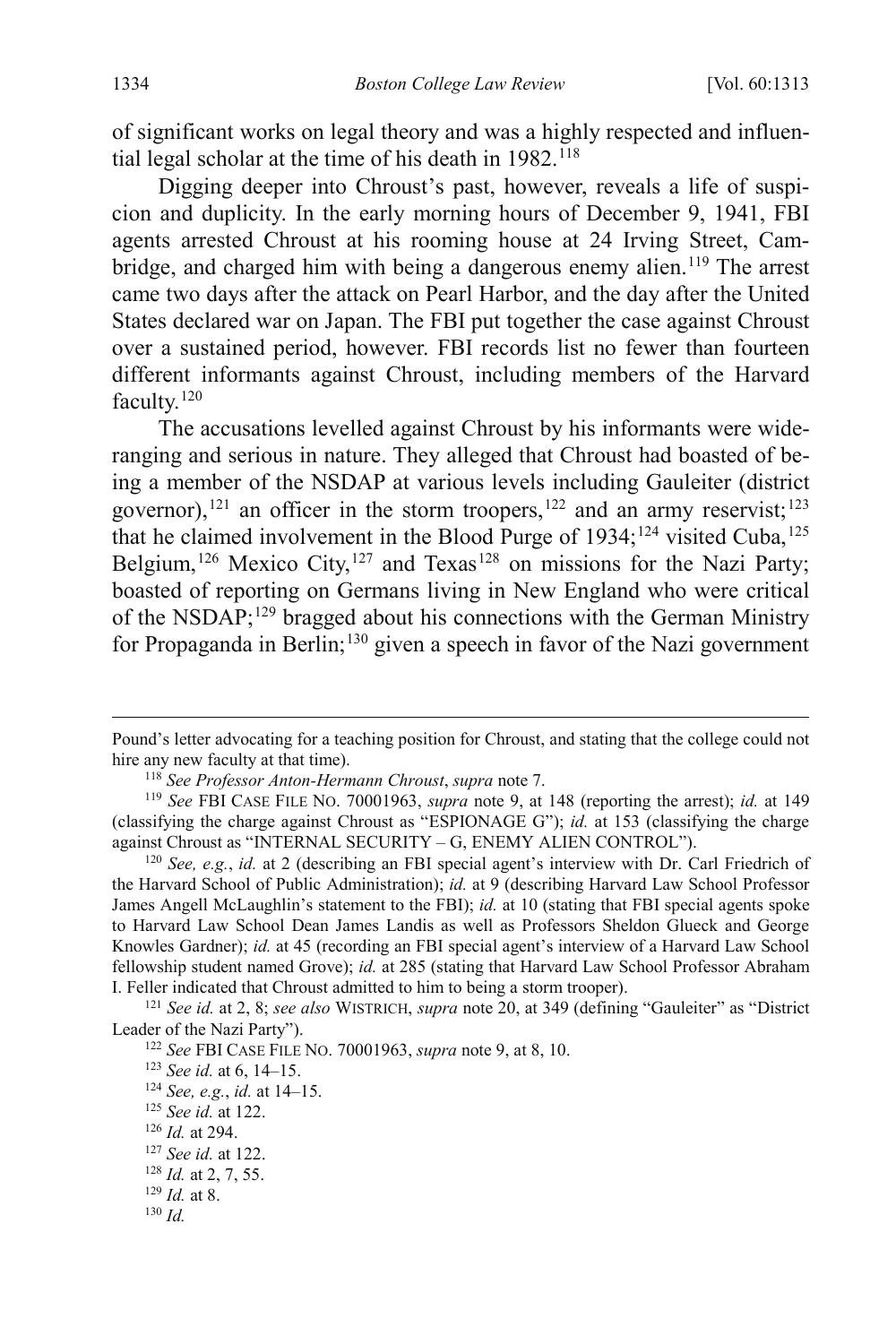at a Christmas party;<sup>[131](#page-23-2)</sup> boasted of a friendship with Hitler<sup>[132](#page-23-3)</sup> and acquaint-ances with Hermann Goering,<sup>[133](#page-23-4)</sup> Rudolph Hess, and Hermann Schultz;<sup>[134](#page-23-5)</sup> and showed off Nazi uniforms he owned, including that of a storm trooper given to him by Hitler.<sup>135</sup>

## <span id="page-23-9"></span><span id="page-23-1"></span><span id="page-23-0"></span>*A. A Friendship?*

Pound and Chroust first came into contact in 1932 when Pound recommended that Chroust be awarded a Holtzer Scholarship to attend Harvard Law School.<sup>136</sup> A unanimous judgment of the deans composing the scholarship committee approved this recommendation.<sup>[137](#page-23-8)</sup> Harvard Law

<span id="page-23-4"></span><sup>133</sup> *See id.* at 15. Goering was "Commander-in-Chief of the Luftwaffe [German Air Force], President of the Reichstag [Parliament], Prime Minister of Prussia and, as Hitler's designated successor, the second man in the Third Reich." WISTRICH, *supra* not[e 20,](#page-4-1) at 101, 349–50. Goering participated in the Beer Hall Putsch of 1923, created the Gestapo (the Nazis' secret police), and lead the Blood Purge of 1934. *Id.* at 102, 349. At the Nuremberg Tribunal in 1946, the judges found Goering guilty on all four counts: "of conspiracy to wage war, crimes against peace, war crimes and crimes against humanity." *Id.* at 104. Goering was sentenced to death but committed suicide two hours before he would have been executed. *Id.* at 105.

<span id="page-23-5"></span><sup>134</sup> *See* FBI CASE FILE NO. 70001963, *supra* note [9,](#page-3-10) at 242 (stating that Chroust was a classmate of Hess and Schultz at the University of Munich). Schultz was "the former German Consul in Boston." *Id.* Hess was "Deputy Leader of the Nazi Party" and "the [number three] man in Nazi Germany" after Goering. WISTRICH, *supra* not[e 20,](#page-4-1) at 130. At the Nuremburg Tribunal, Hess was found guilty of "crimes against peace and conspiracy to commit other crimes listed in the indictment" and was sentenced to life imprisonment. *Id.* at 132.

<span id="page-23-6"></span><sup>135</sup> *See, e.g.*, FBI CASE FILE NO. 70001963, *supra* note [9,](#page-3-10) at 10 (stating that Harvard Law School Professor Sheldon Glueck had reported to the FBI that a fellowship student, Professor Grob, told Professor Glueck that Chroust showed Professor Grob "his uniform as an Officer of the Storm Troopers of the German Army"); *id.* at 55 (stating that, according to an FBI special agent's report, "Chroust received his Nazi uniform from Hitler, himself").

<span id="page-23-7"></span><sup>136</sup> *See* Letter to Herter, *supra* note [115,](#page-21-5) at 542 (stating that Pound recommended Chroust for a Holtzer Scholarship, and Chroust studied at Harvard Law School under that scholarship in the 1933–1934 school year); QUINQUENNIAL CATALOGUE OF THE LAW SCHOOL OF HARVARD UNI-VERSITY 371 (1939) (stating that Chroust received his S.J.D. degree from Harvard Law School in 1933). It appears, however, that Pound's letter recalling when he first met Chroust contains an error because Harvard Law School Records indicate that Chroust received his S.J.D. degree in 1933, meaning that he studied at the school during the 1932–1933 school year. *See* QUINQUENNIAL CATA-LOGUE OF THE LAW SCHOOL OF HARVARD UNIVERSITY, *supra*, at 371.

<span id="page-23-8"></span><sup>137</sup> Roscoe Pound, Statement on Behalf of Anton Hermann Chroust, at 2 [hereinafter Statement on Behalf of Chroust], *microformed on* Roscoe Pound Papers 1888–1964, Part I Correspondence 1907–1964, Reel 69, Frames 566–73 (Univ. Publ'ns of Am.). The Holtzer Scholarship is a Harvard University scholarship for students who were born and completed their education in Germany. *Id.*

 <sup>131</sup> *Id.* at 9, 122.

<span id="page-23-3"></span><span id="page-23-2"></span><sup>132</sup> *See id.* at 55 (stating that "Chroust received his Nazi uniform from Hitler, himself"); *id.* at 165 (reporting that Chroust told Dr. F.W. Grob, of Harvard University, "that he was the personal representative of Hitler in Cambridge, Massachusetts"); *id.* at 294 (reporting that a witness heard Chroust state that he had once saved Hitler's life).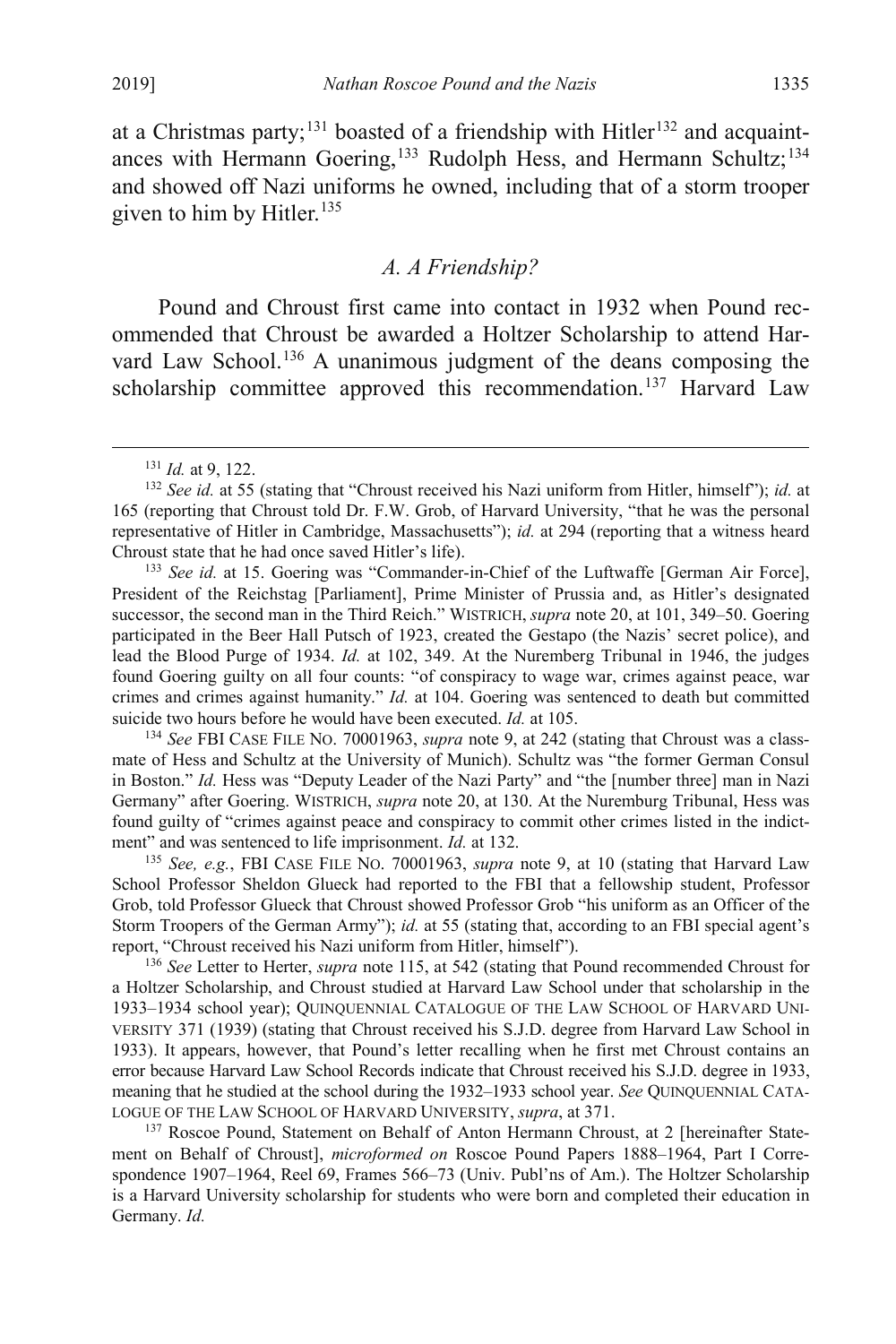School records indicate that Chroust completed his S.J.D. there in 1933.<sup>[138](#page-24-1)</sup> Shortly thereafter, in May 1934, Chroust returned to Germany for about six months.<sup>[139](#page-24-2)</sup> He came back to the United States in late November 1934, intent on building a life for himself, and searching desperately for employment.<sup>[140](#page-24-3)</sup>

<span id="page-24-0"></span>In his search for work, Chroust found Pound to be a staunch ally. Despite declaring himself unable to help other, more prominent, German academics, Pound wrote a steady stream of letters to his contacts across the country in order to find a position for Chroust. Some of these letters were solicited; many were not. They contained persuasive endorsements of not only Chroust's academic expertise, but also his character.<sup>141</sup> A letter to Dr. H.T. Parlin, Dean of the College of Arts and Sciences at the University of Texas, Austin, for example, stated that "Dr. Chroust has a thoroughgoing all round acquaintance both with philosophical literature and the literature of philosophical jurisprudence. Also he is not only a scholar but a thorough gentleman of attractive personality."[142](#page-24-5)

These letters stand in contrast to the lack of assistance that Pound offered figures such as Fritz Schulz, referenced above, who had also written to Pound directly asking for help in October 1934.<sup>[143](#page-24-6)</sup> In response to that request, Pound indicated that, although he wished that "it might be possible for you [Schulz] to come to this country and lecture on the subjects which you develop in the book [on Roman Law]," there was little help he could offer, as he continued: "Just now is not a very good time, however."[144](#page-24-7)

<span id="page-24-1"></span> <sup>138</sup> QUINQUENNIAL CATALOGUE OF THE LAW SCHOOL OF HARVARD UNIVERSITY, *supra* note [136,](#page-23-1) at 371.

<span id="page-24-2"></span><sup>139</sup> *See* FBI CASE FILE NO. 70001963, *supra* note [9,](#page-3-10) at 29–30 (stating that, according to Chroust's application for pre-examination with U.S. immigration services filed on February 19, 1941, Chroust left the United States for Germany on May 15, 1934 and returned on November 27, 1934); *see also id.* at 14 (stating that Chroust told an FBI informant that he returned to Germany in 1934 and participated in the Blood Purge).

<span id="page-24-3"></span><sup>140</sup> *See id.* at 30 (stating that Chroust returned to the United States on November 27, 1934). *See generally* Roscoe Pound Papers, *microformed on* Roscoe Pound Papers 1888–1964, Part I Correspondence 1907–1964, Reel 69, Frames 404–627 (Univ. Publ'ns of Am.) (containing Pound's correspondence relating to Chroust, including a multitude of recommendation letters that Pound wrote to several colleges and universities on Chroust's behalf throughout the late 1930s and 1940s while Chroust was seeking employment).

<span id="page-24-4"></span><sup>141</sup> *See, e.g.*, Letter from Roscoe Pound to Dr. H.T. Parlin (Jan. 31, 1938), *microformed on* Roscoe Pound Papers 1888–1964, Part I Correspondence 1907–1964, Reel 69, Frame 408 (Univ. Publ'ns of Am.). 142 *Id.*

<span id="page-24-6"></span><span id="page-24-5"></span><sup>143</sup> *See* Letter from Fritz Schulz to Roscoe Pound (Oct. 4, 1934), *microformed on* Roscoe Pound Papers 1888–1964, Part I Correspondence 1907–1964, Reel 94, Frame 860 (Univ. Publ'ns of Am.) (asking Pound for help finding a teaching position in the United States). 144 Letter from Roscoe Pound to Fritz Schulz (Oct. 18, 1934), *microformed on* Roscoe Pound

<span id="page-24-7"></span>Papers 1888–1964, Part I Correspondence 1907–1964, Reel 94, Frame 861 (Univ. Publ'ns of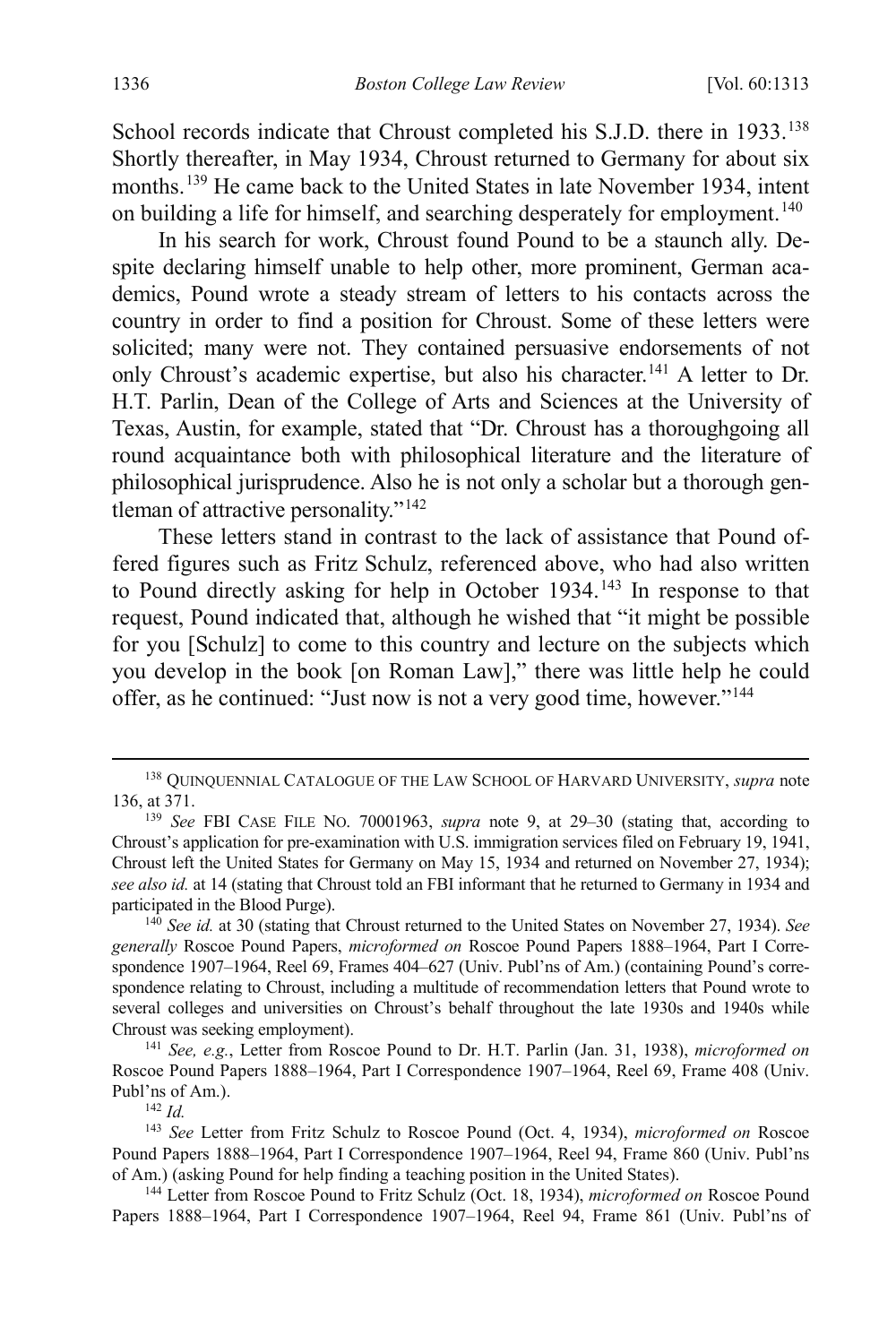Alongside his efforts to help Chroust find paid employment elsewhere, Pound also retained Chroust's services as a researcher and an instructor at Harvard Law School.<sup>[145](#page-25-0)</sup> Though it is unclear whether these activities were officially sanctioned, there is evidence that, in 1941, Chroust maintained an office in the Harvard Law School library,[146](#page-25-1) and around the same time, he is reported to have taught a seminar for one of Pound's classes.<sup>[147](#page-25-2)</sup>

Chroust referred to these classes in a letter he wrote to Pound in January 1940, the tone of which adds a further layer of mystery to their relation-ship.<sup>[148](#page-25-3)</sup> Despite Pound's seniority to Chroust in both age and stature, and despite the considerable efforts Pound had made on his mentee's behalf, Chroust delivered thinly veiled criticism to Pound for not doing more to aid him, and for taking advantage of his vulnerability:

My own attempts to find a teaching position have been unsuccessful, lacking proper backing and connections. But I am sure that there are quite a number of openings this spring—if you would try to make use of your nearly unlimited connections throughout this country in my behalf. . . . Again and again I have been assured by informed people that even at Harvard strenuous efforts on your part would not be unsuccessful, the more so since you are entitled to have an assistant, i.e. someone who does the work which I have been doing now for nearly two years.<sup>[149](#page-25-4)</sup>

From Pound's papers, we know that he not only continued to write letters on Chroust's behalf, and serve as a reference for his job applications,  $150$ 

Am.). The book Pound referred to in his letter was Schulz's *Prinzipien des römischen Rechts*, of which he sent Pound a copy. *Id.*

<span id="page-25-0"></span><sup>145</sup> *See* FBI CASE FILE NO. 70001963, *supra* note [9,](#page-3-10) at 8 (stating that, according to a clerk in the Harvard Law School Registrar's Office, in 1941, Chroust was an instructor at Harvard Law School, "teaching a seminar for one of the classes"); *id.* at 9 (explaining that, in 1941, Chroust "ha[d] an office in Langdell Hall but [wa]s not, to [Harvard Law School Professor James Angell] McLaughlin's knowledge, an instructor on the faculty of the law school"); *id.* (reporting that, according to Harvard Law School Dean James M. Landis, in 1941, Chroust was "not connected with the University in any manner, neither as a student or as a member of the faculty. He [wa]s apparently doing some research work for . . . Pound"). 146 *Id.* at 158.

<span id="page-25-2"></span><span id="page-25-1"></span><sup>147</sup> *Id.* at 8; *see* Letter from Anton-Hermann Chroust to Dean Ferguson, *microformed on* Roscoe Pound Papers 1888–1964, Part I Correspondence 1907–1964, Reel 69, Frames 425–26 (Univ. Publ'ns of Am.). 148 *See* Letter from Anton-Hermann Chroust to Roscoe Pound (Jan. 5, 1940), *microformed on* 

<span id="page-25-3"></span>Roscoe Pound Papers 1888–1964, Part I Correspondence 1907–1964, Reel 69, Frame 424 (Univ. Publ'ns of Am.) (referring to "the work which I have been doing now for nearly two years").

<sup>149</sup> *Id.*

<span id="page-25-5"></span><span id="page-25-4"></span><sup>&</sup>lt;sup>150</sup> See, e.g., Letter from Roscoe Pound to Dr. D.N. Morehouse, President, Drake Univ. (Apr. 11, 1940) [hereinafter Letter to Dr. D.N. Morehouse], *microformed on* Roscoe Pound Papers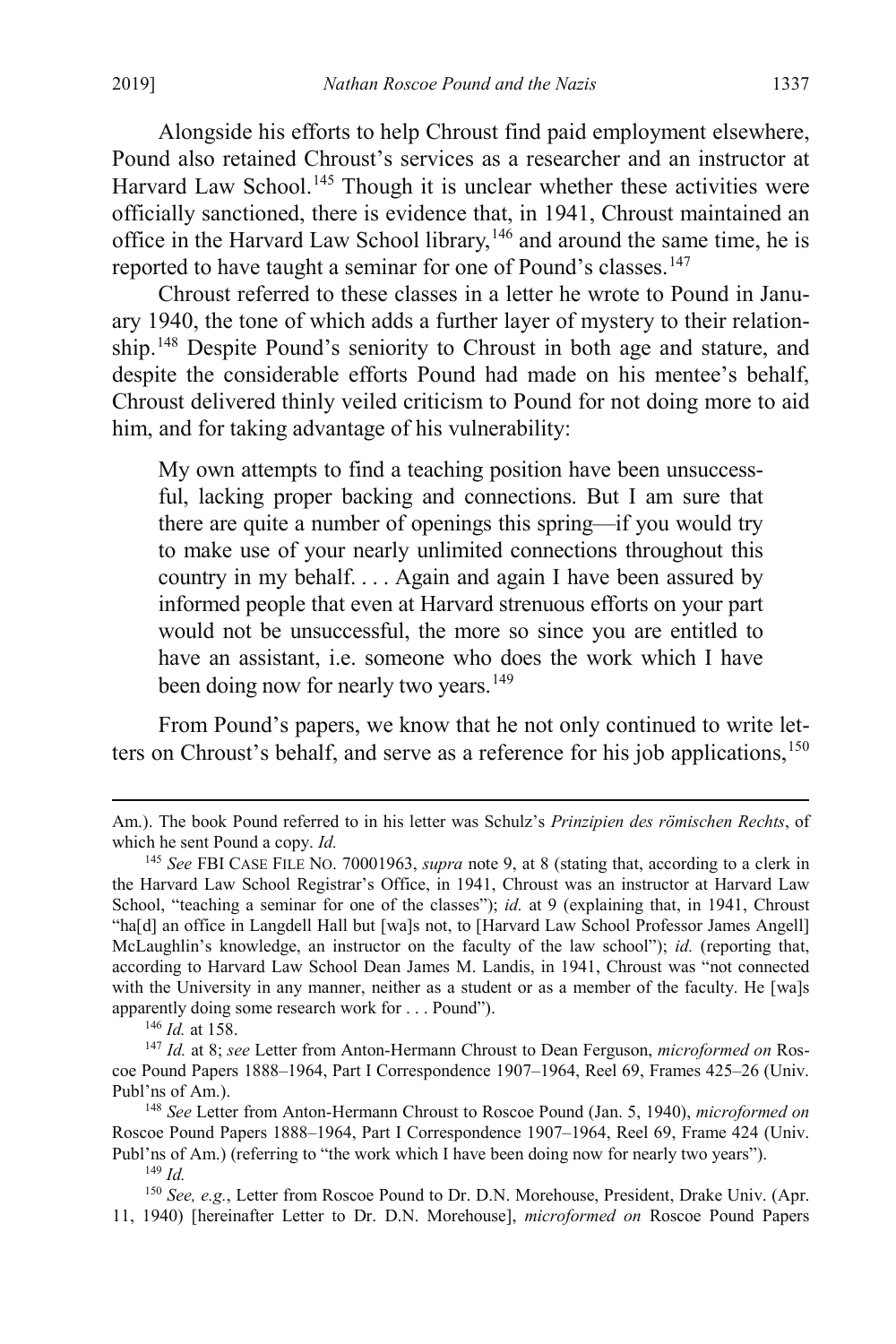but also sought to help him extend his lawful status in the United States. [151](#page-26-2) In February 1941, Pound wrote a letter to the immigration authorities requesting that Chroust's non-immigrant student status be extended beyond March of that year, when it was set to expire.<sup>[152](#page-26-3)</sup> Pound then wrote a letter in May 1941, with the same purpose, that contained "considerable praise" of Chroust.[153](#page-26-4) At some point around this time, Pound also submitted a guaran-tee of finances to the immigration authorities on Chroust's behalf.<sup>[154](#page-26-5)</sup>

## <span id="page-26-0"></span>*B. Alibi and Advocate*

Chroust's arrest and detention in late 1941 because of suspicion that he was an enemy alien necessarily challenged the friendship between the two men. Pound did not take this opportunity to distance himself from the young German, however. Nor did he inform the authorities that he and Chroust had met with senior NSDAP figures in the summer of 1934, a meeting that would appear to have been pertinent to the charges facing the German.[155](#page-26-6)

<span id="page-26-9"></span><span id="page-26-1"></span>Instead, Pound campaigned for Chroust's release, and sought to help him through both direct and indirect channels. As an example of the former, Pound put himself forward as a witness for Chroust in his hearings before the enemy alien parole board.[156](#page-26-7) According to FBI files covering these events, shortly after Chroust's arrest, at a hearing on January 5, 1942, he "introduced to evidence, his main witness, Dean Roscoe Pound of Harvard University."[157](#page-26-8) The FBI report notes that Pound spoke highly of Chroust's

 <sup>1888–1964,</sup> Part I Correspondence 1907–1964, Reel 69, Frame 422; FEDERAL BUREAU OF IN-VESTIGATION, NW: 15440, DOCID: 70001965, at 48 [hereinafter FBI CASE FILE NO. 70001965]. According to FBI records, Chroust applied for a job with them as a translator on August 14, 1941, listing Pound as a reference. FBI CASE FILE NO. 70001965, *supra*, at 48. On April 11, 1940, for example, in response to an enquiry from the President of Drake University in Iowa, Pound wrote that Chroust was "a man of conspicuous ability," who was "very much the superior of most of those whom [Pound had] seen obtaining positions." Letter to Dr. D.N. Morehouse, *supra*. 151 *See* FBI CASE FILE NO. 70001963, *supra* not[e 9,](#page-3-10) at 103.

<sup>152</sup> *Id.*

<sup>153</sup> *Id.*

<span id="page-26-5"></span><span id="page-26-4"></span><span id="page-26-3"></span><span id="page-26-2"></span><sup>&</sup>lt;sup>154</sup> See id. at 46 (stating that Jerome Green, Secretary of the Harvard Corporation, told an FBI special agent that Pound sent a letter to immigration authorities on February 11, 1941, guaranteeing financial support of Chroust). 155 *See, e.g.*, Statement on Behalf of Chroust, *supra* note [137,](#page-23-9) at 1–8, *microformed on* Frames

<span id="page-26-6"></span><sup>566–73.</sup>

<span id="page-26-8"></span><span id="page-26-7"></span><sup>156</sup> *See* FBI CASE FILE NO. 70001963, *supra* note [9,](#page-3-10) at 164 (stating that Pound was Chroust's main witness). 157 *Id.*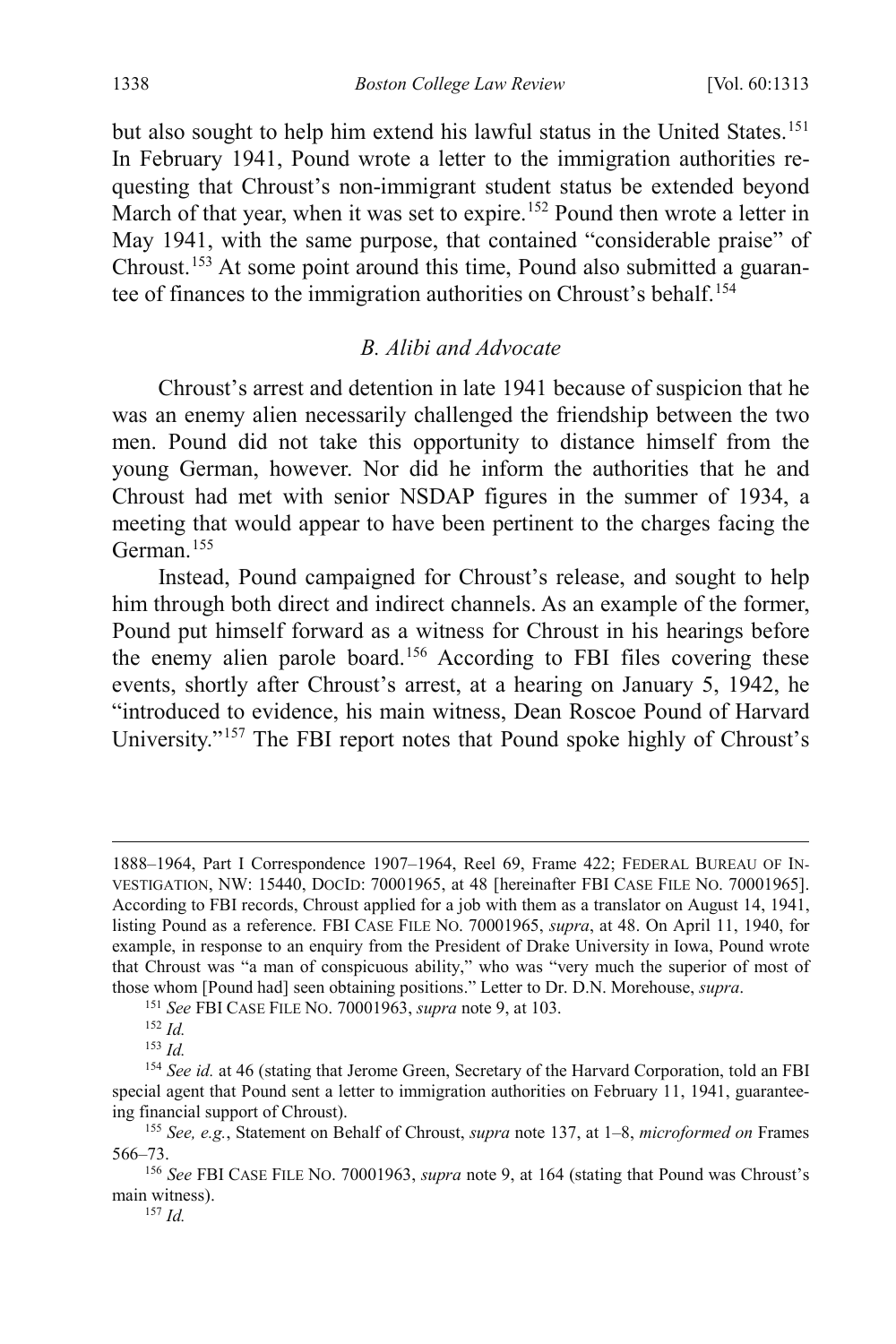legal knowledge, and when the government cross-examined Pound, he claimed to have never discussed Chroust's political persuasions with him.[158](#page-27-0)

Pound's advocacy on behalf of Chroust was so fervent that the Director of the Alien Enemy Control Unit, Edward J. Ennis, in responding to later accusations that Pound made against him, observed:

When Professor Pound, in the teeth of the evidence, clings to the extreme position that Chroust is one of the most honorable men he has known, his extreme bias and partisanship is clear and throws suspicion on any charge he makes as another effort in excessive advocacy. . . . Inquiry from persons who have known Professor Pound in the Law School in recent years gives further support to the view that both his work and his emotional stability have suffered a marked decline with advancing age.<sup>[159](#page-27-1)</sup>

Linked to his appearances before the enemy alien parole board, Pound also wrote letters to figures involved in Chroust's detention, lauding his good character and criticizing the hearings the board gave him. For exam-ple, on April 6, 1942, at the suggestion of Chroust's wife, <sup>[160](#page-27-2)</sup> Pound wrote a letter to Ennis.<sup>[161](#page-27-3)</sup> In it, Pound argued that one of the major allegations against Chroust, that he had served as head of the German exchange students in the United States, should not count against him because Chroust

The principal charges in Professor Pound's letter are that I, as chairman of the Board, (1) by the preliminary statement at the beginning of the hearing indicated prejudgment of the case; (2) "browbeat" the other witnesses; (3) sneered at Professor Pound; and (4) prevented Chroust from testifying and called him a liar.

*Id.*

<span id="page-27-0"></span> <sup>158</sup> *Id.* Reference is also made in this file to evidence that Chroust was instrumental in securing Pound's honorary degree from the University of Berlin in 1934. *Id.*

<span id="page-27-1"></span><sup>&</sup>lt;sup>159</sup> Memorandum from Edward J. Ennis, Dir. Alien Enemy Control Unit, to Thomas Campbell Clark, Att'y Gen. 6 (Feb. 20, 1946). Pound wrote a letter in which he alleged that Ennis displayed improper conduct in Chroust's repatriation hearing. *See id.* at 1 (discussing the letter that Pound wrote). Ennis responded to Pound's accusations in a memorandum to the Attorney General on February 20, 1946. *Id.* Ennis summarized Pound's accusations as follows:

<span id="page-27-2"></span><sup>160</sup> *See* Letter from Elizabeth Chroust to Roscoe Pound (Apr. 4, 1942), *microformed on* Roscoe Pound Papers 1888–1964, Part I Correspondence 1907–1964, Reel 69, Frame 422 (Univ. Publ'ns of Am.) (asking Pound to write a letter to Ennis "containing statements as to [Chroust's] moral character, loyalt [sic] personality, activities, etc. But even more important[ly] . . . some elaborate statements concerning . . . [Chroust's position as] 'leader of the German exchange students in the U.S.A.'").<br><sup>161</sup> Letter from Roscoe Pound to Edward Ennis, Dir., Alien Enemy Control Unit (Apr. 6,

<span id="page-27-3"></span><sup>1942) [</sup>hereinafter Letter to Ennis], *microformed on* Roscoe Pound Papers 1888–1964, Part I Correspondence 1907–1964, Reel 69, Frame 482 (Univ. Publ'ns of Am.).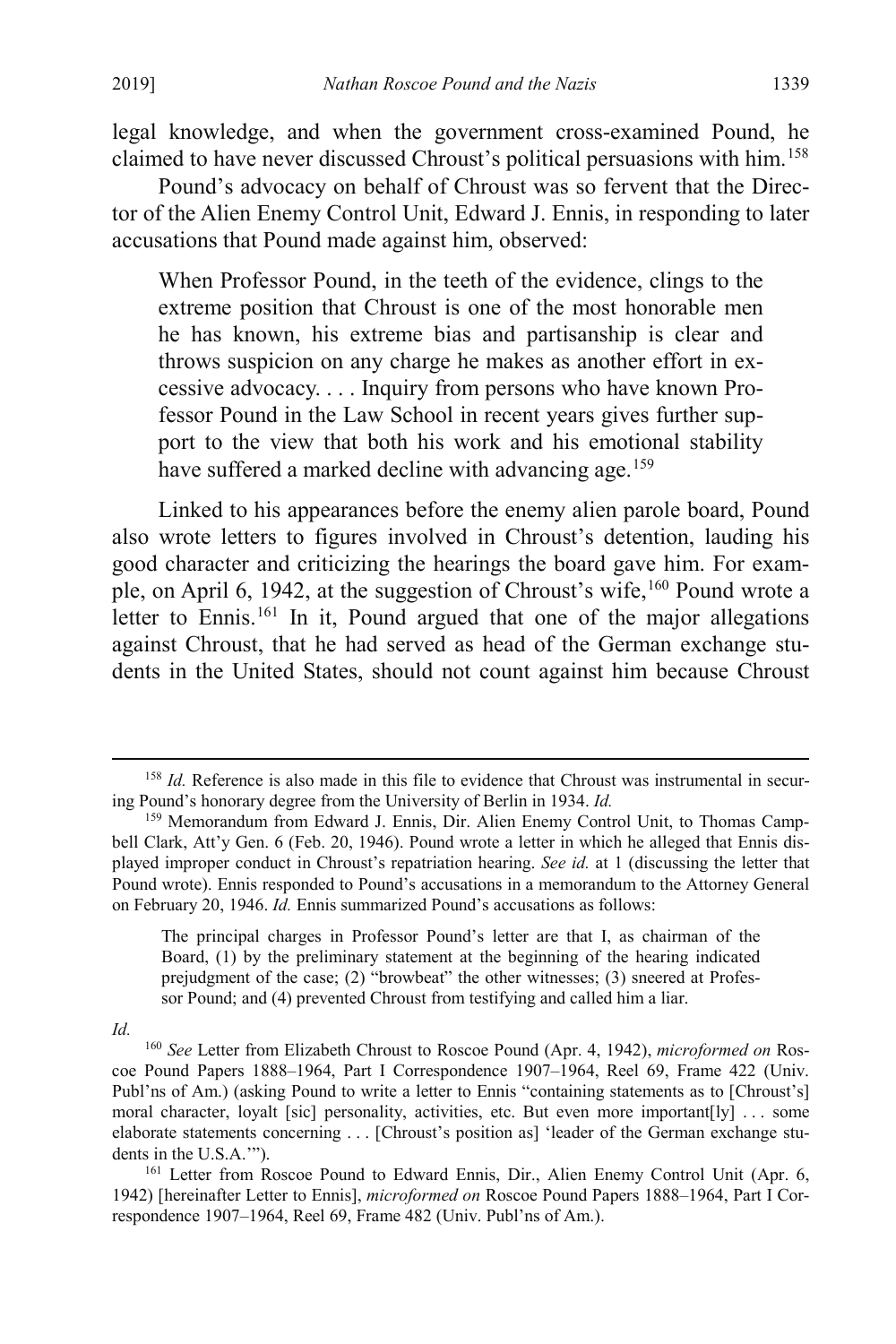had done so only unwillingly, so as not to "expose[] himself to punishment for 'insubordination' by his refusal."[162](#page-28-0)

Pound also sought to secure Chroust's release through more discreet means, using the weight of his reputation to apply pressure at higher levels of government. In February 1943, Pound wrote to a U.S. Senator from Massachusetts, David I. Walsh, setting out his arguments for Chroust's inno-cence and requesting that the senator take action on the case.<sup>[163](#page-28-1)</sup> In this letter, Pound conceded that, when Chroust first came to the United States, "he had very high hopes of the then newly risen regime," but that Chroust had since changed his opinion completely.<sup>[164](#page-28-2)</sup> Pound declared that he "ha[d] entire confidence in him, and [was] as certain as one can be of anything that he would not think of anything inimical to the United States."[165](#page-28-3) Shortly after Pound sent this letter, in March 1943, Chroust was released on parole.[166](#page-28-4) Although it is unclear whether Senator Walsh played a role in Chroust's release, completed parole forms in Pound's papers suggest that Pound may have served as Chroust's sponsor for this release.<sup>[167](#page-28-5)</sup>

Although he had been released on parole, Chroust remained under suspicion for alleged involvement with the NSDAP. Pound continued to try to address these problems. On May 29, 1944, Pound wrote a letter to Christian Herter, a Representative for Massachusetts in the U.S. House of Representatives, with the hope that Chroust's status as parolee would be removed and he could remain permanently in the United States.<sup>[168](#page-28-6)</sup> In this letter, Pound

<span id="page-28-5"></span><span id="page-28-4"></span><span id="page-28-3"></span><sup>167</sup> *See* Immigration & Naturalization Service, Sponsor's Agreement, *microformed on* Roscoe Pound Papers 1888–1964, Part I Correspondence 1907–1964, Reel 69, Frame 537 (Univ. Publ'ns of Am.) (signed by Pound and stating that Pound agreed to be Chroust's sponsor while he was on parole); *see also* Immigration & Naturalization Service, Parolee's Agreement, *microformed on* Roscoe Pound Papers 1888–1964, Part I Correspondence 1907–1964, Reel 69, Frame 538 (Univ. Publ'ns of Am.) (signed by Chroust and stating that Pound agreed to be Chroust's sponsor while he was on parole).

 <sup>162</sup> *Id.*

<span id="page-28-2"></span><span id="page-28-1"></span><span id="page-28-0"></span><sup>163</sup> *See* Letter from Roscoe Pound to the Honorable David I. Walsh (Feb. 16, 1943), *microformed on* Roscoe Pound Papers 1888–1964, Part I Correspondence 1907–1964, Reel 69, Frames 518–21 (Univ. Publ'ns of Am.).

<sup>164</sup> *Id.*, *microformed on* Frame 518.

<sup>165</sup> *Id.*, *microformed on* Frame 521.

<sup>166</sup> FBI CASE FILE NO. 70001963, *supra* not[e 9,](#page-3-10) at 231.

<span id="page-28-6"></span><sup>&</sup>lt;sup>168</sup> Letter to Herter, *supra* note [115](#page-21-5) (praising Chroust's scholarship and character, and stating that Chroust "desire[d] to be a thoroughgoing American such as an American citizen and the husband of an American wife ought to be"). Representative Herter later served as Governor of Massachusetts, U.S. Secretary of State, and the inaugural U.S. Trade Representative. *Biographies of the Secretaries of State: Christian Archibald Herter (1895–1966)*, U.S. DEP'T OF STATE: OFFICE OF THE HISTORIAN, https://history.state.gov/departmenthistory/people/herter-christian-archibald [https://perma.cc/78R8- 9FLQ]; *see U.S. Trade Representatives*, U.S. DEP'T OF STATE: OFFICE OF THE HISTORIAN, https:// history.state.gov/departmenthistory/people/principalofficers/us-trade-representative [https://perma.cc/ E4N9-X99S].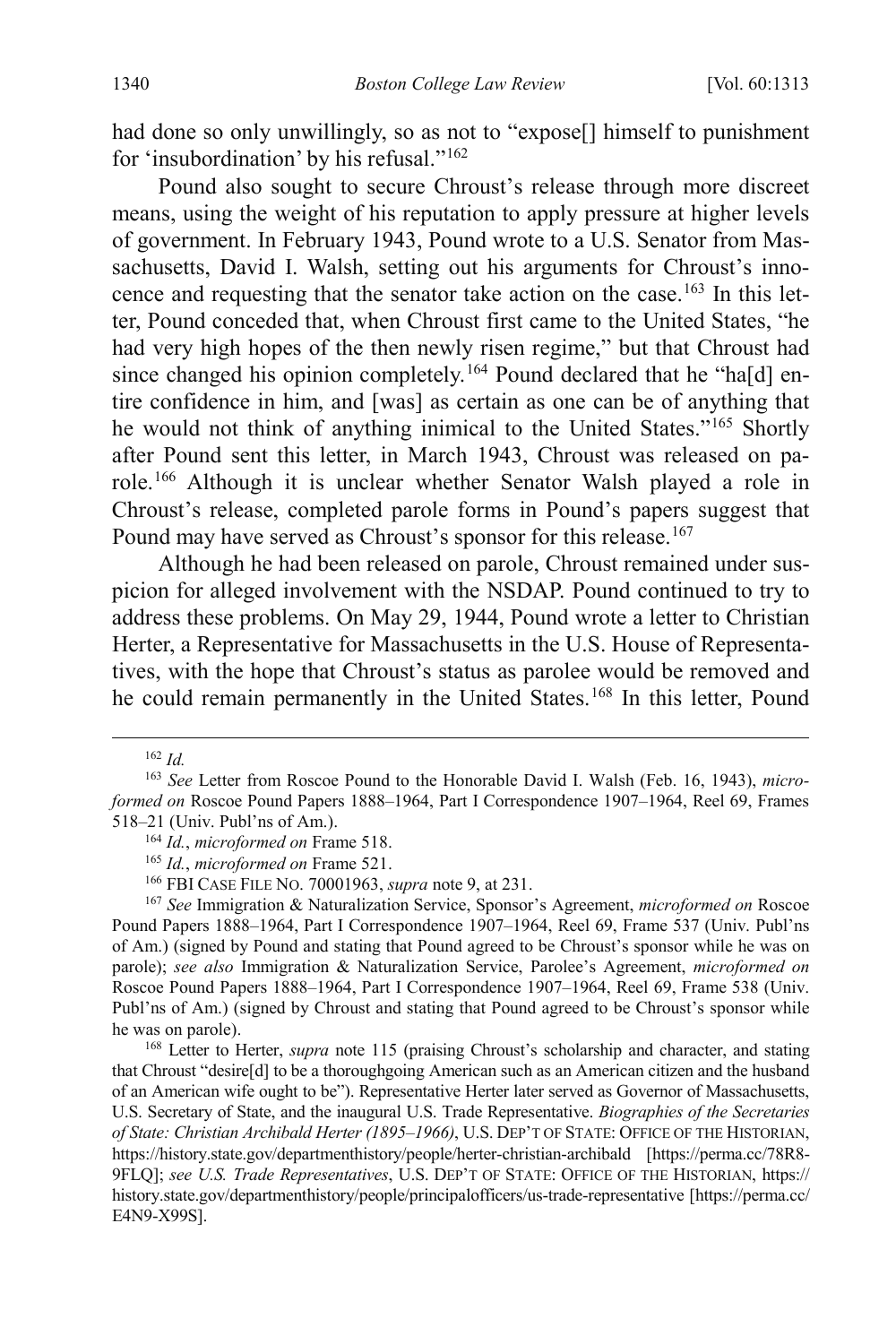again endorsed Chroust's character, and attempted to address the issue of his being head of the German exchange students by taking the blame for this himself:

There could be no greater mistake than to think of him as having come over as an emissary. It is true that at one time he was interested in the German-American Student Exchange. This, however, was chiefly at my instance as a means of carrying out the policy of President Lowell of which I spoke above.<sup>[169](#page-29-1)</sup>

On June 5, 1945, alarmed by stories that parolees were being seized and deported without notice, Pound wrote again to Senator Walsh.<sup>[170](#page-29-2)</sup> After thanking the senator for his ongoing support, Pound remarked that he "hope[d] to have nothing of the sort happen in Dr. Chroust's case."<sup>[171](#page-29-3)</sup> He then suggested that the senator might be able to help, "[i]f something could be done to call the attention of the Department of Justice specially to his case and have it brought to the attention of the [immigration] authorities in East Boston the danger of a most unfortunate proceeding could, I think, be averted."[172](#page-29-4)

<span id="page-29-0"></span>Senator Walsh replied to Pound on June 7th.<sup>[173](#page-29-5)</sup> He reported that he had been in touch with the Attorney General recently on Pound's behalf, and had been told that there was "convincing evidence" in the DOJ files that Chroust had once been a member of the NSDAP,<sup>[174](#page-29-6)</sup> and that he had served as a "propagandist for Hitler and the Nazis" prior to 1936.[175](#page-29-7) Senator Walsh informed Pound that the Attorney General did not have any plans to change Chroust's status as an enemy alien parolee.<sup>[176](#page-29-8)</sup>

Pound responded on June 13th, arguing that the evidence that had been brought against Chroust thus far "ha[d] been . . . dispose[d] of very thoroughly," and that the government must have been hiding some other evi-

<span id="page-29-2"></span><span id="page-29-1"></span><sup>&</sup>lt;sup>169</sup> Letter to Herter, *supra* note 115.<br><sup>170</sup> Letter from Roscoe Pound to the Honorable David I. Walsh, Senator, U.S. Senate (June 5, 1945), *microformed on* Roscoe Pound Papers 1888–1964, Part I Correspondence 1907–1964, Reel 69, Frame 559 (Univ. Publ'ns of Am.). 171 *Id.*

<sup>172</sup> *Id.*

<span id="page-29-5"></span><span id="page-29-4"></span><span id="page-29-3"></span><sup>&</sup>lt;sup>173</sup> Letter from the Honorable David I. Walsh, Senator, U.S. Senate, to Roscoe Pound (June 7, 1945) [hereinafter June 7 Letter from Walsh], *microformed on* Roscoe Pound Papers 1888–1964,

<span id="page-29-8"></span><span id="page-29-7"></span><span id="page-29-6"></span><sup>&</sup>lt;sup>174</sup> Recent research has revealed that Chroust's NSDAP member card, dated 1939, is on file at the Bundesarchiv, the German federal archive in Berlin. The card's signature is BArch, R 9361- VIII Kartei/ 5141541. It is unknown whether the DOJ was aware of this member card.

<sup>175</sup> June 7 Letter from Walsh, *supra* not[e 173.](#page-29-0) 176 *Id.*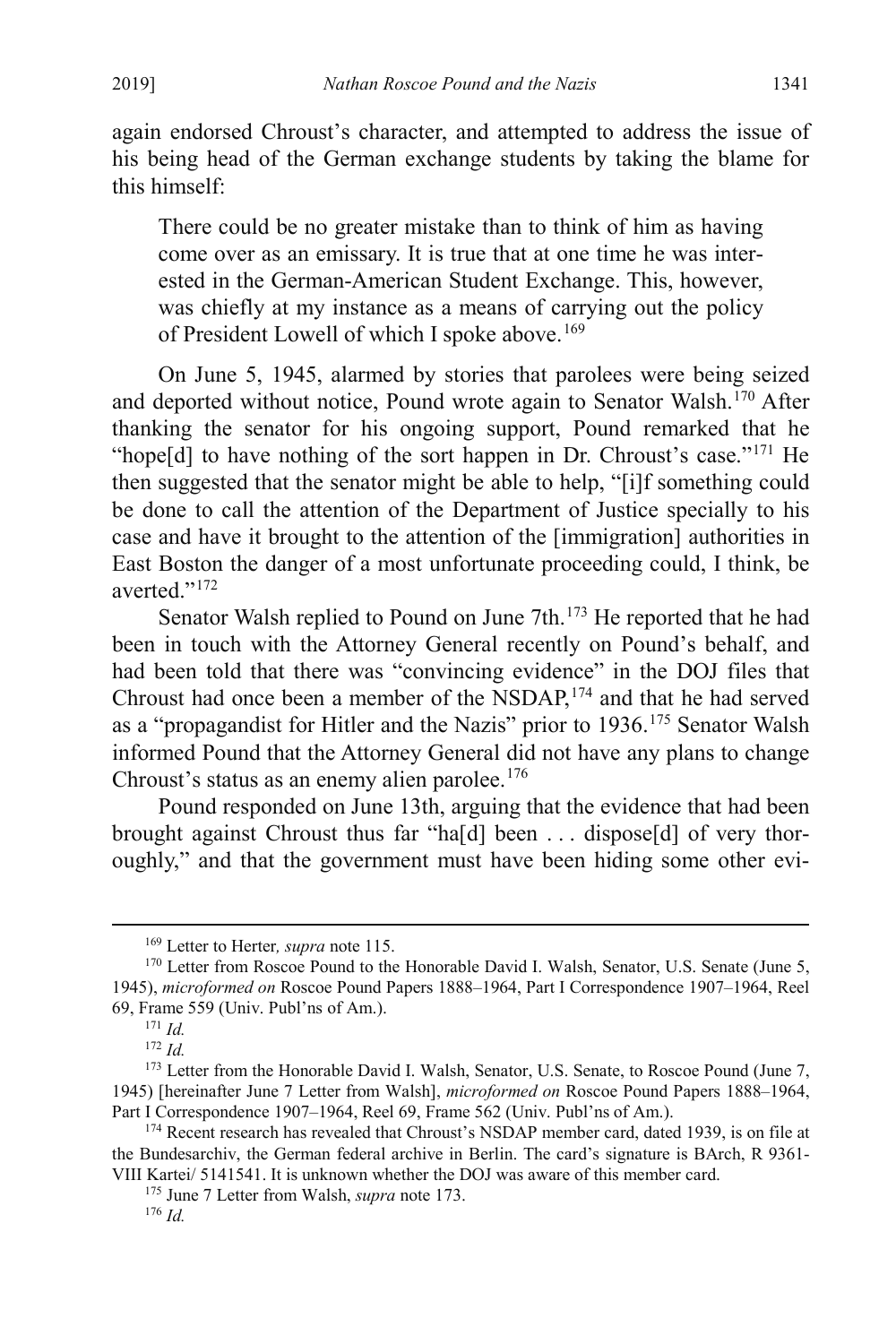dence.[177](#page-30-0) He had strong words for the Attorney General, describing his statement that there was "'convincing evidence'" as "a good example of the sort of thing that goes on in administrative agencies in this country which I [Pound] have been calling administrative absolution.["178](#page-30-1)

On July 3rd, less than three weeks later, Pound wrote another letter to Senator Walsh bringing to his attention a DOJ circular that confirmed that 2,299 Germans in parolee status would have their status reviewed, and that the appropriate parolees would be released from parole. [179](#page-30-2) Senator Walsh replied two days later informing Pound that he was communicating with the Attorney General on this issue and would keep him updated.<sup>[180](#page-30-3)</sup>

<span id="page-30-5"></span>Around three weeks later, on July 25th, Senator Walsh replied to Pound, enclosing a response from the Attorney General.<sup>[181](#page-30-4)</sup> In his letter, the Attorney General explained that he "had the whole file gone over once more with some care" on account of Pound's "strong feelings" and Senator

<span id="page-30-3"></span>1945), *microformed on* Roscoe Pound Papers 1888–1964, Part I Correspondence 1907–1964, Reel 69, Frame 565 (Univ. Publ'ns of Am.). Senator Walsh noted in his letter that he was "communicating with the new Attorney General of the United States." *Id.* When Pound began writing letters on Chroust's behalf, Francis Beverly Biddle was Attorney General, but during Pound's letterwriting campaign, in June 1945, a new Attorney General, Thomas Campbell Clark, entered office. *See Attorney General: Francis Beverly Biddle*, U.S. DEP'T OF JUSTICE (June 29, 2017), https:// www.justice.gov/ag/bio/biddle-francis-beverly [https://perma.cc/J7EW-SBXS]; *Attorney General: Thomas Campbell Clark*, U.S. DEP'T OF JUSTICE (June 29, 2017), https://www.justice.gov/ag/ bio/clark-thomas-campbell [https://perma.cc/R83J-5GTL]. Soon after Biddle left the DOJ, he became a judge at the International Military Tribunal at Nuremberg. *Solicitor General: Francis Biddle*, U.S. DEP'T OF JUSTICE (Oct. 31, 2014), https://www.justice.gov/osg/bio/francis-biddle [https://perma.cc/4TSN-XL5E]. Clark remained Attorney General until he was appointed to the United States Supreme Court in 1949. *Attorney General: Thomas Campbell Clark*, *supra*. 181 Letter from the Honorable David I. Walsh, Senator, U.S. Senate, to Roscoe Pound (July

<span id="page-30-4"></span>25, 1945), *microformed on* Roscoe Pound Papers 1888–1964, Part I Correspondence 1907–1964, Reel 69, Frame 574 (Univ. Publ'ns of Am.). From the text of the enclosed letter from the Attorney General to Senator Walsh, dated July 20, 1945, it is clear that it followed an earlier letter from the Attorney General to Senator Walsh, on the same topic, sent on July 6th. Letter from Thomas Campbell Clark, Attorney General, to the Honorable David I. Walsh, Senator, U.S. Senate (July 20, 1945) [hereinafter Letter from Clark to Walsh], *microformed on* Roscoe Pound Papers 1888– 1964, Part I Correspondence 1907–1964, Reel 69, Frame 575 (Univ. Publ'ns of Am.). The Attorney General's July 6th letter, however, is not included in Pound's papers, so it appears that Senator Walsh did not share it with Pound.

<span id="page-30-0"></span><sup>&</sup>lt;sup>177</sup> Letter from Roscoe Pound to the Honorable David I. Walsh, Senator, U.S. Senate (June 13, 1945), *microformed on* Roscoe Pound Papers 1888–1964, Part I Correspondence 1907–1964, Reel 69, Frame 563 (Univ. Publ'ns of Am.). 178 *Id.*

<span id="page-30-2"></span><span id="page-30-1"></span><sup>&</sup>lt;sup>179</sup> Letter from Roscoe Pound to the Honorable David I. Walsh, Senator, U.S. Senate (July 3, 1945), *microformed on* Roscoe Pound Papers 1888–1964, Part I Correspondence 1907–1964, Reel 69, Frame 564 (Univ. Publ'ns of Am.).<br><sup>180</sup> Letter from the Honorable David I. Walsh, Senator, U.S. Senate, to Roscoe Pound (July 5,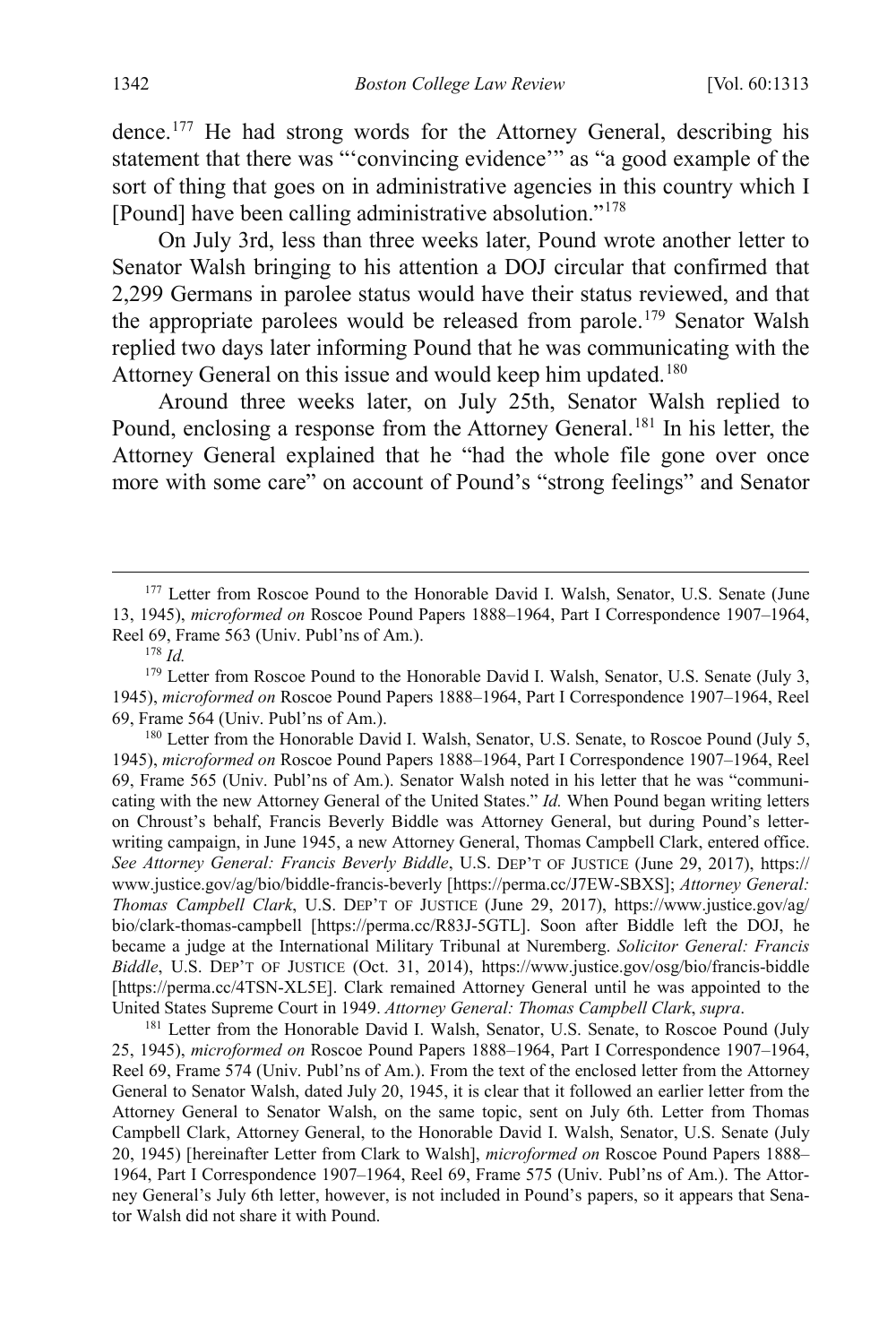Walsh's interest in the issue.<sup>[182](#page-31-0)</sup> He subsequently justified in some detail Chroust's continued status as an enemy alien parolee, stating that:

During the years that Dr. Chroust was in Cambridge prior to 1937 he was not only frank but boastful about his allegiance to the Nazis and about his Nazi connections. There is such a wealth of reports as to this from entirely reliable persons that it is impossible not to regard this fact as established. . . . This evidence leads irresistibly to the conclusion that at least until 1936 Dr. Chroust, who is admittedly a brilliant and learned man, was also a wholehearted Nazi and had been entrusted by the Nazi government with an important mission in this country.[183](#page-31-1)

The Attorney General's response continued by considering the sincerity of a supposed change of heart by Chroust in 1936 about the Nazis before coming to the "reasonable" conclusion that "his apparent change of allegiance in 1936 was insincere and that his earlier adherence to the Nazis continued until the war."[184](#page-31-2) In coming to this conclusion, the Attorney General highlighted the fact that Chroust had remained a "paid up member of the Nazi Party" until 1941.<sup>[185](#page-31-3)</sup>

In response to the Attorney General's letter, Pound wrote a lengthy statement to Senator Walsh.<sup>186</sup> Running to almost eight pages, this statement sought to persuasively rebut each of the accusations against Chroust.<sup>[187](#page-31-5)</sup> Pound insisted that he had personal knowledge of the falsity of many of the accusations and, in some cases, may even have been responsible for Chroust engaging in the suspicious activity.[188](#page-31-6) Pound even treated some accusations with a feigned incredulity, asserting for example that "[s]ome of the things

<span id="page-31-4"></span><sup>186</sup> See Letter from Roscoe Pound to the Honorable David I. Walsh, Senator, U.S. Senate (Aug. 10, 1945), *microformed on* Roscoe Pound Papers 1888–1964, Part I Correspondence 1907– 1964, Reel 69, Frame 586 (Univ. Publ'ns of Am.) (stating that Pound was "sending [Senator Walsh] a statement of what [Pound knew] about [Chroust's] case" that addressed the points in the Attorney General's letter). See generally Statement on Behalf of Chroust, *supra* note 137.

<span id="page-31-6"></span><span id="page-31-5"></span><sup>187</sup> See generally Statement on Behalf of Chroust, *supra* not[e 137.](#page-23-9)<br><sup>188</sup> See, e.g., id. at Frame 567 (taking responsibility for Chroust's interest in the German-American Student Exchange and stating that "to [those] who knew [Chroust] well there was nothing to [his statements allegedly in favor of the Nazi government] beyond a natural hope that the new regime would be what a cultured German would want it to be").

<sup>182</sup> Letter from Clark to Walsh, *supra* not[e 181.](#page-30-5) 183 *Id.*

<sup>184</sup> *Id.*

<span id="page-31-3"></span><span id="page-31-2"></span><span id="page-31-1"></span><span id="page-31-0"></span><sup>&</sup>lt;sup>185</sup> *Id.* To support his conclusion, the Attorney General also cited the fact that, when questioned, Chroust "ha[d] not given accurate and reliable answers as to his earlier association with the Nazis but, on the contrary, ha[d] told somewhat different stories at different times." *Id.*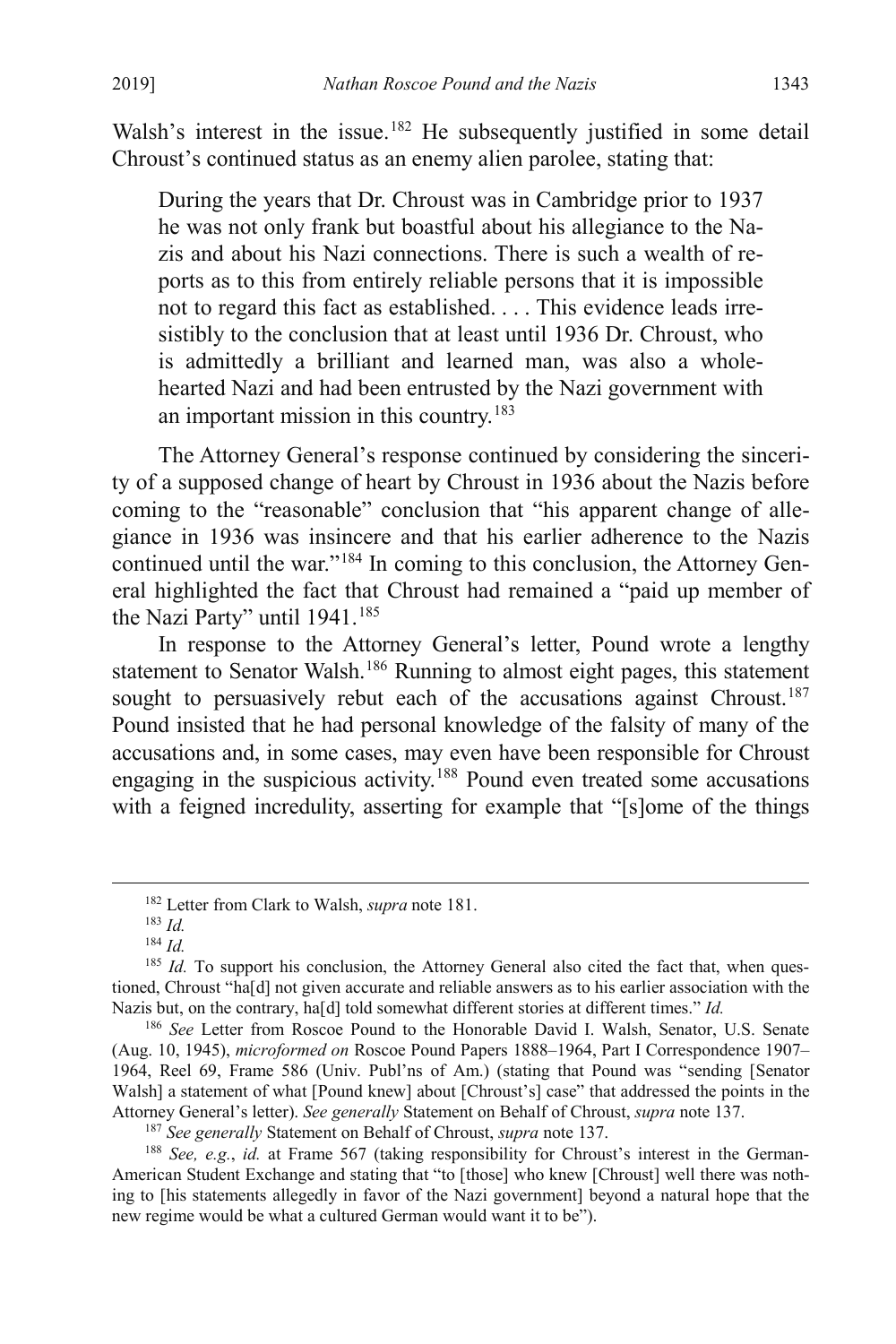[Chroust] said . . . were elphantine [sic] attempts at humor, and no one had a right to regard them seriously."[189](#page-32-0)

Addressing the charge that Chroust had been the head of the German-American student exchange program, a position that the FBI reasoned would only have been given to an NSDAP advocate, Pound sought to take the blame himself.<sup>[190](#page-32-1)</sup> He acknowledged that Chroust may have been interested in the German-American student exchange when he first entered the country, but "largely at [Pound's] insistence as a means of carrying out" Harvard University President Abbott Lawrence Lowell's exchange program with universities in continental Europe.<sup>[191](#page-32-2)</sup> Pound continued by explaining that once Chroust realized that he would be required to engage in certain propaganda activities, "he absolutely refused to do anything of the sort."[192](#page-32-3)

In response to the charge that Chroust was a member of the National Socialist Lawyers Guild, Pound argued that "every practising lawyer in Germany ... had to belong to that organization."<sup>[193](#page-32-4)</sup> He then argued that Chroust had practiced only briefly, in order to help out a close family friend, a Jewish lawyer who had been excluded from the profession due to his race:

Dr. Chroust had not intended to practise, but in order to avoid total loss of what might be salvaged from the business, he undertook in the summer of 1934 to wind up the business and save for the firm a considerable amount of money. To do this he had to become a member of the Guild. The money salvaged was used to enable the lawyer's only daughter and her husband to immigrate.<sup>[194](#page-32-5)</sup>

The most worrying of Pound's statements, however, concerns one of the most serious accusations against Chroust: that he was involved in the Blood Purge. Pound sought to rebut this claim in the most direct way possible, by providing Chroust with an alibi.

<span id="page-32-1"></span><span id="page-32-0"></span><sup>&</sup>lt;sup>189</sup> *Id.* at Frame 569.<br><sup>190</sup> *See id.* at Frames 566–73 (taking responsibility for Chroust's interest in the German-American Student Exchange); *see also* Letter from Clark to Walsh, *supra* note [181](#page-30-5) (concluding, after reviewing the FBI's file on Chroust, that "it seems unlikely that Dr. Chroust would have been given this assignment [the head of the German exchange students] had he not satisfied the Nazis of his political reliability").

<span id="page-32-2"></span><sup>191</sup> Statement on Behalf of Chroust, *supra* note [137,](#page-23-9) at 1–2, *microformed on* Frames 566–67. President Lowell apparently supported exchange programs with universities in continental Europe. *Id.* Lowell urged Pound to promote this exchange, Pound agreed, so that relations with European universities could return to their pre-First World War levels. *Id.*

<sup>192</sup> *Id.* at 2, *microformed on* Frame 567.

<span id="page-32-5"></span><span id="page-32-4"></span><span id="page-32-3"></span><sup>193</sup> *Id.* at 1, *microformed on* Frame 566. According to Attorney General Thomas Campbell Clark, the National Socialist Lawyers Guild "was a Nazi organization." Letter from Clark to Walsh, *supra* not[e 181.](#page-30-5) 194 Statement on Behalf of Chroust, *supra* not[e 137,](#page-23-9) at 1, *microformed on* Frame 566.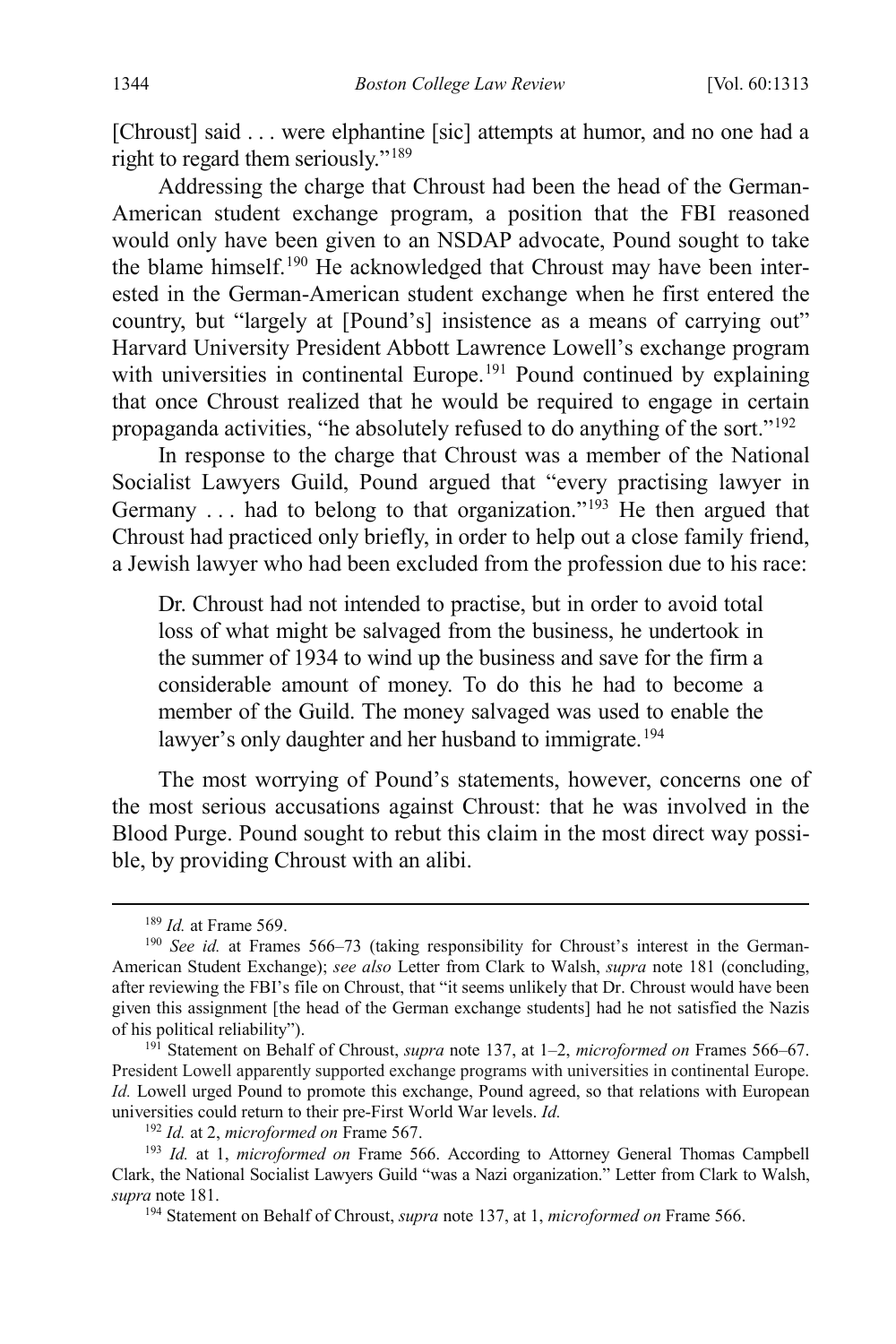At any rate, as to Dr. Chroust's supposed presence at and participation in the purge in 1934 I have personal knowledge to the contrary. . . . The "purge" occurred while he was with Mrs. Pound and me at Oberammergau and at Munich, and I know he was with no one else during that time or for some time afterward.[195](#page-33-1)

Senator Walsh passed on Pound's lengthy statement to the Attorney General August 14th.<sup>[196](#page-33-2)</sup> The statement's existence raises questions concerning the morality of Pound's conduct and his relationship with Chroust for two reasons. First, there are omissions. Pound knew that Chroust was acquainted with at least some senior NSDAP figures because Chroust appeared in Pound's diary on July 12, 1934, when Chroust and Josef Bühler took Pound to his meeting with Hans Frank at the theatre.<sup>[197](#page-33-3)</sup> Chroust also was present two days later, when Pound and his wife had tea at the Mezgers' with Mrs. Luetgebrune and others.<sup>[198](#page-33-4)</sup> This information would have been probative in determining whether Chroust was linked to the NSDAP, and it begs the question: did Pound have a moral or professional obligation to bring it to the attention of the Attorney General?

<span id="page-33-0"></span>More significantly, Pound's claim that Chroust could not have taken part in the Blood Purge because he was with Pound and his wife at the time was clearly erroneous. The Blood Purge ended on July 2, 1934.<sup>[199](#page-33-5)</sup> Accord-ing to Pound's diary, he did not arrive in Europe until July 4th<sup>[200](#page-33-6)</sup> and his first encounter with Chroust, in Oberammergau, did not take place until July 11th, more than a week after the purge had ended.<sup>[201](#page-33-7)</sup> The Blood Purge and its aftermath were highly publicized and dominated German politics and society over the summer of 1934. It seems unlikely that Pound, an informed and intelligent academic, could have mistakenly believed the purge took place while he was in the country when it had actually concluded before he arrived. The alternative explanation is that Pound lied in a statement that was quite possibly intended for the U.S. Attorney General, in order to protect a suspected NSDAP agent.

<span id="page-33-2"></span><span id="page-33-1"></span><sup>&</sup>lt;sup>195</sup> *Id.* at 4–5, *microformed on* Frame 569–70.<br><sup>196</sup> Letter from the Honorable David I. Walsh, Senator, U.S. Senate, to Roscoe Pound (Aug. 14, 1945), *microformed on* Roscoe Pound Papers 1888–1964, Part I Correspondence 1907–1964, Reel 69, Frame 583 (Univ. Publ'ns of Am.).<br><sup>197</sup> See Pound, Diary Entry on July 12, 1934, *supra* note [1.](#page-2-4)<br><sup>198</sup> See Pound, Diary Entry on July 14, 1934, *supra* note 34.<br><sup>199</sup> See GALLO, *supra* note [20,](#page-4-1) at 2 (stating that

<span id="page-33-7"></span><span id="page-33-6"></span><span id="page-33-5"></span><span id="page-33-4"></span><span id="page-33-3"></span>tween June 30 and July 2, 1934); WISTRICH, *supra* note [20,](#page-4-1) at 252 (stating that the Night of the Long Knives is also known as the Blood Purge).<br><sup>200</sup> Pound, Diary Entry on July 4, 1934, *supra* note 24.

<sup>&</sup>lt;sup>201</sup> See Pound, Diary Entry on July 11, 1934, *supra* note 29.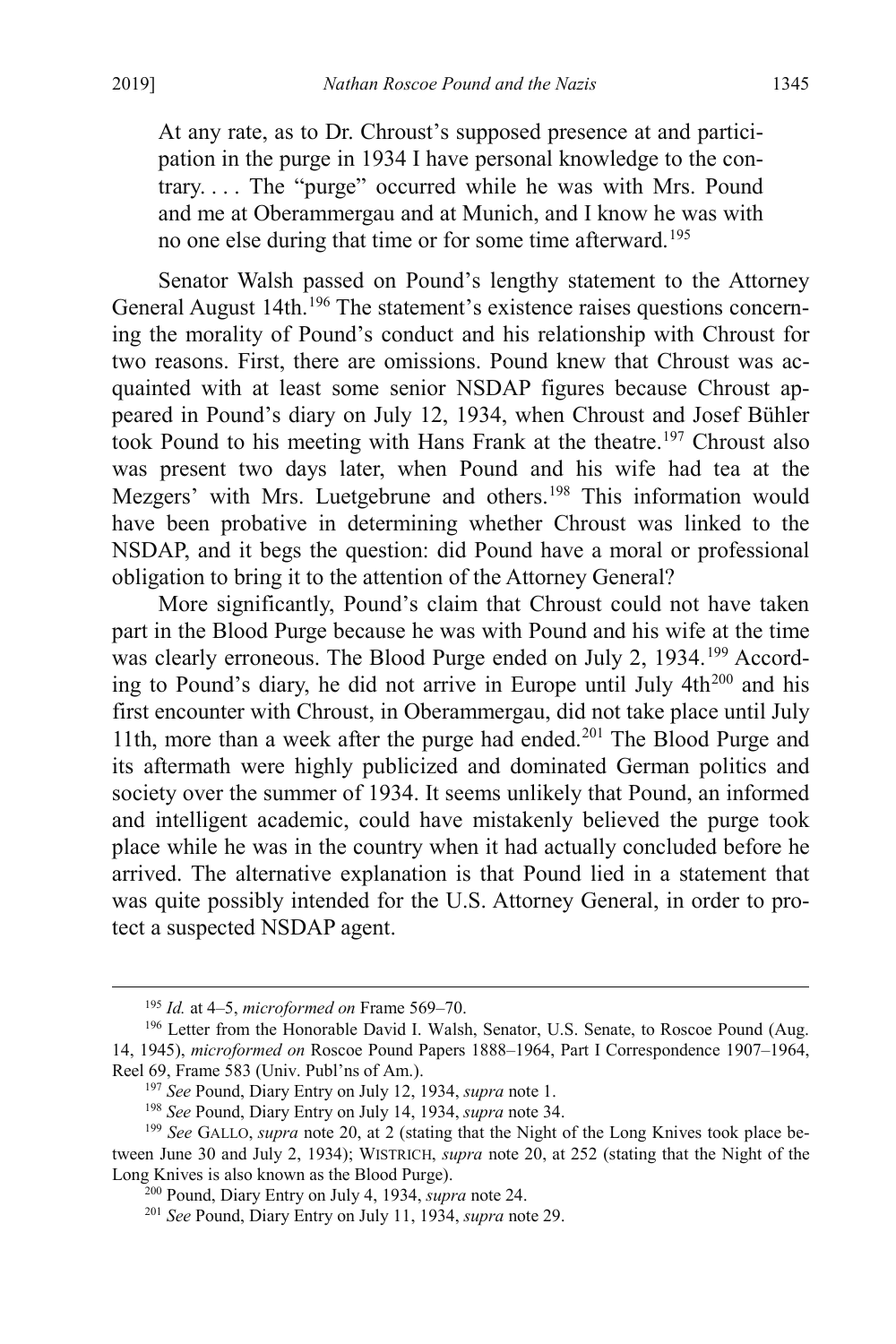#### **CONCLUSION**

This Article does not seek to label Roscoe Pound as a committed supporter of National Socialism or its goals. It does, however, raise serious questions concerning Pound's conduct during the 1930s and early 1940s.

First, why did Pound attend a meeting with Hans Frank, Josef Bühler, Edmund Mezger, and Walter Luetgebrune on July 12, 1934?<sup>[202](#page-34-0)</sup> The evidence suggests that this meeting may have taken place as part of the propa-ganda activities of the German government, through the ADR.<sup>[203](#page-34-1)</sup> The Academy sought to gain support for the National Socialist agenda by courting prominent legal theorists from other countries.<sup>[204](#page-34-2)</sup> In this context, the meeting, and Pound's lecture at the University of Munich, though perhaps illadvised, do not seem extraordinary. It is not hard to imagine that other legal scholars from outside Germany may have accepted similar invitations on academic principles, rather than with an intention to support the NSDAP.

Pound's actions after the meeting, however, suggest that it was less a trap that he had accidentally fallen into, and more a connection that he embraced. This suggestion, therefore, leads to another important question. Why did Pound appear sympathetic toward National Socialism at a time when most informed observers were warning against this?<sup>[205](#page-34-3)</sup> To borrow a phrase from Felix Frankfurter, why did Pound appear to fix himself to "a tail to a Nazi kite?"[206](#page-34-4) The meeting on July 12th was one of a series of incidents in which Pound either defended the NSDAP or associated himself with it.<sup>[207](#page-34-5)</sup> The following month, August 1934, while still in Europe, Pound

 <sup>202</sup> *See supra* note[s 31](#page-6-0)[–62](#page-11-0) and accompanying text.

<span id="page-34-1"></span><span id="page-34-0"></span><sup>203</sup> *See, e.g.*, ANDERSON, *supra* note [41,](#page-8-7) at 398–99, 435 (explaining that, in order to build support for the NSDAP, the ADR sought to establish relationships with foreign legal scholars, particularly in countries like the United Kingdom and United States where the government was suspicious of the Nazi Party).

<span id="page-34-2"></span><sup>204</sup> *See e.g.*, Adlberger, *supra* note [66,](#page-12-6) at 416–17 (describing events that the ADR hosted to impress visiting legal scholars).

<span id="page-34-3"></span><sup>&</sup>lt;sup>205</sup> Pound was not the only Harvard University staff member to support the NSDAP at this time. Scholars have identified a broad range of opinions across the student body, the academic staff, and the senior leadership. *See* NORWOOD, *supra* note [90,](#page-16-9) at 36–74 (describing Nazi sympathies among members of the Harvard University community). On the occasion of the visit of the Nazi warship the *Karlsruhe* to Boston in May 1934, for example, a number of Harvard University professors and the *Harvard Crimson* played an active role in its welcome and reception. *Id.* at 42. 206 Frankfurter Memorandum, *supra* note [88.](#page-16-0) In his memorandum of September 14, 1934,

<span id="page-34-4"></span>Frankfurter describes telling Conant "that whatever the particular purpose of the ceremony, it was a tail to a Nazi kite . . . ." *Id.*

<span id="page-34-5"></span><sup>207</sup> *See, e.g.*, *Austro-Reich Border Quiet, Dean Pound Says After Tour*, *supra* note [80](#page-14-0) (recounting an interview where Pound spoke optimistically about Hitler and the NSDAP); Pound, Diary Entry on Sept. 17, 1934, *supra* note [77](#page-14-7) (recording Pound's acceptance of an honorary degree from the University of Berlin); *see also* Frankfurter Memorandum, *supra* note [88](#page-16-0) (recalling Pound expressing Nazi sympathies).